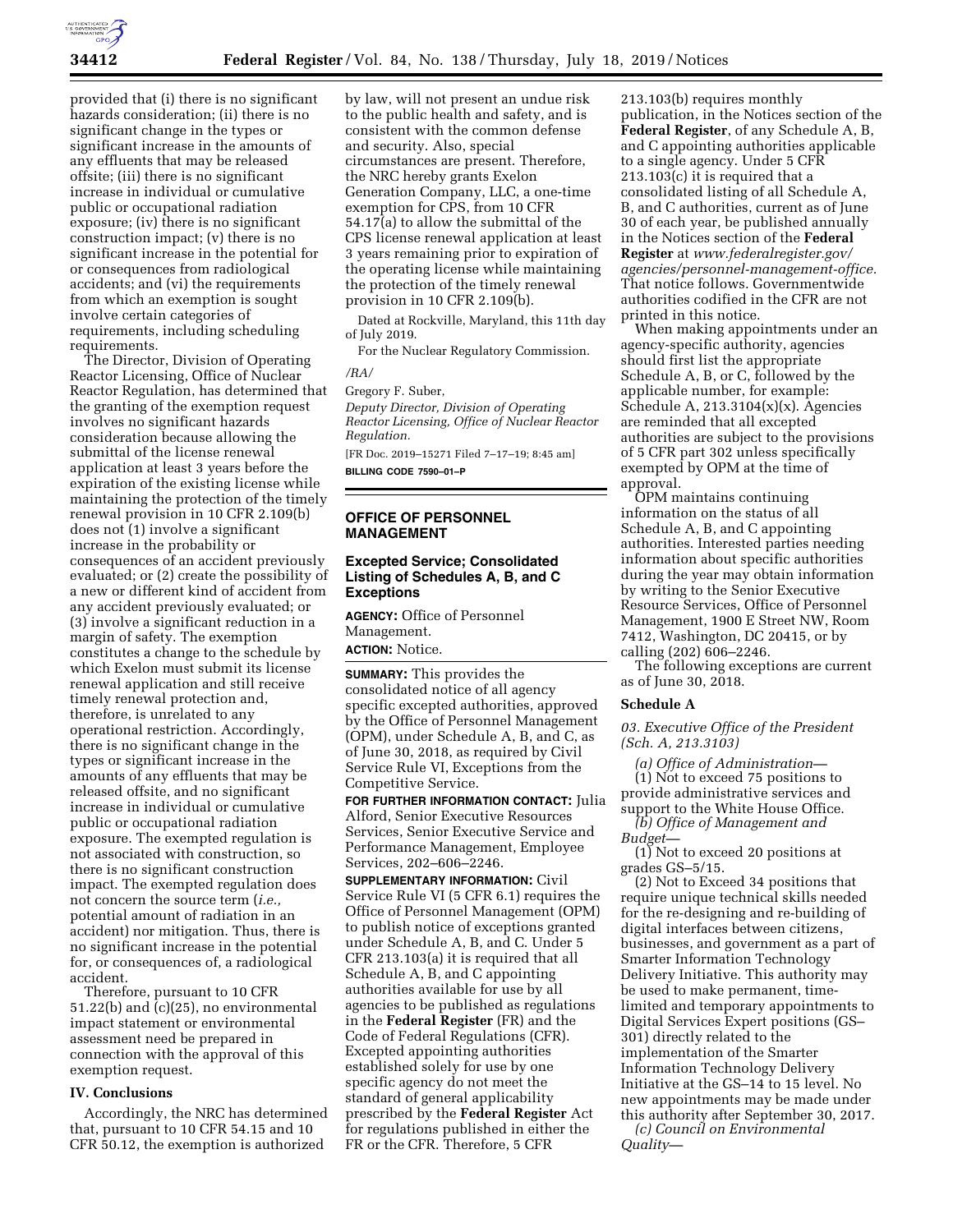(1) Professional and technical positions in grades GS–9 through 15 on the staff of the Council.

*(d)–(f)* (Reserved)

*(g) National Security Council—* 

(1) All positions on the staff of the Council.

*(h) Office of Science and Technology Policy—* 

(1) Thirty positions of Senior Policy Analyst, GS–15; Policy Analyst, GS–11/ 14; and Policy Research Assistant, GS– 9, for employment of anyone not to exceed 5 years on projects of a high priority nature.

*(i) Office of National Drug Control Policy—* 

(1) Not to exceed 18 positions, GS–15 and below, of senior policy analysts and other personnel with expertise in drugrelated issues and/or technical knowledge to aid in anti-drug abuse efforts.

### *04. Department of State (Sch. A, 213.3104)*

*(a) Office of the Secretary—* 

(1) All positions, GS–15 and below, on the staff of the Family Liaison Office, Director General of the Foreign Service and the Director of Personnel, Office of the Under Secretary for Management.

(2) (Reserved)

*(b)–(f)* (Reserved)

*(g) Bureau of Population, Refugees, and Migration—* 

(1) Not to exceed 10 positions at grades GS–5 through 11 on the staff of the Bureau.

*(h) Bureau of Administration—* 

(1) (Reserved)

(2) One position of the Director, Art in Embassies Program, GM–1001–15.

(3) (Reserved)

*05. Department of the Treasury (Sch. A, 213.3105)* 

*(a) Office of the Secretary—* 

(1) Not to exceed 20 positions at the equivalent of GS–13 through GS–15 or Senior Level (SL) to supplement permanent staff in the study of complex problems relating to international financial, economic, trade, and energy policies and programs of the Government, when filled by individuals with special qualifications for the particular study being undertaken. Employment under this authority may not exceed 4 years.

(2) Covering no more than 100 positions supplementing permanent staff studying domestic economic and financial policy, with employment not to exceed 4 years.

(3) Not to exceed 100 positions in the Office of the Under Secretary for Terrorism and Financial Intelligence.

(4) Up to 35 temporary or time-limited positions at the GS–9 through 15 grade

levels to support the organization, design, and stand-up activities for the Consumer Financial Protection Bureau (CFPB), as mandated by Public Law 111–203. This authority may be used for the following series: GS–201, GS–501, GS–560, GS–1035, GS–1102, GS–1150, GS–1720, GS–1801, and GS–2210. No new appointments may be made under this authority after July 21, 2011, the designated transfer date of the CFPB. *(b)–(d)* (Reserved)

*(e) Internal Revenue Service—*  (1) Twenty positions of investigator for special assignments.

*(f)* (Reserved)

*(g)* (Reserved, moved to DOJ)

*(h) Office of Financial Stability—* 

(1) Positions needed to perform investment, risk, financial, compliance, and asset management requiring unique qualifications currently not established by OPM. Positions will be in the Office of Financial Stability and the General Schedule (GS) grade levels 12–15 or Senior Level (SL), for initial employment not to exceed 4 years. No new appointments may be made under this authority after December 31, 2012.

*06. Department of Defense (Sch. A, 213.3106)* 

*(a) Office of the Secretary—* 

 $(1)$ – $(5)$  (Reserved)

(6) One Executive Secretary, US– USSR Standing Consultative Commission and Staff Analyst (SALT), Office of the Assistant Secretary of Defense (International Security Affairs).

*(b) Entire Department (including the Office of the Secretary of Defense and the Departments of the Army, Navy, and Air Force)—* 

(1) Dependent School Systems overseas—Professional positions in Military Dependent School systems overseas.

(2) Positions in Attaché 1 systems overseas, including all professional and scientific positions in the Naval Research Branch Office in London.

(3) Positions of clerk-translator, translator, and interpreter overseas.

(4) Positions of Educational Specialist the incumbents of which will serve as Director of Religious Education on the staffs of the chaplains in the military services.

(5) Positions under the program for utilization of alien scientists, approved under pertinent directives administered by the Director of Defense Research and Engineering of the Department of Defense, when occupied by alien scientists initially employed under the program including those who have acquired United States citizenship during such employment.

(6) Positions in overseas installations of the DOD when filled by dependents

of military or civilian employees of the U.S. Government residing in the area. Employment under this authority may not extend longer than 2 months following the transfer from the area or separation of a dependent's sponsor: Provided that

(i) A school employee may be permitted to complete the school year; and

(ii) An employee other than a school employee may be permitted to serve up to 1 additional year when the military department concerned finds that the additional employment is in the interest of management.

(7) Twenty secretarial and staff support positions at GS–12 or below on the White House Support Group.

(8) Positions in DOD research and development activities occupied by participants in the DOD Science and Engineering Apprenticeship Program for High School Students. Persons employed under this authority shall be bona fide high school students, at least 14 years old, pursuing courses related to the position occupied and limited to 1,040 working hours a year. Children of DOD employees may be appointed to these positions, notwithstanding the sons and daughters restriction, if the positions are in field activities at remote locations. Appointments under this authority may be made only to positions for which qualification standards established under 5 CFR part 302 are consistent with the education and experience standards established for comparable positions in the competitive service. Appointments under this authority may not be used to extend the service limits contained in any other appointing authority.

(9) (Reserved)

(10) Temporary or time-limited positions in direct support of U.S. Government efforts to rebuild and create an independent, free and secure Iraq and Afghanistan, when no other appropriate appointing authority applies. Positions will generally be located in Iraq or Afghanistan, but may be in other locations, including the United States, when directly supporting operations in Iraq or in Afghanistan. No new appointments may be made under this authority after September 30, 2014.

(11) Not to exceed 3,000 positions that require unique cyber security skills and knowledge to perform cyber risk and strategic analysis, incident handling and malware/vulnerability analysis, program management, distributed control systems security, cyber incident response, cyber exercise facilitation and management, cyber vulnerability detection and assessment, network and systems engineering, enterprise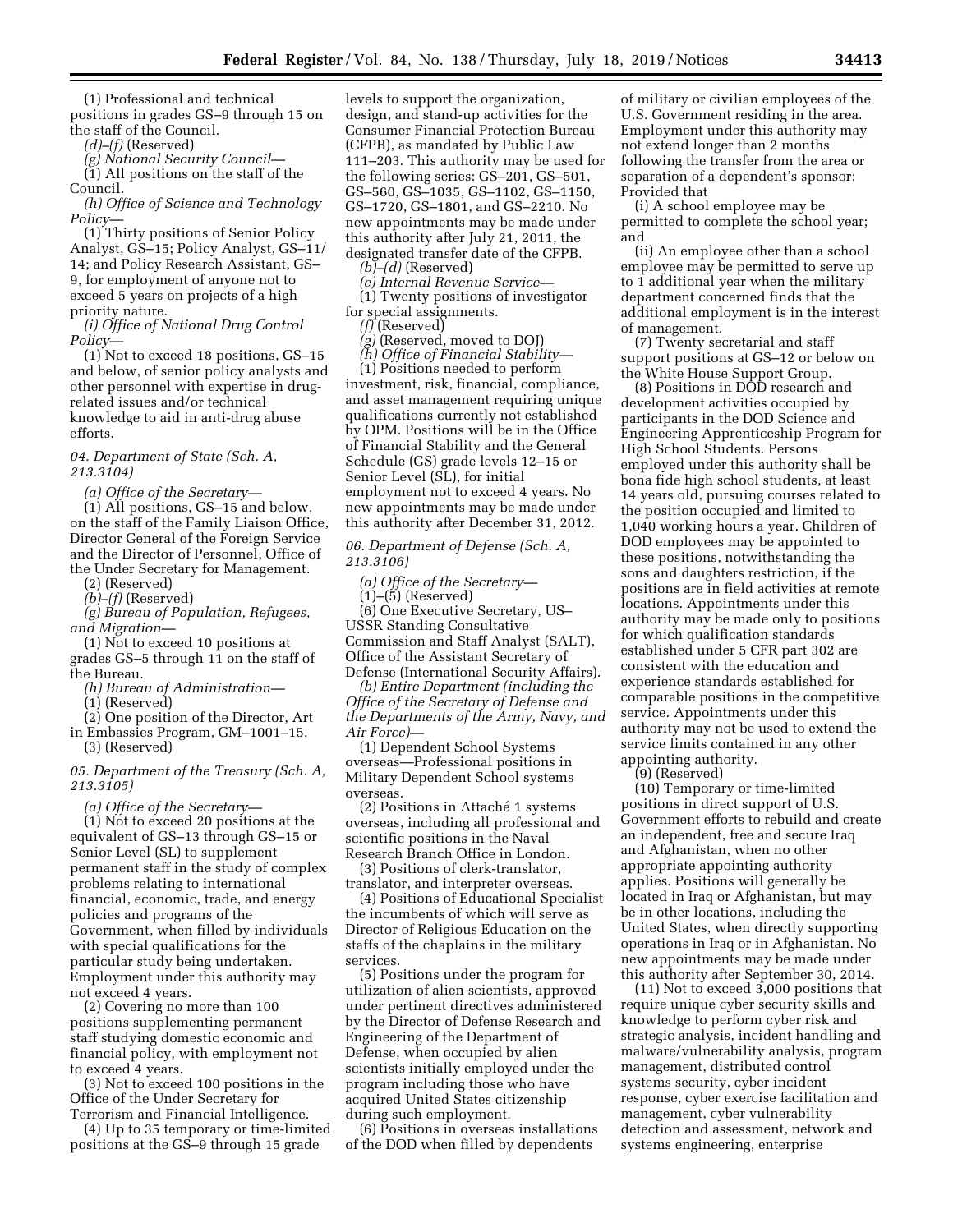architecture, investigation, investigative analysis and cyber-related infrastructure inter-dependency analysis. This authority may be used to make permanent, time-limited and temporary appointments in the following occupational series: Security (GS–0080), computer engineers (GS–0854), electronic engineers (GS–0855), computer scientists (GS–1550), operations research (GS–1515), criminal investigators (GS–1811), telecommunications (GS–0391), and IT specialists (GS–2210). Within the scope of this authority, the U.S. Cyber Command is also authorized to hire miscellaneous administrative and program (GS–0301) series when those positions require unique cyber security skills and knowledge. All positions will be at the General Schedule (GS) grade levels 09–15 or equivalent. No new appointments may be made under this authority after December 31, 2017.

*(c)* (Reserved) *(d) General—* 

(1) Positions concerned with advising, administering, supervising, or performing work in the collection, processing, analysis, production, evaluation, interpretation, dissemination, and estimation of intelligence information, including scientific and technical positions in the intelligence function; and positions involved in the planning, programming, and management of intelligence resources when, in the opinion of OPM, it is impracticable to examine. This authority does not apply to positions assigned to cryptologic and communications intelligence activities/ functions.

(2) Positions involved in intelligencerelated work of the cryptologic intelligence activities of the military departments. This includes all positions of intelligence research specialist, and similar positions in the intelligence classification series; all scientific and technical positions involving the applications of engineering, physical, or technical sciences to intelligence work; and professional as well as intelligence technician positions in which a majority of the incumbent's time is spent in advising, administering, supervising, or performing work in the collection, processing, analysis, production, evaluation, interpretation, dissemination, and estimation of intelligence information or in the planning, programming, and management of intelligence resources.

*(e) Uniformed Services University of the Health Sciences—* 

(1) Positions of President, Vice Presidents, Assistant Vice Presidents, Deans, Deputy Deans, Associate Deans, Assistant Deans, Assistants to the President, Assistants to the Vice Presidents, Assistants to the Deans, Professors, Associate Professors, Assistant Professors, Instructors, Visiting Scientists, Research Associates, Senior Research Associates, and Postdoctoral Fellows.

(2) Positions established to perform work on projects funded from grants.

*(f) National Defense University—* 

(1) Not to exceed 16 positions of senior policy analyst, GS–15, at the Strategic Concepts Development Center. Initial appointments to these positions may not exceed 6 years, but may be extended thereafter in 1-, 2-, or 3-year increments, indefinitely.

*(g) Defense Communications Agency—* 

(1) Not to exceed 10 positions at grades GS–10/15 to staff and support the Crisis Management Center at the White House.

*(h) Defense Acquisition University—*  (1) The Provost and professors. *(i) George C. Marshall European Center for Security Studies, Garmisch, Germany—* 

(1) The Director, Deputy Director, and positions of professor, instructor, and lecturer at the George C. Marshall European Center for Security Studies, Garmisch, Germany, for initial employment not to exceed 3 years, which may be renewed in increments from 1 to 2 years thereafter.

*(j) Asia-Pacific Center for Security Studies, Honolulu, Hawaii—* 

(1) The Director, Deputy Director, Dean of Academics, Director of College, deputy department chairs, and senior positions of professor, associate professor, and research fellow within the Asia Pacific Center. Appointments may be made not to exceed 3 years and may be extended for periods not to exceed 3 years.

*(k) Business Transformation Agency—* 

(1) Fifty temporary or time-limited (not to exceed four years) positions, at grades GS–11 through GS–15. The authority will be used to appoint persons in the following series: Management and Program Analysis, GS–343: Logistics Management, GS– 346; Financial Management Programs, GS–501; Accounting, GS–510; Computer Engineering, GS–854; Business and Industry, GS–1101; Operations Research, GS–1515; Computer Science, GS–1550; General Supply, GS–2001; Supply Program Management, GS–2003; Inventory Management, GS–2010; and Information Technology, GS–2210.

*(l) Special Inspector General for Afghanistan—* 

(1) Positions needed to establish the Special Inspector General for Afghanistan Reconstruction. These positions provide for the independent and objective conduct and supervision of audits and investigations relating to the programs and operations funded with amounts appropriated and otherwise made available for the reconstruction of Afghanistan. These positions are established at General Schedule (GS) grade levels for initial employment not to exceed 3 years and may, with prior approval of OPM, be extended for an additional period of 2 years. No new appointments may be made under this authority after January 31, 2011.

*07. Department of the Army (Sch. A, 213.3107)* 

*(a)–(c)* (Reserved)

*(d) U.S. Military Academy, West Point, New York—* 

(1) Civilian professors, instructors, teachers (except teachers at the Children's School), Cadet Social Activities Coordinator, Chapel Organist and Choir-Master, Director of Intercollegiate Athletics, Associate Director of Intercollegiate Athletics, Coaches, Facility Manager, Building Manager, three Physical Therapists (Athletic Trainers), Associate Director of Admissions for Plans and Programs, Deputy Director of Alumni Affairs; and Librarian when filled by an officer of the Regular Army retired from active service, and the Military Secretary to the Superintendent when filled by a U.S. Military Academy graduate retired as a regular commissioned officer for disability.

*(e)–(f)* (Reserved)

*(g) Defense Language Institute—* 

(1) All positions (professors, instructors, lecturers) which require proficiency in a foreign language or knowledge of foreign language teaching methods.

*(h) Army War College, Carlisle Barracks, PA—* 

(1) Positions of professor, instructor, or lecturer associated with courses of instruction of at least 10 months duration for employment not to exceed 5 years, which may be renewed in 1-, 2- , 3-, 4-, or 5-year increments indefinitely thereafter.

*(i)* (Reserved)

*(j) U.S. Military Academy Preparatory School,* West Point, New York—

(1) Positions of Academic Director, Department Head, and Instructor.

*(k) U.S. Army Command and General Staff College, Fort Leavenworth, Kansas—* 

(1) Positions of professor, associate professor, assistant professor, and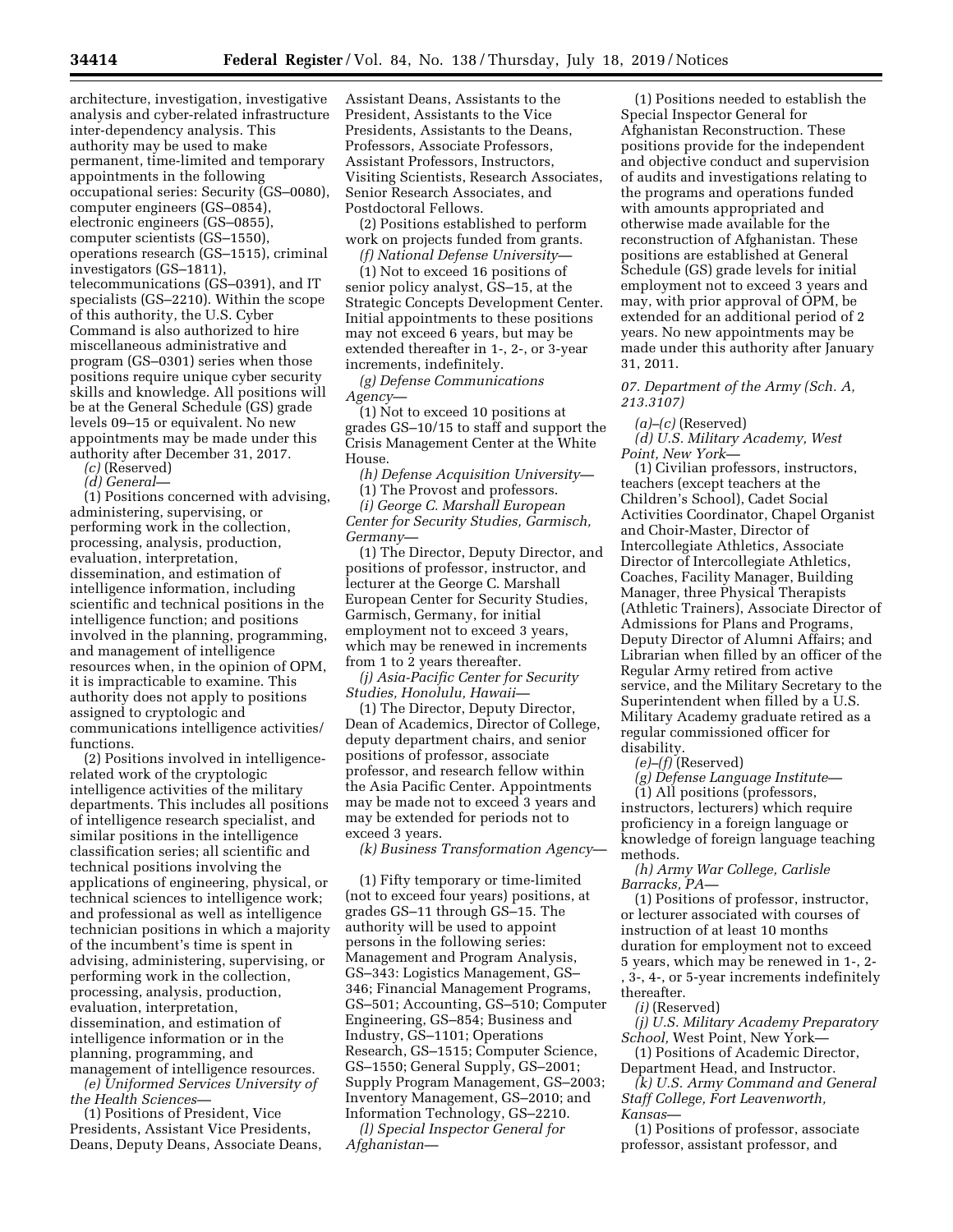instructor associated with courses of instruction of at least 10 months duration, for employment not to exceed up to 5 years, which may be renewed in 1-, 2-, 3-, 4-, or 5-year increments indefinitely thereafter.

### *08. Department of the Navy (Sch. A, 213.3108)*

*(a) General—* 

(1)–(14) (Reserved)

(15) Marine positions assigned to a coastal or seagoing vessel operated by a naval activity for research or training purposes.

(16) All positions necessary for the administration and maintenance of the official residence of the Vice President.

*(b) Naval Academy, Naval Postgraduate School, and Naval War College—* 

(1) Professors, Instructors, and Teachers; the Director of Academic Planning, Naval Postgraduate School; and the Librarian, Organist-Choirmaster, Registrar, the Dean of Admissions, and Social Counselors at the Naval Academy.

*(c) Chief of Naval Operations—* 

(1) One position at grade GS–12 or above that will provide technical, managerial, or administrative support on highly classified functions to the Deputy Chief of Naval Operations (Plans, Policy, and Operations).

*(d) Military Sealift Command* 

(1) All positions on vessels operated by the Military Sealift Command. *(e)–(f)* (Reserved)

*(g) Office of Naval Research—* 

(1) Scientific and technical positions, GS–13/15, in the Office of Naval Research International Field Office which covers satellite offices within the Far East, Africa, Europe, Latin America, and the South Pacific. Positions are to be filled by personnel having specialized experience in scientific and/ or technical disciplines of current interest to the Department of the Navy.

*09. Department of the Air Force (Sch. A, 213.3109)* 

*(a) Office of the Secretary—* 

(1) One Special Assistant in the Office of the Secretary of the Air Force. This position has advisory rather than operating duties except as operating or administrative responsibilities may be exercised in connection with the pilot studies.

*(b) General—* 

(1) Professional, technical, managerial and administrative positions supporting space activities, when approved by the Secretary of the Air Force.

(2) Two hundred positions, serviced by Hill Air Force Base, Utah, engaged in interdepartmental activities in support

of national defense projects involving scientific and technical evaluations.

*(c) Norton and McClellan Air Force Bases, California—* 

(1) Not to exceed 20 professional positions, GS–11 through GS–15, in Detachments 6 and 51, SM–ALC, Norton and McClellan Air Force Bases, California, which will provide logistic support management to specialized research and development projects.

*(d) U.S. Air Force Academy, Colorado—* 

(1) (Reserved)

(2) Positions of Professor, Associate Professor, Assistant Professor, and Instructor, in the Dean of Faculty, Commandant of Cadets, Director of Athletics, and Preparatory School of the United States Air Force Academy.

*(e)* (Reserved)

*(f) Air Force Office of Special Investigations—* 

(1) Positions of Criminal Investigators/Intelligence Research Specialists, GS–5 through GS–15, in the Air Force Office of Special Investigations.

*(g) Wright-Patterson Air Force Base, Ohio—* 

(1) Not to exceed eight positions, GS– 12 through 15, in Headquarters Air Force Logistics Command, DCS Material Management, Office of Special Activities, Wright-Patterson Air Force Base, Ohio, which will provide logistic support management staff guidance to classified research and development projects.

*(h) Air University, Maxwell Air Force Base, Alabama—* 

(1) Positions of Professor, Instructor, or Lecturer.

*(i) Air Force Institute of Technology, Wright-Patterson Air Force Base, Ohio—* 

(1) Civilian deans and professors.

*(j) Air Force Logistics Command—*  (1) One Supervisory Logistics Management Specialist, GM–346–14, in

Detachment 2, 2762 Logistics Management Squadron (Special), Greenville, Texas.

*(k) Wright-Patterson AFB, Ohio—*  (1) One position of Supervisory Logistics Management Specialist, GS–

346–15, in the 2762nd Logistics Squadron (Special), at Wright-Patterson Air Force Base, Ohio.

*(l) Air National Guard Readiness Center—* 

(1) One position of Commander, Air National Guard Readiness Center, Andrews Air Force Base, Maryland.

*10. Department of Justice (Sch. A, 213.3110)* 

*(a) General—* 

(1) Deputy U.S. Marshals employed on an hourly basis for intermittent service.

(2) Positions at GS–15 and below on the staff of an office of a special counsel. (3)–(5) (Reserved)

(6) Positions of Program Manager and Assistant Program Manager supporting the International Criminal Investigative Training Assistance Program in foreign countries. Initial appointments under this authority may not exceed 2 years, but may be extended in 1-year increments for the duration of the incountry program.

(7) Positions necessary throughout DOJ, for the excepted service transfer of NDIC employees hired under Schedule A, 213.3110(d). Authority expires September 30, 2012.

*(b)* (Reserved)

*(c) Drug Enforcement* 

*Administration—* 

(1) (Reserved)

(2) Four hundred positions of Intelligence Research Agent and/or Intelligence Operation Specialist in the GS–132 series, grades GS–9 through GS–15.

(3) Not to exceed 200 positions of Criminal Investigator (Special Agent). New appointments may be made under this authority only at grades GS–7/11.

*(d)* (Reserved, moved to Justice)

*(e) Bureau of Alcohol, Tobacco, and Firearms—* 

(1) One hundred positions of Criminal Investigator for special assignments.

(2) One non-permanent Senior Level (SL) Criminal Investigator to serve as a senior advisor to the Assistant Director (Firearms, Explosives, and Arson).

*11. Department of Homeland Security (Sch. A, 213.3111)* 

*(a)* (Revoked 11/19/2009)

*(b) Law Enforcement Policy—* 

(1) Ten positions for oversight policy and direction of sensitive law enforcement activities.

*(c) Homeland Security Labor Relations Board/Homeland Security Mandatory Removal Board—* 

(1) Up to 15 Senior Level and General Schedule (or equivalent) positions.

*(d) General—* 

(1) Not to exceed 1,000 positions to perform cyber risk and strategic analysis, incident handling and malware/vulnerability analysis, program management, distributed control systems security, cyber incident response, cyber exercise facilitation and management, cyber vulnerability detection and assessment, network and systems engineering, enterprise architecture, intelligence analysis, investigation, investigative analysis and cyber-related infrastructure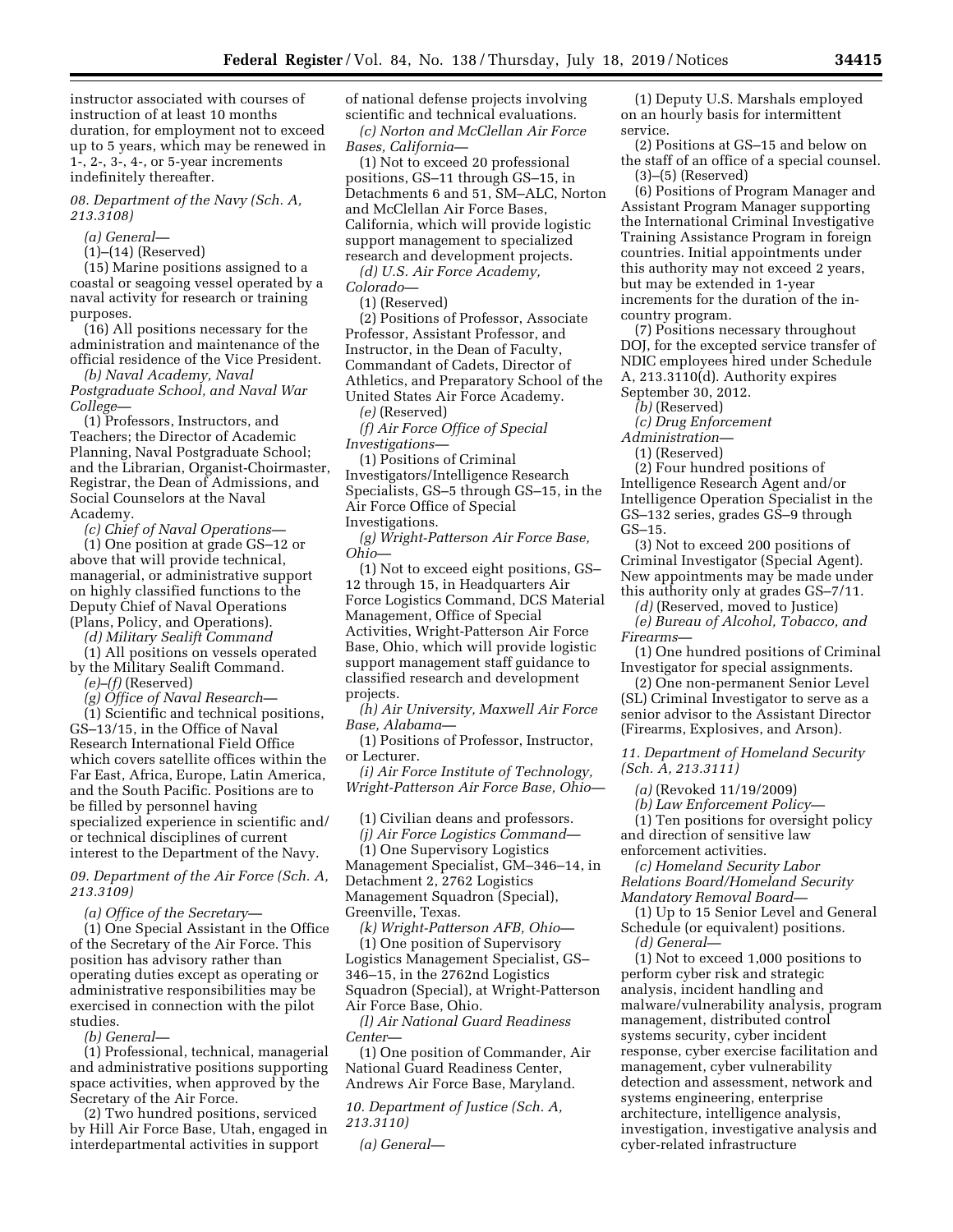interdependency analysis requiring unique qualifications currently not established by OPM. Positions will be at the General Schedule (GS) grade levels 09–15. No new appointments may be made under this authority after the completion of regulations implementing the Border Patrol Agency Pay Reform Act of 2014 or January 15, 2019.

*(e) Papago Indian Agency—*Not to exceed 25 positions of Immigration and Customs Enforcement (ICE) Tactical Officers (Shadow Wolves) in the Papago Indian Agency in the State of Arizona when filled by the appointment of persons of one-fourth or more Indian blood. (Formerly 213.3105(b)(9))

*(f) U.S. Citizenship and Immigration Services* 

*(1)* Reserved. (Formerly

213.3110(b)(1))

*(2)* Not to exceed 500 positions of interpreters and language specialists, GS–1040–5/9. (Formerly 213.3110(b)(2))

*(3)* Reserved. (Formerly

213.3110(b)(3)) *(g) U.S. Immigration and Customs* 

*Enforcement—* 

*(1)* Not to exceed 200 staff positions, GS–15 and below for an emergency staff to provide health related services to foreign entrants. (Formerly 213.3116(b)(16))

*(h) Federal Emergency Management Agency—* 

*(1)* Field positions at grades GS–15 and below, or equivalent, which are engaged in work directly related to unique response efforts to environmental emergencies not covered by the Disaster Relief Act of 1974, Public Law 93–288, as amended. Employment under this authority may not exceed 36 months on any single emergency. Persons may not be employed under this authority for longterm duties or for work not directly necessitated by the emergency response effort. (Formerly 213.3195(a))

(2) Not to exceed 30 positions at grades GS–15 and below in the Offices of Executive Administration, General Counsel, Inspector General, Comptroller, Public Affairs, Personnel, Acquisition Management, and the State and Local Program and Support Directorate which are engaged in work directly related to unique response efforts to environmental emergencies not covered by the Disaster Relief Act of 1974, Public Law 93–288, as amended. Employment under this authority may not exceed 36 months on any single emergency, or for long-term duties or work not directly necessitated by the emergency response effort. No one may be reappointed under this authority for service in connection with a different emergency unless at least 6 months have elapsed since the individual's latest appointment under this authority. (Formerly 213.3195(b))

*(3)* Not to exceed 350 professional and technical positions at grades GS–5 through GS–15, or equivalent, in Mobile Emergency Response Support Detachments (MERS). (Formerly 213.3195(c))

*(i)* U.S. Coast Guard—

*(1)* Reserved. (Formerly 213.3194(a)) *(2)* Lamplighters. (Formerly

213.3194(b))

*(3)* Professors, Associate Professors, Assistant Professors, Instructors, one Principal Librarian, one Cadet Hostess, and one Psychologist (Counseling) at the Coast Guard Academy, New London, Connecticut. (Formerly 213.3194(c))

### *12. Department of the Interior (Sch. A, 213.3112)*

### *(a) General—*

(1) Technical, maintenance, and clerical positions at or below grades GS– 7, WG–10, or equivalent, in the field service of the Department of the Interior, when filled by the appointment of persons who are certified as maintaining a permanent and exclusive residence within, or contiguous to, a field activity or district, and as being dependent for livelihood primarily upon employment available within the field activity of the Department.

(2) All positions on Governmentowned ships or vessels operated by the Department of the Interior.

(3) Temporary or seasonal caretakers at temporarily closed camps or improved areas to maintain grounds, buildings, or other structures and prevent damages or theft of Government property. Such appointments shall not extend beyond 130 working days a year without the prior approval of OPM.

(4) Temporary, intermittent, or seasonal field assistants at GS–7, or its equivalent, and below in such areas as forestry, range management, soils, engineering, fishery and wildlife management, and with surveying parties. Employment under this authority may not exceed 180 working days a year.

(5) Temporary positions established in the field service of the Department for emergency forest and range fire prevention or suppression and blister rust control for not to exceed 180 working days a year: Provided, that an employee may work as many as 220 working days a year when employment beyond 180 days is required to cope with extended fire seasons or sudden emergencies such as fire, flood, storm, or other unforeseen situations involving potential loss of life or property.

(6) Persons employed in field positions, the work of which is financed jointly by the Department of the Interior and cooperating persons or organizations outside the Federal service.

(7) All positions in the Bureau of Indian Affairs and other positions in the Department of the Interior directly and primarily related to providing services to Indians when filled by the appointment of Indians. The Secretary of the Interior is responsible for defining the term ''Indian.''

(8) Temporary, intermittent, or seasonal positions at GS–7 or below in Alaska, as follows: Positions in nonprofessional mining activities, such as those of drillers, miners, caterpillar operators, and samplers. Employment under this authority shall not exceed 180 working days a year and shall be appropriate only when the activity is carried on in a remote or isolated area and there is a shortage of available candidates for the positions.

(9) Temporary, part-time, or intermittent employment of mechanics, skilled laborers, equipment operators, and tradesmen on construction, repair, or maintenance work not to exceed 180 working days a year in Alaska, when the activity is carried on in a remote or isolated area and there is a shortage of available candidates for the positions.

(10) Seasonal airplane pilots and airplane mechanics in Alaska, not to exceed 180 working days a year.

(11) Temporary staff positions in the Youth Conservation Corps Centers operated by the Department of the Interior. Employment under this authority shall not exceed 11 weeks a year except with prior approval of OPM.

(12) Positions in the Youth Conservation Corps for which pay is fixed at the Federal minimum wage rate. Employment under this authority may not exceed 10 weeks.

*(b)* (Reserved)

- *(c) Indian Arts and Crafts Board—*
- (1) The Executive Director
- *(d)* (Reserved)

*(e) Office of the Assistant Secretary, Territorial and International Affairs—* 

(1) (Reserved)

(2) Not to exceed four positions of Territorial Management Interns, grades GS–5, GS–7, or GS–9, when filled by territorial residents who are U.S. citizens from the Virgin Islands or Guam; U.S. nationals from American Samoa; or in the case of the Northern Marianas, will become U.S. citizens upon termination of the U.S. trusteeship. Employment under this authority may not exceed 6 months. (3) (Reserved)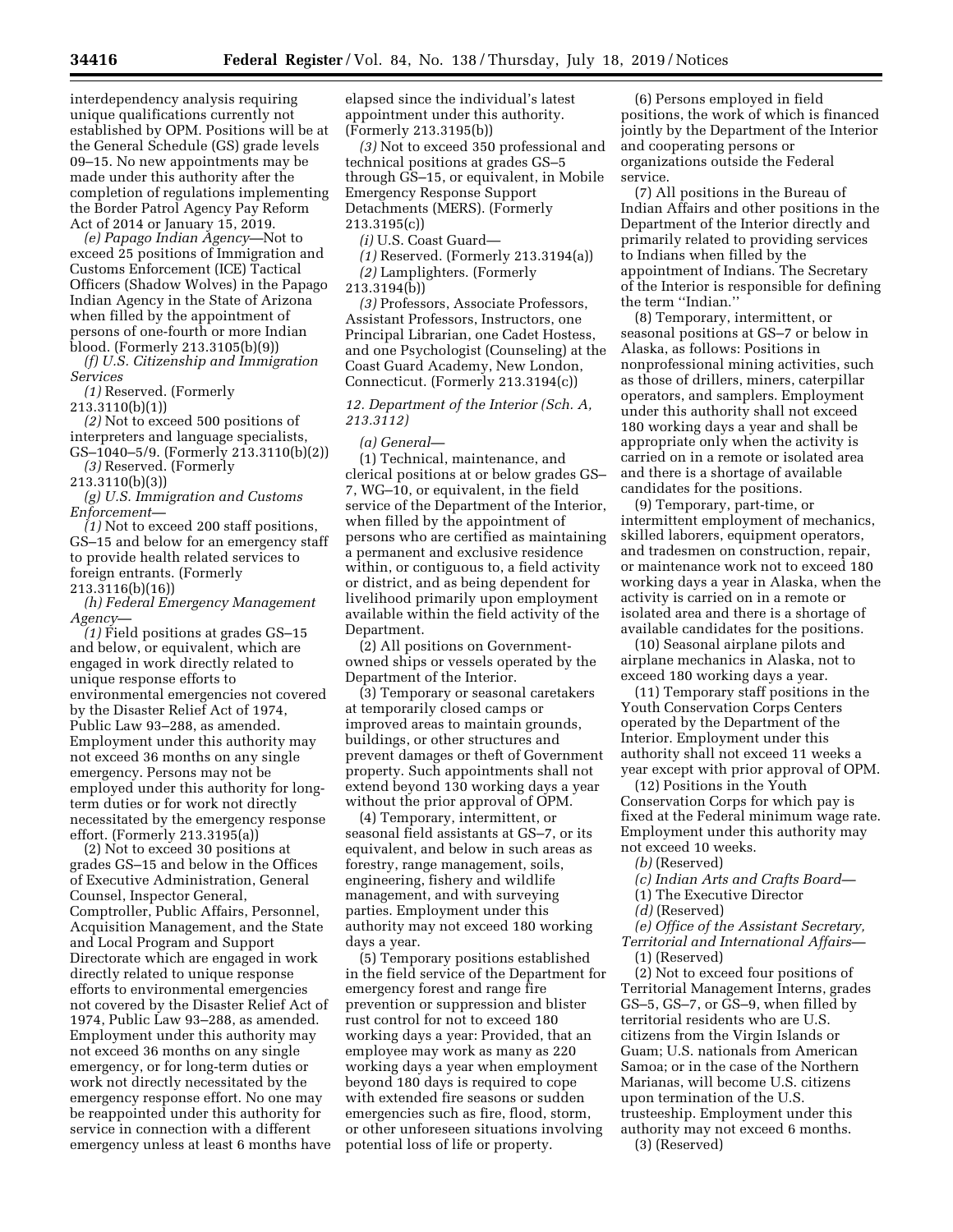(4) Special Assistants to the Governor of American Samoa who perform specialized administrative, professional, technical, and scientific duties as members of his or her immediate staff.

*(f) National Park Service—* 

(1) (Reserved)

(2) Positions established for the administration of Kalaupapa National Historic Park, Molokai, Hawaii, when filled by appointment of qualified patients and Native Hawaiians, as provided by Public Law 95–565.

(3) Seven full-time permanent and 31 temporary, part-time, or intermittent positions in the Redwood National Park, California, which are needed for rehabilitation of the park, as provided by Public Law 95–250.

(4) One Special Representative of the Director.

(5) All positions in the Grand Portage National Monument, Minnesota, when filled by the appointment of recognized members of the Minnesota Chippewa Tribe.

*(g) Bureau of Reclamation—* 

(1) Appraisers and examiners employed on a temporary, intermittent, or part-time basis on special valuation or prospective-entrymen-review projects where knowledge of local values on conditions or other specialized qualifications not possessed by regular Bureau employees are required for successful results. Employment under this provision shall not exceed 130 working days a year in any individual case: Provided, that such employment may, with prior approval of OPM, be extended for not to exceed an additional 50 working days in any single year.

*(h) Office of the Deputy Assistant Secretary for Territorial Affairs—* 

(1) Positions of Territorial Management Interns, GS–5, when filled by persons selected by the Government of the Trust Territory of the Pacific Islands. No appointment may extend beyond 1 year.

### *13. Department of Agriculture (Sch. A, 213.3113)*

*(a) General—* 

(1) Agents employed in field positions the work of which is financed jointly by the Department and cooperating persons, organizations, or governmental agencies outside the Federal service. Except for positions for which selection is jointly made by the Department and the cooperating organization, this authority is not applicable to positions in the Agricultural Research Service or the National Agricultural Statistics Service. This authority is not applicable to the following positions in the Agricultural Marketing Service: Agricultural commodity grader (grain)

and (meat), (poultry), and (dairy), agricultural commodity aid (grain), and tobacco inspection positions.

(2)–(4) (Reserved)

(5) Temporary, intermittent, or seasonal employment in the field service of the Department in positions at and below GS–7 and WG–10 in the following types of positions: Field assistants for sub professional services; agricultural helpers, helper-leaders, and workers in the Agricultural Research Service and the Animal and Plant Health Inspection Service; and subject to prior OPM approval granted in the calendar year in which the appointment is to be made, other clerical, trades, crafts, and manual labor positions. Total employment under this subparagraph may not exceed 180 working days in a service year: Provided, that an employee may work as many as 220 working days in a service year when employment beyond 180 days is required to cope with extended fire seasons or sudden emergencies such as fire, flood, storm, or other unforeseen situations involving potential loss of life or property. This paragraph does not cover trades, crafts, and manual labor positions covered by paragraph (i) of Sec. 213.3102 or positions within the Forest Service.

(6)–(7) (Reserved)

*(b)–(c)* (Reserved)

*(d) Farm Service Agency—* 

(1) (Reserved)

(2) Members of State Committees: Provided, that employment under this authority shall be limited to temporary intermittent (WAE) positions whose principal duties involve administering farm programs within the State consistent with legislative and Departmental requirements and reviewing national procedures and policies for adaptation at State and local levels within established parameters. Individual appointments under this authority are for 1 year and may be extended only by the Secretary of Agriculture or his designee. Members of State Committees serve at the pleasure of the Secretary.

*(e) Rural Development—* 

(1) (Reserved)

(2) County committeemen to consider, recommend, and advise with respect to the Rural Development program. (3)–(5) (Reserved)

(6) Professional and clerical positions in the Trust Territory of the Pacific Islands when occupied by indigenous residents of the Territory to provide financial assistance pursuant to current authorizing statutes.

*(f) Agricultural Marketing Service—*  (1) Positions of Agricultural Commodity Graders, Agricultural Commodity Technicians, and

Agricultural Commodity Aids at grades GS–9 and below in the tobacco, dairy, and poultry commodities; Meat Acceptance Specialists, GS–11 and below; Clerks, Office Automation Clerks, and Computer Clerks at GS–5 and below; Clerk-Typists at grades GS– 4 and below; and Laborers under the Wage System. Employment under this authority is limited to either 1,280 hours or 180 days in a service year.

(2) Positions of Agricultural Commodity Graders, Agricultural Commodity Technicians, and Agricultural Commodity Aids at grades GS–11 and below in the cotton, raisin, peanut, and processed and fresh fruit and vegetable commodities and the following positions in support of these commodities: Clerks, Office Automation Clerks, and Computer Clerks and Operators at GS–5 and below; Clerk-Typists at grades GS–4 and below; and, under the Federal Wage System, High Volume Instrumentation (HVI) Operators and HVI Operator Leaders at WG/WL–2 and below, respectively, Instrument Mechanics/Workers/Helpers at WG–10 and below, and Laborers. Employment under this authority may not exceed 180 days in a service year. In unforeseen situations such as bad weather or crop conditions, unanticipated plant demands, or increased imports, employees may work up to 240 days in a service year. Cotton Agricultural Commodity Graders, GS–5, may be employed as trainees for the first appointment for an initial period of 6 months for training without regard to the service year limitation.

(3) Milk Market Administrators

(4) All positions on the staffs of the Milk Market Administrators. *(g)–(k)* (Reserved)

*(l) Food Safety and Inspection Service*—

(1)–(2) (Reserved)

(3) Positions of Meat and Poultry Inspectors (Veterinarians at GS–11 and below and non-Veterinarians at appropriate grades below GS–11) for employment on a temporary, intermittent, or seasonal basis, not to exceed 1,280 hours a year.

*(m) Grain Inspection, Packers and Stockyards Administration—* 

(1) One hundred and fifty positions of Agricultural Commodity Aid (Grain), GS–2/4; 100 positions of Agricultural Commodity Technician (Grain), GS–4/7; and 60 positions of Agricultural Commodity Grader (Grain), GS–5/9, for temporary employment on a part-time, intermittent, or seasonal basis not to exceed 1,280 hours in a service year.

*(n) Alternative Agricultural Research and Commercialization Corporation—*  (1) Executive Director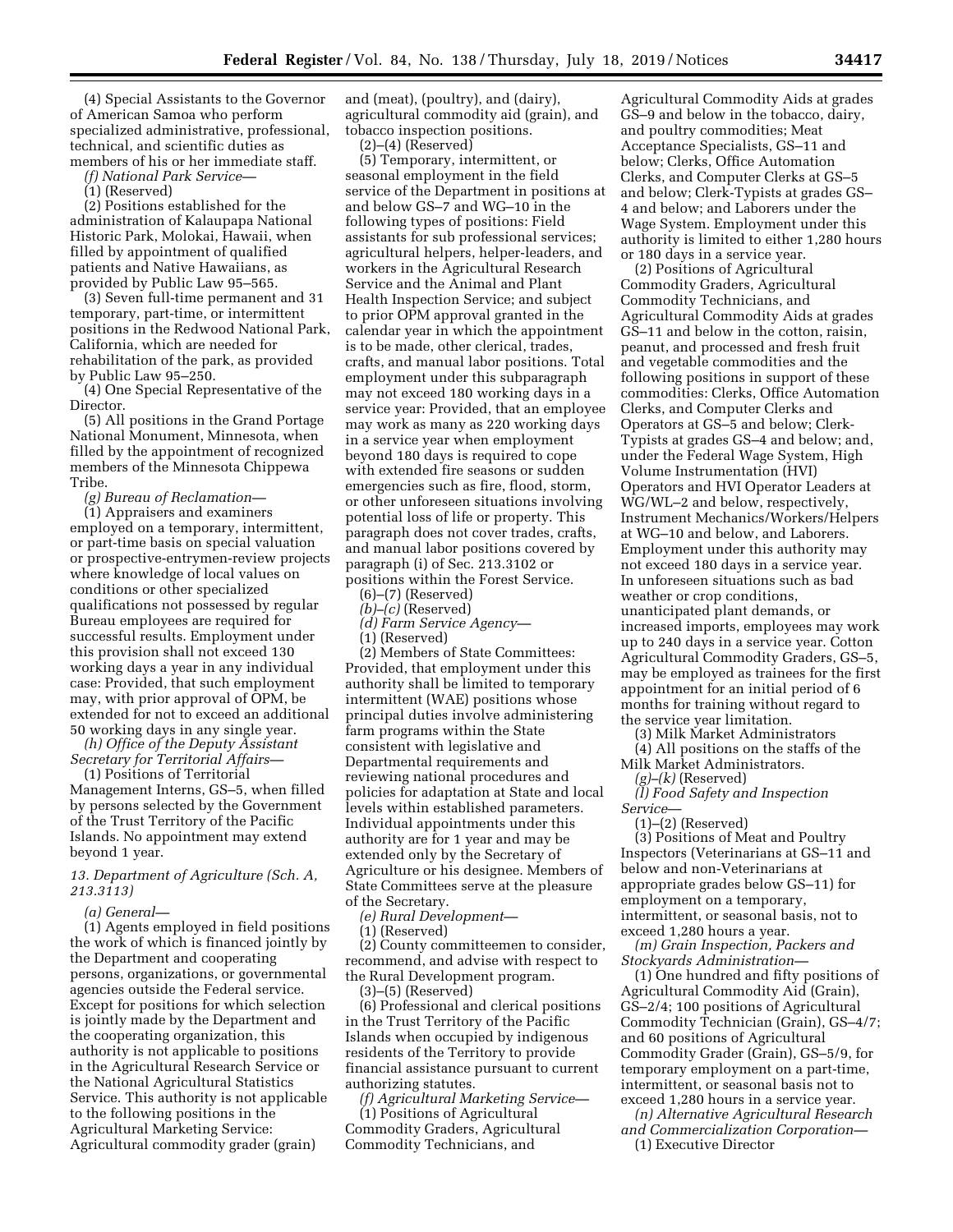*14. Department of Commerce (Sch. A, 213.3114)* 

*(a) General—* 

(1)–(2) (Reserved)

(3) Not to exceed 50 scientific and technical positions whose duties are performed primarily in the Antarctic. Incumbents of these positions may be stationed in the continental United States for periods of orientation, training, analysis of data, and report writing.

*(b)–(c)* (Reserved)

*(d) Bureau of the Census—* 

(1) Positions in support of decennial operations (including decennial pretests). Appointments may be made on a time limited basis that lasts the duration of decennial operations but may not exceed 7 years. Extensions beyond 7 years may be requested on a case-bycase basis.

(2) Positions of clerk, field representative, field leader, and field supervisor in support of data collection operations (non-decennial operations). Appointments may be made on a permanent or a time-limited basis. Appointments made on a time limited basis may not exceed 4 years. Extensions beyond 4 years may be requested on a case-by-case basis.

*(e)–(h)* (Reserved)

*(i) Office of the Under Secretary for International Trade—* 

(1) Fifteen positions at GS–12 and above in specialized fields relating to international trade or commerce in units under the jurisdiction of the Under Secretary for International Trade. Incumbents will be assigned to advisory rather than to operating duties, except as operating and administrative responsibility may be required for the conduct of pilot studies or special projects. Employment under this authority will not exceed 2 years for an individual appointee.

(2) (Reserved)

(3) Not to exceed 15 positions in grades GS–12 through GS–15, to be filled by persons qualified as industrial or marketing specialists; who possess specialized knowledge and experience in industrial production, industrial operations and related problems, market structure and trends, retail and wholesale trade practices, distribution channels and costs, or business financing and credit procedures applicable to one or more of the current segments of U.S. industry served by the Under Secretary for International Trade, and the subordinate components of his organization which are involved in Domestic Business matters. Appointments under this authority may be made for a period not to exceed 2

years and may, with prior OPM approval, be extended for an additional 2 years.

*(j) National Oceanic and Atmospheric Administration—* 

(1)–(2) (Reserved)

(3) All civilian positions on vessels operated by the National Ocean Service.

(4) Temporary positions required in connection with the surveying operations of the field service of the National Ocean Service. Appointment to such positions shall not exceed 8 months in any 1 calendar year.

*(k)* (Reserved)

*(l) National Telecommunication and Information Administration—* 

(1) Thirty-eight professional positions in grades GS–13 through GS–15.

## *15. Department of Labor (Sch. A, 213.3115)*

*(a) Office of the Secretary—*  (1) Chairman and five members, Employees' Compensation Appeals Board.

(2) Chairman and eight members, Benefits Review Board.

*(b)–(c)* (Reserved)

*(d) Employment and Training Administration—* 

(1) Not to exceed 10 positions of Supervisory Manpower Development Specialist and Manpower Development Specialist, GS–7/15, in the Division of Indian and Native American Programs, when filled by the appointment of persons of one-fourth or more Indian blood. These positions require direct contact with Indian tribes and communities for the development and administration of comprehensive employment and training programs.

### *16. Department of Health and Human Services (Sch. A, 213.3116)*

*(a) General—* 

(1) Intermittent positions, at GS–15 and below and WG–10 and below, on teams under the National Disaster Medical System including Disaster Medical Assistance Teams and specialty teams, to respond to disasters, emergencies, and incidents/events involving medical, mortuary and public health needs.

*(b) Public Health Service—* 

(1) (Reserved)

(2) Positions at Government sanatoria when filled by patients during treatment or convalescence.

(3) (Reserved)

(4) Positions concerned with problems in preventive medicine financed or participated in by the Department of Health and Human Services and a cooperating State, county, municipality, incorporated organization, or an individual in which at least one-half of the expense is contributed by the participating agency either in salaries, quarters, materials, equipment, or other necessary elements in the carrying on of the work.

(5)–(6) (Reserved)

(7) Not to exceed 50 positions associated with health screening programs for refugees.

(8) All positions in the Public Health Service and other positions in the Department of Health and Human Services directly and primarily related to providing services to Indians when filled by the appointment of Indians. The Secretary of Health and Human Services is responsible for defining the term "Indian.

(9) (Reserved)

(10) Health care positions of the National Health Service Corps for employment of any one individual not to exceed 4 years of service in health manpower shortage areas.

(11)–(15) (Reserved)

*(c)–(e)* (Reserved)

*(f) The President's Council on Physical Fitness—* 

(1) Four staff assistants.

*17. Department of Education (Sch. A, 213.3117)* 

*(a)* Positions concerned with problems in education financed and participated in by the Department of Education and a cooperating State educational agency, or university or college, in which there is joint responsibility for selection and supervision of employees, and at least one-half of the expense is contributed by the cooperating agency in salaries, quarters, materials, equipment, or other necessary elements in the carrying on of the work.

*18. Environmental Protection Agency (sch. A, 213.3118)* 

*24. Board of Governors, Federal Reserve System (Sch. A, 213.3124)* 

*(a) All positions* 

*27. Department of Veterans Affairs (Sch. A, 213.3127)* 

*(a) Construction Division—*  (1) Temporary construction workers paid from ''purchase and hire'' funds and appointed for not to exceed the duration of a construction project.

*(b) Alcoholism Treatment Units and Drug Dependence Treatment Centers—* 

(1) Not to exceed 400 positions of rehabilitation counselors, GS–3 through GS–11, in Alcoholism Treatment Units and Drug Dependence Treatment Centers, when filled by former patients.

*(c) Board of Veterans' Appeals—* 

(1) Positions, GS–15, when filled by a member of the Board. Except as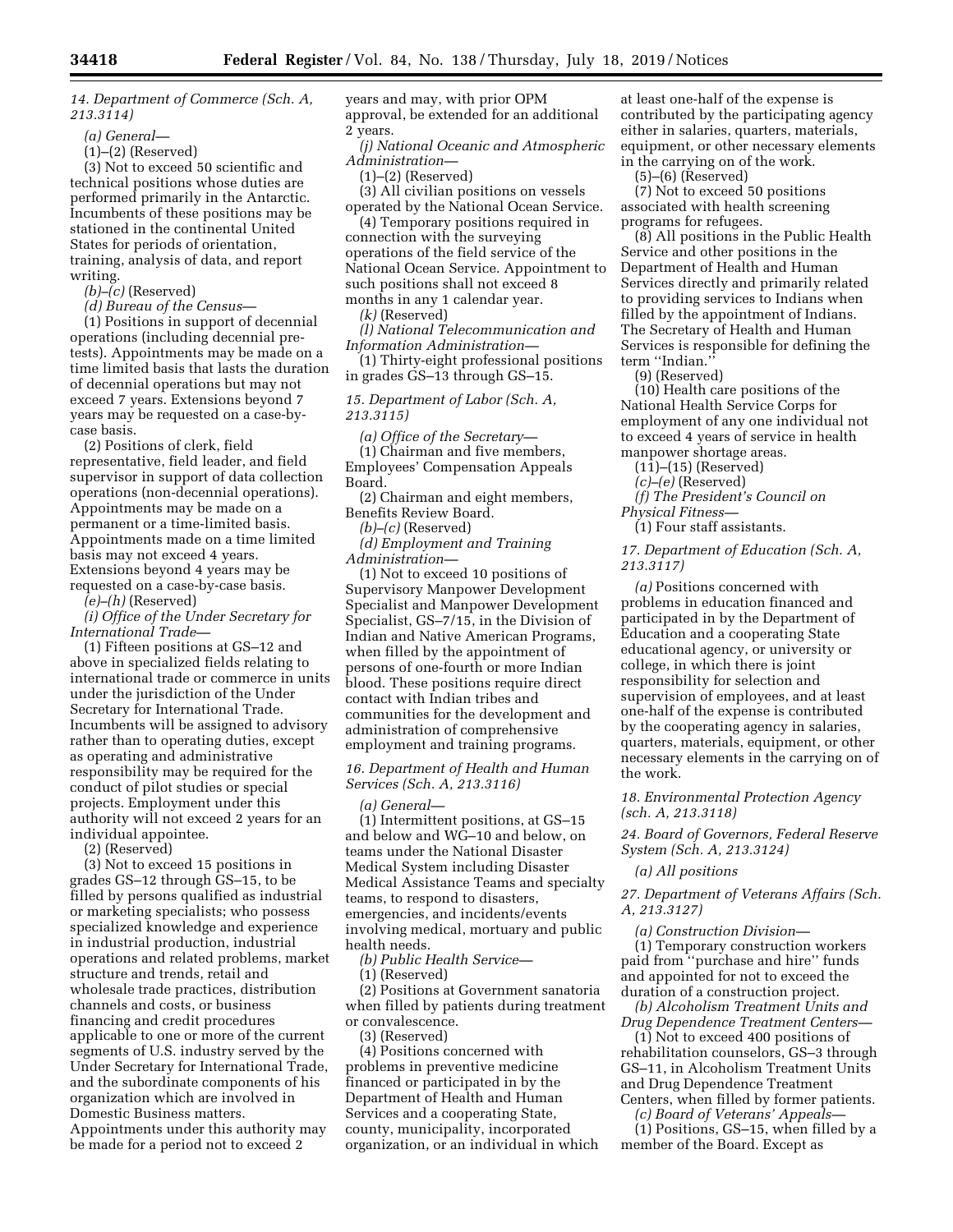provided by section 201(d) of Public Law 100–687, appointments under this authority shall be for a term of 9 years, and may be renewed.

 $(2)$  Positions, GS-15, when filled by a non-member of the Board who is awaiting Presidential approval for appointment as a Board member.

*(d) Vietnam Era Veterans Readjustment Counseling Service*—

(1) Not to exceed 600 positions at grades GS–3 through GS–11, involved in the Department's Vietnam Era Veterans Readjustment Counseling Service.

*(e)* Not to Exceed 75 positions that require unique technical skills needed for the re-designing and re-building of digital interfaces between citizens, businesses, and government as a part of Smarter Information Technology Delivery Initiative. This authority may be used to make permanent, timelimited and temporary appointments to non-supervisory Digital Services Expert positions (GS–301) directly related to the implementation of the Smarter Information Technology Delivery Initiative at the GS–15 level. No new appointments may be made under this authority after September 30, 2017.

### *32. Small Business Administration (Sch. A, 213.3132)*

*(a)* When the President under 42 U.S.C. 1855–1855g, the Secretary of Agriculture under 7 U.S.C. 1961, or the Small Business Administration under 15 U.S.C. 636(b)(1) declares an area to be a disaster area, positions filled by time-limited appointment of employees to make and administer disaster loans in the area under the Small Business Act, as amended. Service under this authority may not exceed 4 years, and no more than 2 years may be spent on a single disaster. Exception to this time limit may only be made with prior Office of Personnel Management approval. Appointments under this authority may not be used to extend the 2-year service limit contained below. No one may be appointed under this authority to positions engaged in longterm maintenance of loan portfolios.

*(b)* When the President under 42 U.S.C. 1855–1855g, the Secretary of Agriculture under 7 U.S.C. 1961, or the Small Business Administration under 15 U.S.C. 636(b)(1) declares an area to be a disaster area, positions filled by time-limited appointment of employees to make and administer disaster loans in that area under the Small Business Act, as amended. No one may serve under this authority for more than an aggregate of 2 years without a break in service of at least 6 months. Persons who have had more than 2 years of service under paragraph (a) of this section must have

a break in service of at least 8 months following such service before appointment under this authority. No one may be appointed under this authority to positions engaged in longterm maintenance of loan portfolios.

## *33. Federal Deposit Insurance Corporation (Sch. A, 213.3133)*

*(a)–(b)* (Reserved) *(c)* Temporary or time-limited positions that are directly related with resolving failing insured depository institutions; financial companies; or brokers and dealers; covered by the Dodd-Frank Wall Street Reform and Consumer Protection Act, including but not limited to, the marketing and sale of institutions and any associated assets; paying insured depositors; and managing receivership estates and all associated receivership management activities, up to termination. Time limited appointments under this authority may not exceed 7 years.

*36. U.S. Soldiers' and Airmen's Home (Sch. A, 213.3136)* 

#### *(a)* (Reserved)

*(b)* Positions when filled by memberresidents of the Home.

### *37. General Services Administration (Sch. A, 213.3137)*

(a) Not to Exceed 203 positions that require unique technical skills needed for the re-designing and re-building of digital interfaces between citizens, businesses, and government as a part of Smarter Information Technology Delivery Initiative. This authority may be used nationwide to make permanent, time-limited and temporary appointments to Digital Services Expert positions (GS–301) directly related to the implementation of the Smarter Information Technology Delivery Initiative at the GS–11 to 15 level. No new appointments may be made under this authority after September 30, 2017.

*46. Selective Service System (Sch. A, 213.3146)* 

### *(a) State Directors*

### *48. National Aeronautics and Space Administration (Sch. A, 213.3148)*

*(a)* One hundred and fifty alien scientists having special qualifications in the fields of aeronautical and space research where such employment is deemed by the Administrator of the National Aeronautics and Space Administration to be necessary in the public interest.

*55. Social Security Administration (Sch. A, 213.3155)* 

*(a) Arizona District Offices*—

(1) Six positions of Social Insurance Representative in the district offices of the Social Security Administration in the State of Arizona when filled by the appointment of persons of one-fourth or more Indian blood.

*(b) New Mexico*—

(1) Seven positions of Social Insurance Representative in the district offices of the Social Security Administration in the State of New Mexico when filled by the appointment of persons of one-fourth or more Indian blood.

*(c) Alaska*—

(1) Two positions of Social Insurance Representative in the district offices of the Social Security Administration in the State of Alaska when filled by the appointments of persons of one-fourth or more Alaskan Native blood (Eskimos, Indians, or Aleuts).

*62. The President's Crime Prevention Council (Sch. A, 213.3162)* 

*(a)* (Reserved)

*65. Chemical Safety and Hazard Investigation Board (Sch. A, 213.3165)* 

*(a)* (Reserved)

*(b)* (Reserved)

*66. Court Services and Offender Supervision Agency of the District of Columbia (Sch. A, 213.3166)* 

*(a)* (Reserved, expired 3/31/2004)

*70. Millennium Challenge Corporation (MCC) (Sch. A, 213.3170)* 

*(a)* (Reserved, expired 9/30/2007) *(b)* 

(1) Positions of Resident Country Director and Deputy Resident Country Director, Threshold Director and Deputy Threshold Director. The length of appointments will correspond to the length or term of the compact agreements made between the MCC and the country in which the MCC will work, plus one additional year to cover pre- and post-compact agreement related activities.

*74. Smithsonian Institution (Sch. A, 213.3174)* 

*(a)* (Reserved)

*(b) Smithsonian Tropical Research Institute*—All positions located in Panama which are part of or which support the Smithsonian Tropical Research Institute.

*(c) National Museum of the American Indian*—Positions at GS–15 and below requiring knowledge of, and experience in, tribal customs and culture. Such positions comprise approximately 10 percent of the Museum's positions and, generally, do not include secretarial, clerical, administrative, or program support positions.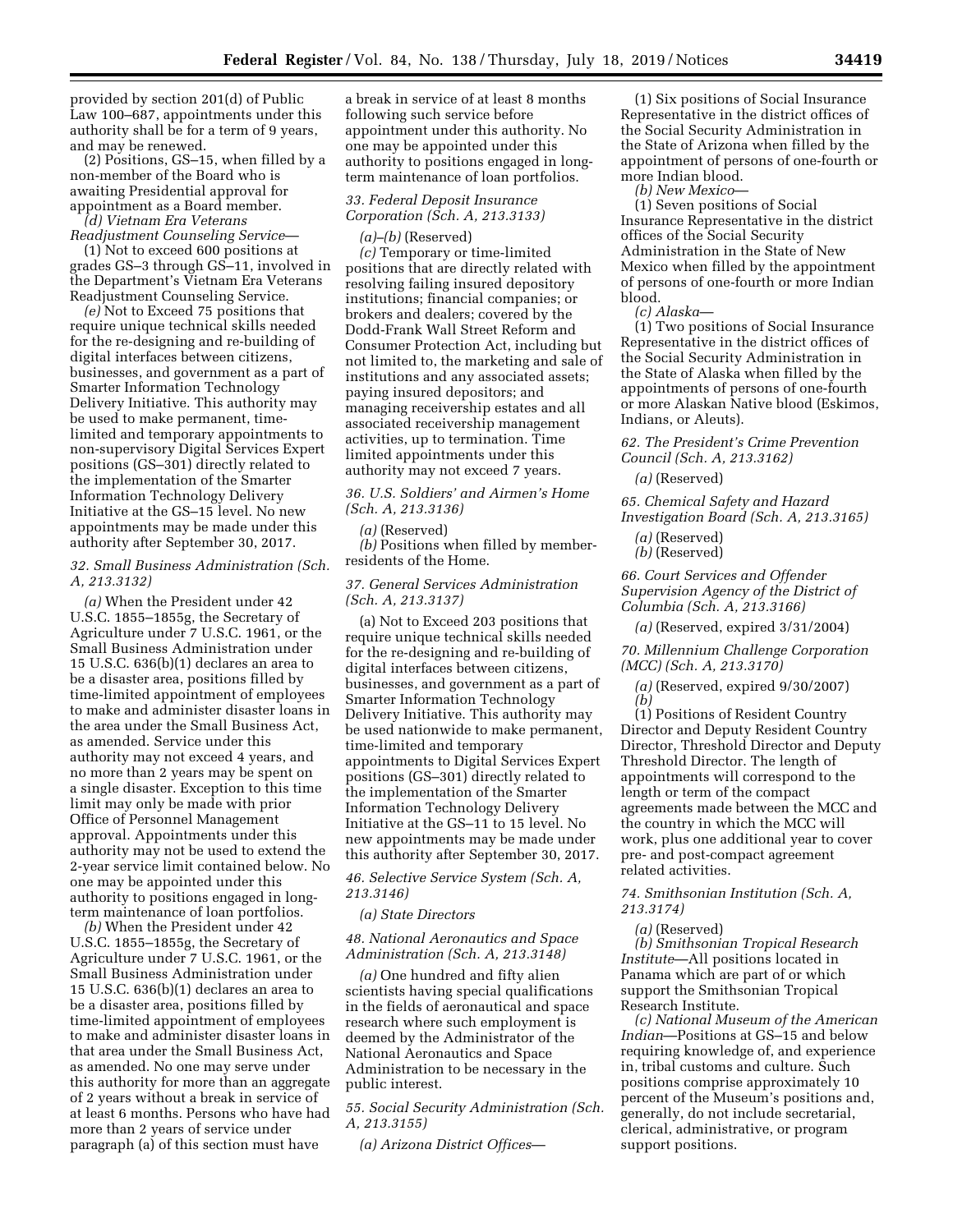### *75. Woodrow Wilson International Center for Scholars (Sch. A, 213.3175)*

*(a)* One Asian Studies Program Administrator, one International Security Studies Program Administrator, one Latin American Program Administrator, one Russian Studies Program Administrator, two Social Science Program Administrators, one Middle East Studies Program Administrator, one African Studies Program Administrator, one Global Sustainability and Resilience Program Administrator, one Canadian Studies Program Administrator; one China Studies Program Administrator, and one Science, Technology and Innovation Program Administrator.

### *78. Community Development Financial Institutions Fund (Sch. A, 213.3178)*

*(a)* (Reserved, expired 9/23/1998)

*80. Utah Reclamation and Conservation Commission (Sch. A, 213.3180)* 

### *(a)* Executive Director

*82. National Foundation on the Arts and the Humanities (Sch. A, 213.3182)* 

*(a) National Endowment for the Arts*—

(1) Artistic and related positions at grades GS–13 through GS–15 engaged in the review, evaluation and administration of applications and grants supporting the arts, related research and assessment, policy and program development, arts education, access programs and advocacy, or evaluation of critical arts projects and outreach programs. Duties require artistic stature, in-depth knowledge of arts disciplines and/or artistic-related leadership qualities.

### *90. African Development Foundation (Sch. A, 213.3190)*

*(a)* One Enterprise Development Fund Manager. Appointment is limited to four years unless extended by OPM.

### *91. Office of Personnel Management (Sch. A, 213.3191)*

*(a)–(c)* (Reserved)

*(d)* Part-time and intermittent positions of test examiners at grades GS–8 and below.

*94. Department of Transportation (Sch. A, 213.3194)* 

- *(a)–(d)* (Reserved)
- *(e) Maritime Administration*—
- (1)–(2) (Reserved)

(3) All positions on Governmentowned vessels or those bareboats chartered to the Government and operated by or for the Maritime Administration.

(4)–(5) (Reserved)

(6) U.S. Merchant Marine Academy, positions of: Professors, Instructors, and Teachers, including heads of Departments of Physical Education and Athletics, Humanities, Mathematics and Science, Maritime Law and Economics, Nautical Science, and Engineering; Coordinator of Shipboard Training; the Commandant of Midshipmen, the Assistant Commandant of Midshipmen; Director of Music; three Battalion Officers; three Regimental Affairs Officers; and one Training Administrator.

(7) U.S. Merchant Marine Academy positions of: Associate Dean; Registrar; Director of Admissions; Assistant Director of Admissions; Director, Office of External Affairs; Placement Officer; Administrative Librarian; Shipboard Training Assistant; three Academy Training Representatives; and one Education Program Assistant.

*(f)* Up to 40 positions at the GS–13 through 15 grade levels and within authorized SL allocations necessary to support the following credit agency programs of the Department: The Federal Highway Administration's Transportation Infrastructure Finance and Innovation Act Program, the Federal Railroad Administration's Railroad Rehabilitation and Improvement Financing Program, the Federal Maritime Administration's Title XI Program, and the Office of the Secretary's Office of Budget and Programs Credit Staff. This authority may be used to make temporary, timelimited, or permanent appointments, as the DOT deems appropriate, in the following occupational series: Director or Deputy Director SL–301/340, Origination Team Lead SL–301, Deputy Director/Senior Financial Analyst GS– 1160, Origination Financial Policy Advisor GS–301, Credit Budgeting Team Lead GS–1160, Credit Budgeting Financial Analysts GS–1160, Portfolio Monitoring Lead SL–1160, Portfolio Monitoring Financial Analyst GS–1160, Financial Analyst GS–1160. No new appointments may be made under this authority after December 31, 2014.

#### *95. (Reserved)*

#### **Schedule B**

*03. Executive Office of the President (Sch. B, 213.3203)* 

*(a)* (Reserved)

*(b) Office of the Special Representative for Trade Negotiations*—

(1) Seventeen positions of economist at grades GS–12 through GS–15.

*04. Department of State (Sch. B, 213.3204)* 

*(a)*(1) One non-permanent senior level position to serve as Science and Technology Advisor to the Secretary.

*(b)–(c)* (Reserved)

*(d)* Seventeen positions on the household staff of the President's Guest House (Blair and Blair-Lee Houses).

*(e)* (Reserved)

*(f)* Scientific, professional, and technical positions at grades GS–12 to GS–15 when filled by persons having special qualifications in foreign policy matters. Total employment under this authority may not exceed 4 years.

*05. Department of the Treasury (Sch. B, 213.3205)* 

*(a)* Positions of Deputy Comptroller of the Currency, Chief National Bank Examiner, Assistant Chief National Bank Examiner, Regional Administrator of National Banks, Deputy Regional Administrator of National Banks, Assistant to the Comptroller of the Currency, National Bank Examiner, Associate National Bank Examiner, and Assistant National Bank Examiner, whose salaries are paid from assessments against national banks and other financial institutions.

*(b)–(c)* (Reserved)

*(d)* (Reserved) Transferred to 213.3211(b)

*(e)* (Reserved) Transferred to 213.3210(f)

*06. Department of Defense (Sch. B, 213.3206)* 

*(a) Office of the Secretary*—

(1) (Reserved)

(2) Professional positions at GS–11 through GS–15 involving systems, costs, and economic analysis functions in the Office of the Assistant Secretary (Program Analysis and Evaluation); and in the Office of the Deputy Assistant Secretary (Systems Policy and Information) in the Office of the Assistant Secretary (Comptroller).

(3)–(4) (Reserved)

(5) Four Net Assessment Analysts.

*(b) Interdepartmental activities*—

(1) Seven positions to provide general administration, general art and information, photography, and/or visual information support to the White House Photographic Service.

(2) Eight positions, GS–15 or below, in the White House Military Office, providing support for airlift operations, special events, security, and/or administrative services to the Office of the President.

*(c) National Defense University*— (1) Sixty-one positions of Professor, GS–13/15, for employment of any one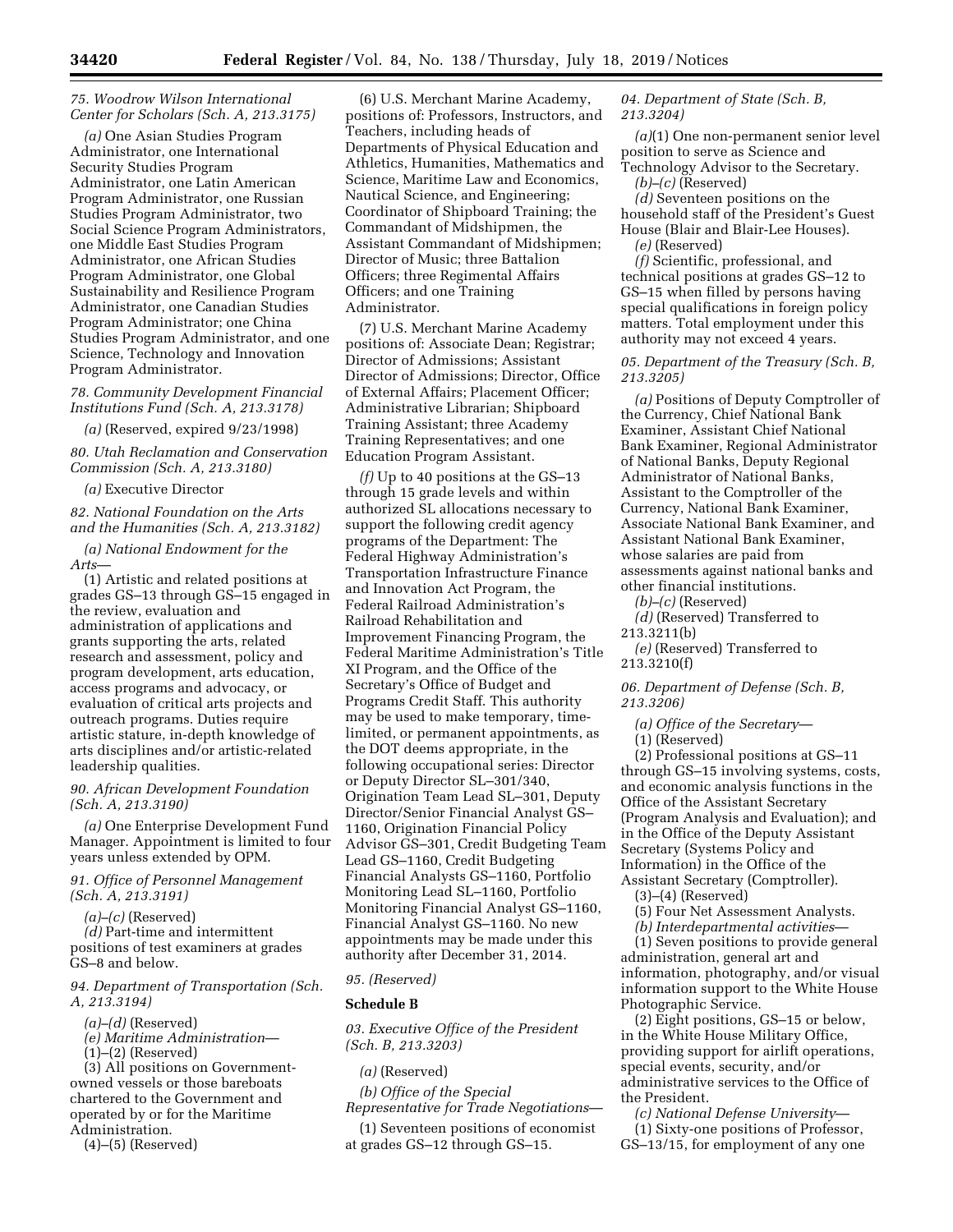individual on an initial appointment not to exceed 3 years, which may be renewed in any increment from 1 to 6 years indefinitely thereafter.

*(d) General*—

(1) One position of Law Enforcement Liaison Officer (Drugs), GS–301–15, U.S. European Command.

(2) Acquisition positions at grades GS–5 through GS–11, whose incumbents have successfully completed the required course of education as participants in the Department of Defense scholarship program authorized under 10 U.S.C. 1744.

*(e) Office of the Inspector General*— (1) Positions of Criminal Investigator, GS–1811–5/15.

*(f) Department of Defense Polygraph Institute, Fort McClellan, Alabama*— (1) One Director, GM–15.

(g) Defense Security Assistance Agency—All faculty members with instructor and research duties at the Defense Institute of Security Assistance Management, Wright Patterson Air Force Base, Dayton, Ohio. Individual appointments under this authority will be for an initial 3-year period, which may be followed by an appointment of indefinite duration.

### *07. Department of the Army (Sch. B, 213.3207)*

*(a) U.S. Army Command and General Staff College*—

(1) Seven positions of professors, instructors, and education specialists. Total employment of any individual under this authority may not exceed 4 years.

### *08. Department of the Navy (Sch. B, 213.3208)*

*(a) Naval Underwater Systems Center, New London, Connecticut*—

(1) One position of Oceanographer, grade GS–14, to function as project director and manager for research in the weapons systems applications of ocean eddies.

*(b) Armed Forces Staff College, Norfolk, Virginia*—All civilian faculty positions of professors, instructors, and teachers on the staff of the Armed Forces Staff College, Norfolk, Virginia.

*(c) Defense Personnel Security Research and Education Center*—One Director and four Research Psychologists at the professor or GS–15 level.

*(d) Marine Corps Command and Staff College*—All civilian professor positions.

*(e) Executive Dining facilities at the Pentagon*—One position of Staff Assistant, GS–301, whose incumbent will manage the Navy's Executive Dining facilities at the Pentagon.

### *(f)* (Reserved)

*09. Department of the Air Force (Sch. B, 213.3209)* 

*(a) Air Research Institute at the Air University, Maxwell Air Force Base, Alabama*—Not to exceed four interdisciplinary positions for the Air Research Institute at the Air University, Maxwell Air Force Base, Alabama, for employment to complete studies proposed by candidates and acceptable to the Air Force. Initial appointments are made not to exceed 3 years, with an option to renew or extend the appointments in increments of 1-, 2-, or 3-years indefinitely thereafter.

 $(b)$ – $(c)$  (Reserved) *(d) Air University*—Positions of

Instructor or professional academic staff at the Air University associated with courses of instruction of varying durations, for employment not to exceed 3 years, which may be renewed for an indefinite period thereafter.

*(e) U.S. Air Force Academy, Colorado*—One position of Director of Development and Alumni Programs, GS–301–13.

### *10. Department of Justice (Sch. B, 213.3210)*

*(a) Drug Enforcement Administration*—Criminal Investigator (Special Agent) positions in the Drug Enforcement Administration. New appointments may be made under this authority only at grades GS–5 through 11. Service under the authority may not exceed 4 years. Appointments made under this authority may be converted to career or career-conditional appointments under the provisions of Executive Order 12230, subject to conditions agreed upon between the Department and OPM.

*(b)* (Reserved)

*(c)* Not to exceed 400 positions at grades GS–5 through 15 assigned to regional task forces established to conduct special investigations to combat drug trafficking and organized crime. *(d)* (Reserved)

*(e) United States Trustees*—Positions,

other than secretarial, GS–6 through GS–15, requiring knowledge of the bankruptcy process, on the staff of the offices of United States Trustees or the Executive Office for U.S. Trustees.

*(f) Bureau of Alcohol, Tobacco, and Firearms* 

(1) Positions, grades GS–5 through GS–12 (or equivalent), of Criminal Investigator. Service under this authority may not exceed 3 years and 120 days.

*11. Department of Homeland Security (Sch. B, 213.3211)* 

*(a) Coast Guard.* 

### (1) (Reserved)

*(b) Secret Service—*Positions concerned with the protection of the life and safety of the President and members of his immediate family, or other persons for whom similar protective services are prescribed by law, when filled in accordance with special appointment procedures approved by OPM. Service under this authority may not exceed:

(1) A total of 4 years; or (2) 120 days following completion of the service required for conversion under Executive Order 11203.

### *13. Department of Agriculture (Sch. B, 213.3213)*

*(a) Foreign Agricultural Service—*  (1) Positions of a project nature involved in international technical assistance activities. Service under this authority may not exceed 5 years on a single project for any individual unless delayed completion of a project justifies an extension up to but not exceeding 2 years.

*(b) General—* 

(1) Temporary positions of professional Research Scientists, GS–15 or below, in the Agricultural Research Service, Economic Research Service, and the Forest Service, when such positions are established to support the Research Associateship Program and are filled by persons having a doctoral degree in an appropriate field of study for research activities of mutual interest to appointees and the agency. Appointments are limited to proposals approved by the appropriate Administrator. Appointments may be made for initial periods not to exceed 2 years and may be extended for up to 2 additional years. Extensions beyond 4 years, up to a maximum of 2 additional years, may be granted, but only in very rare and unusual circumstances, as determined by the Human Resources Officer for the Research, Education, and Economics Mission Area, or the Human Resources Officer, Forest Service.

(2) Not to exceed 55 Executive Director positions, GM–301–14/15, with the State Rural Development Councils in support of the Presidential Rural Development Initiative.

*14. Department of Commerce (Sch. B, 213.3214)* 

*(a) Bureau of the Census—*  (1) (Reserved)

(2) Not to exceed 50 Community

Services Specialist positions at the equivalent of GS–5 through 12.

*(b)–(c)* (Reserved)

*(d) National Telecommunications and Information Administration—* 

(1) Not to exceed 10

Telecommunications Policy Analysts,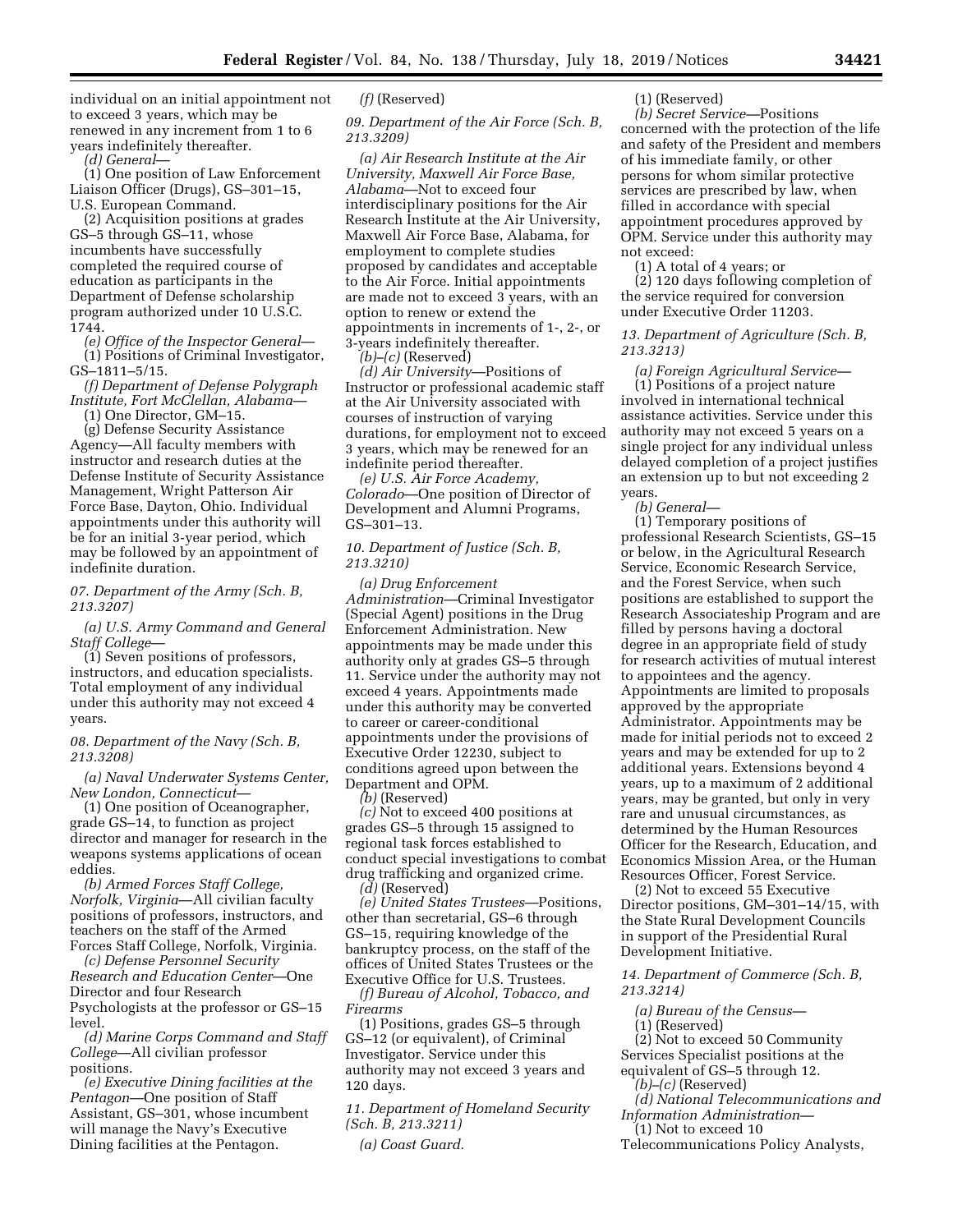grades GS–11 through 15. Employment under this authority may not exceed 2 years.

### *15. Department of Labor (Sch. B, 213.3215)*

(a) *Administrative Review Board*— Chair and a maximum of four additional Members.

#### *(b)* (Reserved)

*(c) Bureau of International Labor Affairs—* 

(1) Positions in the Office of Foreign Relations, which are paid by outside funding sources under contracts for specific international labor market technical assistance projects. Appointments under this authority may not be extended beyond the expiration date of the project.

### *17. Department of Education (Sch. B, 213.3217)*

*(a)* Seventy-five positions, not to exceed GS–13, of a professional or analytical nature when filled by persons, other than college faculty members or candidates working toward college degrees, who are participating in mid-career development programs authorized by Federal statute or regulation, or sponsored by private nonprofit organizations, when a period of work experience is a requirement for completion of an organized study program. Employment under this authority shall not exceed 1 year.

*(b)* Fifty positions, GS–7 through GS– 11, concerned with advising on education policies, practices, and procedures under unusual and abnormal conditions. Persons employed under this provision must be bona fide elementary school and high school teachers. Appointments under this authority may be made for a period of not to exceed 1 year, and may, with the prior approval of the Office of Personnel Management, be extended for an additional period of 1 year.

*27. Department of Veterans Affairs (Sch. B, 213.3227)* 

*(a)* Not to exceed 800 principal investigatory, scientific, professional, and technical positions at grades GS–11 and above in the medical research program.

*(b)* Not to exceed 25 Criminal Investigator (Undercover) positions, GS– 1811, in grades 5 through 12, conducting undercover investigations in the Veterans Health Administration (VA) supervised by the VA, Office of Inspector General. Initial appointments shall be greater than 1 year, but not to exceed 4 years and may be extended indefinitely in 1-year increments.

### *28. Broadcasting Board of Governors (Sch. B, 213.3228)*

*(a) International Broadcasting* 

*Bureau—* 

(1) Not to exceed 200 positions at grades GS–15 and below in the Office of Cuba Broadcasting. Appointments may not be made under this authority to administrative, clerical, and technical support positions.

*36. U.S. Soldiers' and Airmen's Home (Sch. B, 213.3236)* 

*(a)* (Reserved) *(b)* Director, Health Care Services; Director, Member Services; Director, Logistics; and Director, Plans and Programs.

*40. National Archives and Records Administration (Sch. B, 213.3240)* 

*(a)* Executive Director, National Historical Publications and Records Commission.

*48. National Aeronautics and Space Administration (Sch. B, 213.3248)* 

*(a)* Not to exceed 40 positions of Astronaut Candidates at grades GS–11 through 15. Employment under this authority may not exceed 3 years.

*50. Consumer Financial Protection Bureau (Sch. B, 213.3250)* 

(a) One position of Deputy Director; and one position of Associate Director of the Division of Supervision, Enforcement, and Fair Lending.

*55. Social Security Administration (Sch. B, 213.3255)* 

*(a)* (Reserved)

*74. Smithsonian Institution (Sch. B, 213.3274)* 

*(a)* (Reserved)

*(b) Freer Gallery of Art—* 

(1) Not to exceed four Oriental Art Restoration Specialists at grades GS–9 through GS–15.

*76. Appalachian Regional Commission (Sch. B, 213.3276)* 

*(a)* Two Program Coordinators.

*78. Armed Forces Retirement Home (Sch. B, 213.3278)* 

*(a) Naval Home, Gulfport, Mississippi—* 

(1) One Resource Management Officer position and one Public Works Officer position, GS/GM–15 and below.

*82. National Foundation on the Arts and the Humanities (Sch. B, 213.3282)* 

*(a)* (Reserved)

*(b) National Endowment for the Humanities—* 

(1) Professional positions at grades GS–11 through GS–15 engaged in the review, evaluation, and administration of grants supporting scholarship, education, and public programs in the humanities, the duties of which require in-depth knowledge of a discipline of the humanities.

*91. Office of Personnel Management (Sch. B, 213.3291)* 

*(a)* Not to exceed eight positions of Associate Director at the Executive Seminar Centers at grades GS–13 and GS–14. Appointments may be made for any period up to 3 years and may be extended without prior approval for any individual. Not more than half of the authorized faculty positions at any one Executive Seminar Center may be filled under this authority.

*(b) Center for Leadership Development—*No more than 72 positions of faculty members at grades GS–13 through GS–15. Initial appointments under this authority may be made for any period up to 3 years and may be extended in 1, 2, or 3 year increments.

## SCHEDULE C

| Agency name               | Organization name                                        | Position title                | Authorization<br>No. | Effective date |
|---------------------------|----------------------------------------------------------|-------------------------------|----------------------|----------------|
| DEPARTMENT OF AGRICULTURE | Office of Animal and Plant Health<br>Inspection Service. | Confidential Assistant        | DA180131             | 06/01/2018     |
|                           | Farm Service Agency                                      | State Director-New Jersey     | DA180077             | 11/09/2017     |
|                           |                                                          | State Executive Director (11) | DA180104             | 01/26/2018     |
|                           |                                                          |                               | DA180114             | 01/26/2018     |
|                           |                                                          |                               | DA180011             | 10/20/2017     |
|                           |                                                          |                               | DA180014             | 10/20/2017     |
|                           |                                                          |                               | DA180026             | 10/20/2017     |
|                           |                                                          |                               | DA170200             | 10/23/2017     |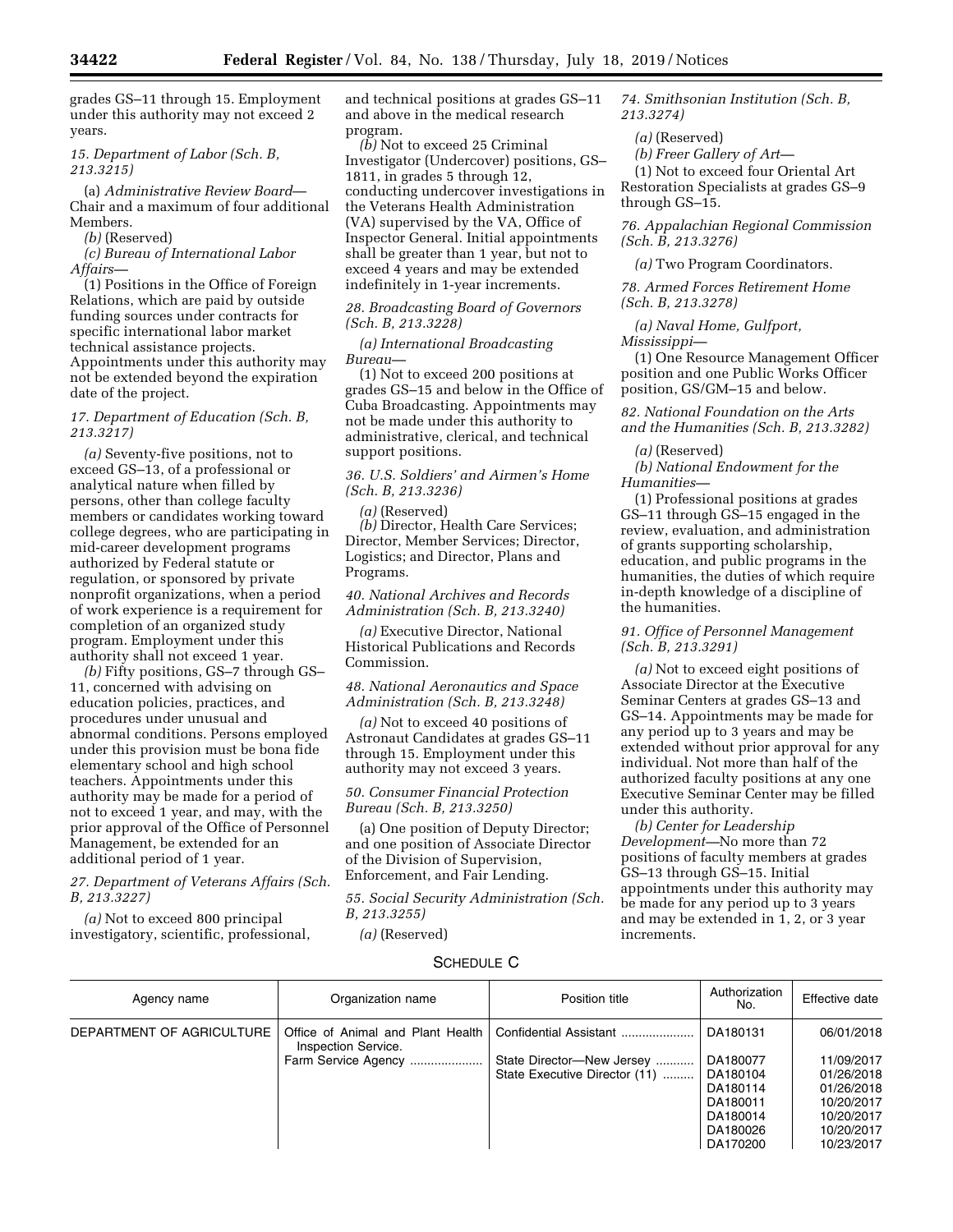| Agency name | Organization name                  | Position title                                   | Authorization<br>No. | Effective date           |
|-------------|------------------------------------|--------------------------------------------------|----------------------|--------------------------|
|             |                                    |                                                  | DA180038             | 10/23/2017               |
|             |                                    |                                                  | DA180024             | 11/03/2017               |
|             |                                    |                                                  | DA180066             | 11/06/2017               |
|             |                                    |                                                  | DA180009             | 11/08/2017               |
|             |                                    |                                                  | DA180073             | 11/13/2017               |
|             |                                    | State Executive Director-Alabama                 | DA180049             | 11/27/2017               |
|             |                                    | State Executive Director-Alaska.                 | DA180039             | 10/23/2017               |
|             |                                    | State Executive Director-Arizona                 | DA180109<br>DA180006 | 01/16/2018<br>10/20/2017 |
|             |                                    | State Executive Director-Arkan-<br>sas.          |                      |                          |
|             |                                    | State<br>Executive<br>Director-Cali-             | DA180062             | 11/06/2017               |
|             |                                    | fornia.                                          |                      |                          |
|             |                                    | State Executive<br>Director-Dela-<br>ware.       | DA180140             | 03/23/2018               |
|             |                                    | State Executive Director-Georgia                 | DA180031             | 10/23/2017               |
|             |                                    | State Executive Director-Hawaii                  | DA180084             | 11/13/2017               |
|             |                                    | State Executive Director-Illinois                | DA180035             | 10/20/2017               |
|             |                                    | (2).                                             | DA180092             | 11/13/2017               |
|             |                                    | State Executive Director-Indiana                 | DA180010             | 10/20/2017               |
|             |                                    | State Executive Director-lowa                    | DA180046             | 10/20/2017               |
|             |                                    | State Executive Director-Kansas                  | DA170197             | 11/03/2017               |
|             |                                    | State<br>Executive<br>Director-Ken-              | DA180007             | 10/20/2017               |
|             |                                    | tucky.                                           |                      |                          |
|             |                                    | State<br>Executive<br>Director-Lou-<br>isiana.   | DA170201             | 10/30/2017               |
|             |                                    | State Executive Director-Maine                   | DA180015             | 10/20/2017               |
|             |                                    | State Executive Director-Michigan                | DA180028             | 10/20/2017               |
|             |                                    | Executive<br>Director-Mis-<br>State              | DA180013             | 10/20/2017               |
|             |                                    | sissippi.                                        |                      |                          |
|             |                                    | Executive<br>State<br>Director-Ne-<br>braska.    | DA180068             | 11/06/2017               |
|             |                                    | State Executive Director-Nevada                  | DA180043             | 10/20/2017               |
|             |                                    | Executive<br>Director-New<br>State               | DA180058             | 11/03/2017               |
|             |                                    | York.                                            |                      |                          |
|             |                                    | Executive<br>State<br>Director-North             | DA180067             | 11/06/2017               |
|             |                                    | Dakota.                                          |                      |                          |
|             |                                    | State Executive Director-Ohio                    | DA180004             | 11/09/2017               |
|             |                                    | State Executive<br>Director-Okla-<br>homa.       | DA180022             | 10/20/2017               |
|             |                                    | State Executive Director-Oregon                  | DA180059             | 11/03/2017               |
|             |                                    | State Executive Director-Pennsyl-                | DA180086             | 11/09/2017               |
|             |                                    | vania.                                           |                      |                          |
|             |                                    | State Executive Director-Rhode                   | DA180170             | 04/20/2018               |
|             |                                    | Island.                                          |                      |                          |
|             |                                    | State Executive<br>Director-South                | DA180075             | 11/13/2017               |
|             |                                    | Dakota.                                          |                      | 11/03/2017               |
|             |                                    | State<br>Executive<br>Director-Ten-<br>nessee.   | DA180061             |                          |
|             |                                    | State Executive Director-Utah                    | DA180065             | 11/06/2017               |
|             |                                    | State Executive Director-Vermont                 | DA180085             | 11/09/2017               |
|             |                                    | State Executive Director-Virginia                | DA180023             | 10/20/2017               |
|             |                                    | State Executive Director-Wash-                   | DA170190             | 09/13/2017               |
|             |                                    | ington.                                          |                      |                          |
|             |                                    | State Executive<br>Director-West                 | DA180107             | 01/26/2018               |
|             |                                    | Virginia.<br>State<br>Executive<br>Director-Wis- | DA170205             | 10/20/2017               |
|             |                                    | consin.                                          |                      |                          |
|             |                                    | State Executive<br>Director-Wyo-                 | DA180036             | 10/23/2017               |
|             |                                    | $ming(2)$ .                                      | DA180091             | 11/13/2017               |
|             |                                    | State Executive Director, Idaho                  | DA180044             | 11/03/2017               |
|             |                                    | State Executive Director, North                  | DA180070             | 11/29/2017               |
|             | Office of Food and Nutrition Serv- | Carolina.<br>Confidential Assistant              | DA170196             | 10/06/2017               |
|             | ice.                               |                                                  |                      |                          |
|             | Office of Forest Service           |                                                  | DA180127             | 03/08/2018               |
|             | Office of Communications           | Advance Lead                                     | DA180152             | 03/29/2018               |
|             |                                    | Deputy Press Secretary                           | DA180113             | 02/14/2018               |
|             |                                    | Press Assistant (2)                              | DA180165             | 04/27/2018               |
|             |                                    |                                                  | DA170175             | 08/09/2017               |
|             |                                    |                                                  | DA170169             | 07/21/2017               |
|             |                                    |                                                  | DA170174             | 08/09/2017               |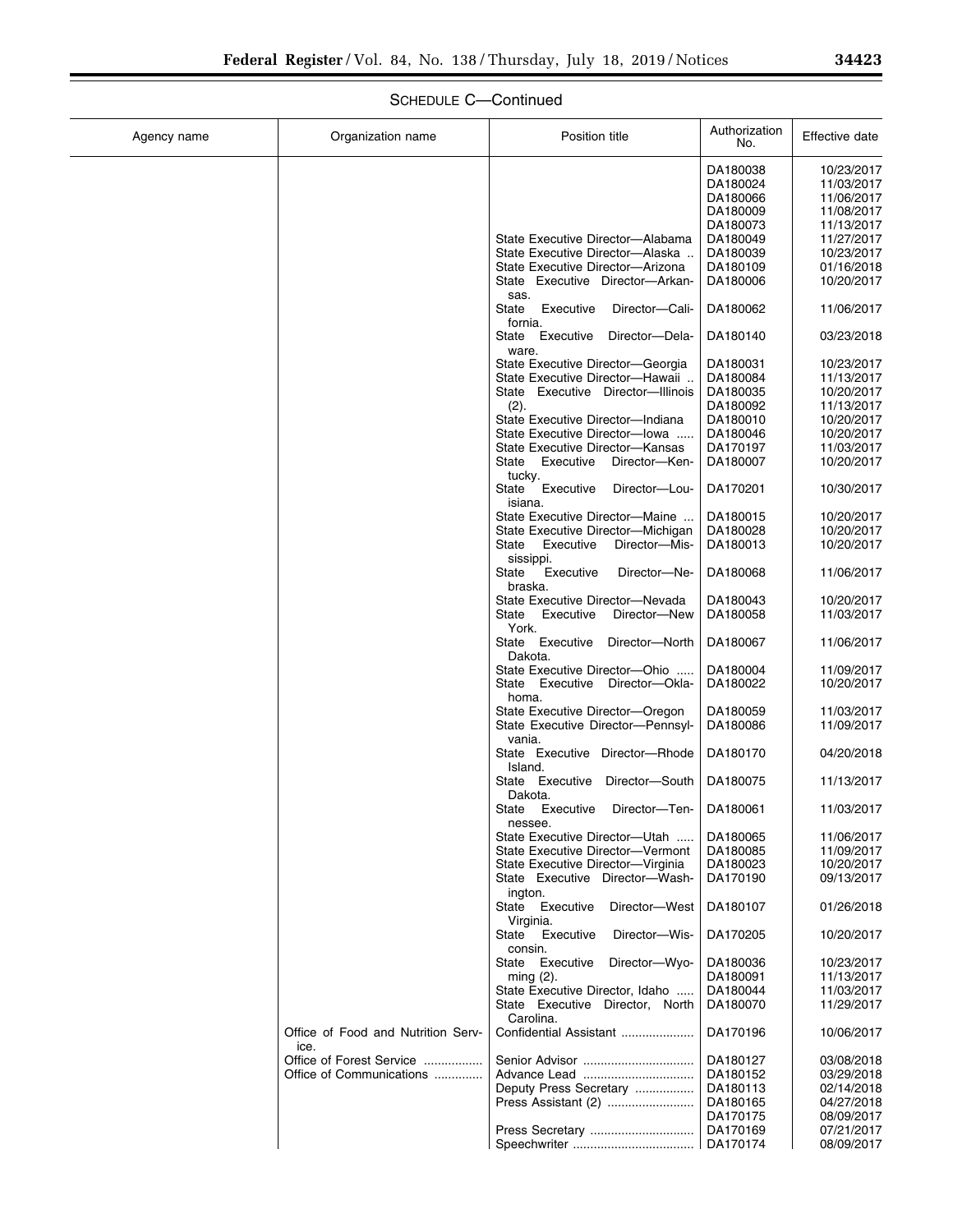| Agency name | Organization name                                                               | Position title                                                          | Authorization<br>No. | Effective date           |
|-------------|---------------------------------------------------------------------------------|-------------------------------------------------------------------------|----------------------|--------------------------|
|             | Office of the Assistant Secretary<br>for Congressional Relations.               | Associate Director<br>Confidential Assistant (2)                        | DA180159<br>DA180149 | 04/20/2018<br>04/13/2018 |
|             |                                                                                 | Deputy Director for Intergovern-                                        | DA180019<br>DA170172 | 10/05/2017<br>08/03/2017 |
|             |                                                                                 | mental Affairs.                                                         |                      |                          |
|             |                                                                                 | Director, Intergovernmental Affairs<br>Policy and Congressional Advisor | DA180174<br>DA180175 | 05/08/2018<br>06/08/2018 |
|             |                                                                                 | Senior Advisor                                                          | DA170186             | 09/22/2017               |
|             |                                                                                 | Special Assistant                                                       | DA180056             | 11/03/2017               |
|             |                                                                                 |                                                                         | DA180119<br>DA180118 | 02/22/2018<br>02/27/2018 |
|             |                                                                                 |                                                                         | DA180157             | 04/13/2018               |
|             | Office of the Assistant to the Sec-<br>retary for Rural Development.            | Confidential Assistant                                                  | DA180129<br>DA180100 | 02/27/2018<br>12/15/2017 |
|             | Office of the General Counsel                                                   | Senior Counsel                                                          | DA180098             | 12/08/2017               |
|             | Office of the Secretary                                                         | Confidential Assistant                                                  | DA180115             | 01/23/2018               |
|             |                                                                                 | Director of Policy Coordination                                         | DA180151<br>DA180158 | 03/28/2018<br>05/08/2018 |
|             |                                                                                 | Director of the Office of Faith<br>Based and Neighborhood Out-          | DA180101             | 12/21/2017               |
|             |                                                                                 | reach.<br>Director, Tribal Relations                                    | DA180096             | 12/05/2017               |
|             |                                                                                 | Special Assistant (2)                                                   | DA180102             | 02/06/2018               |
|             |                                                                                 |                                                                         | DA170176             | 09/19/2017               |
|             |                                                                                 |                                                                         | DA180143<br>DA170193 | 03/29/2018<br>09/22/2017 |
|             |                                                                                 | White House Liaison                                                     | DA170173             | 08/03/2017               |
|             | Office of the Under Secretary for<br>Farm Production and Conserva-<br>tion.     | Staff Assistant                                                         | DA180181             | 05/16/2018               |
|             | Office of the Under Secretary for<br>Food Safety.                               | Confidential Assistant                                                  | DA180148             | 05/24/2018               |
|             | Office of the Under Secretary for<br>Food, Nutrition and Consumer<br>Services.  | Confidential Assistant                                                  | DA170195             | 10/30/2017               |
|             | Office of the Under Secretary for<br>Marketing and Regulatory Pro-              | Confidential Assistant                                                  | DA180093             | 11/29/2017               |
|             | grams.<br>Office of Under Secretary for Nat-<br>ural Resources and Environment. |                                                                         | DA180169             | 05/24/2018               |
|             | Office of Rural Business Service                                                |                                                                         | DA180166             | 04/27/2018<br>12/05/2017 |
|             | Office of Rural Housing Service                                                 | Confidential Assistant (2)                                              | DA180055<br>DA180128 | 02/28/2018               |
|             |                                                                                 |                                                                         | DA180150             | 03/28/2018               |
|             |                                                                                 | Senior Advisor (2)                                                      | DA180125<br>DA180095 | 02/20/2018<br>11/27/2017 |
|             |                                                                                 | State Director (5)                                                      | DA180017             | 10/20/2017               |
|             |                                                                                 |                                                                         | DA180146<br>DA180020 | 05/16/2018<br>10/23/2017 |
|             |                                                                                 |                                                                         | DA180025             | 10/23/2017               |
|             |                                                                                 |                                                                         | DA180064             | 11/06/2017               |
|             |                                                                                 | State Director-Alabama<br>State Director-Alaska                         | DA180057<br>DA170204 | 11/07/2017<br>10/23/2017 |
|             |                                                                                 | State Director-Arizona                                                  | DA180052             | 10/27/2017               |
|             |                                                                                 | State Director-Arkansas<br>State Director-California                    | DA180003<br>DA180063 | 10/20/2017<br>11/06/2017 |
|             |                                                                                 | State Director-Florida                                                  | DA180074             | 11/09/2017               |
|             |                                                                                 | State Director-Hawaii                                                   | DA180079             | 11/09/2017               |
|             |                                                                                 | State Director-Idaho<br>State Director-Illinois (2)                     | DA170185<br>DA180034 | 08/30/2017<br>10/23/2017 |
|             |                                                                                 |                                                                         | DA180090             | 11/13/2017               |
|             |                                                                                 | State Director-Indiana                                                  | DA180078             | 11/09/2017               |
|             |                                                                                 | State Director-lowa<br>State Director-Kansas                            | DA170202<br>DA180060 | 10/23/2017<br>11/03/2017 |
|             |                                                                                 | State Director-Kentucky                                                 | DA180002             | 10/23/2017               |
|             |                                                                                 | State Director-Louisiana<br>State Director-Maine                        | DA180126             | 05/30/2018               |
|             |                                                                                 | State Director-Massachusetts                                            | DA180030<br>DA180012 | 11/01/2017<br>10/20/2017 |
|             |                                                                                 | State Director-Michigan                                                 | DA180001             | 10/20/2017               |
|             |                                                                                 | State Director-Minnesota<br>State Director-Mississippi                  | DA180029<br>DA180027 | 11/01/2017<br>10/23/2017 |
|             |                                                                                 |                                                                         |                      |                          |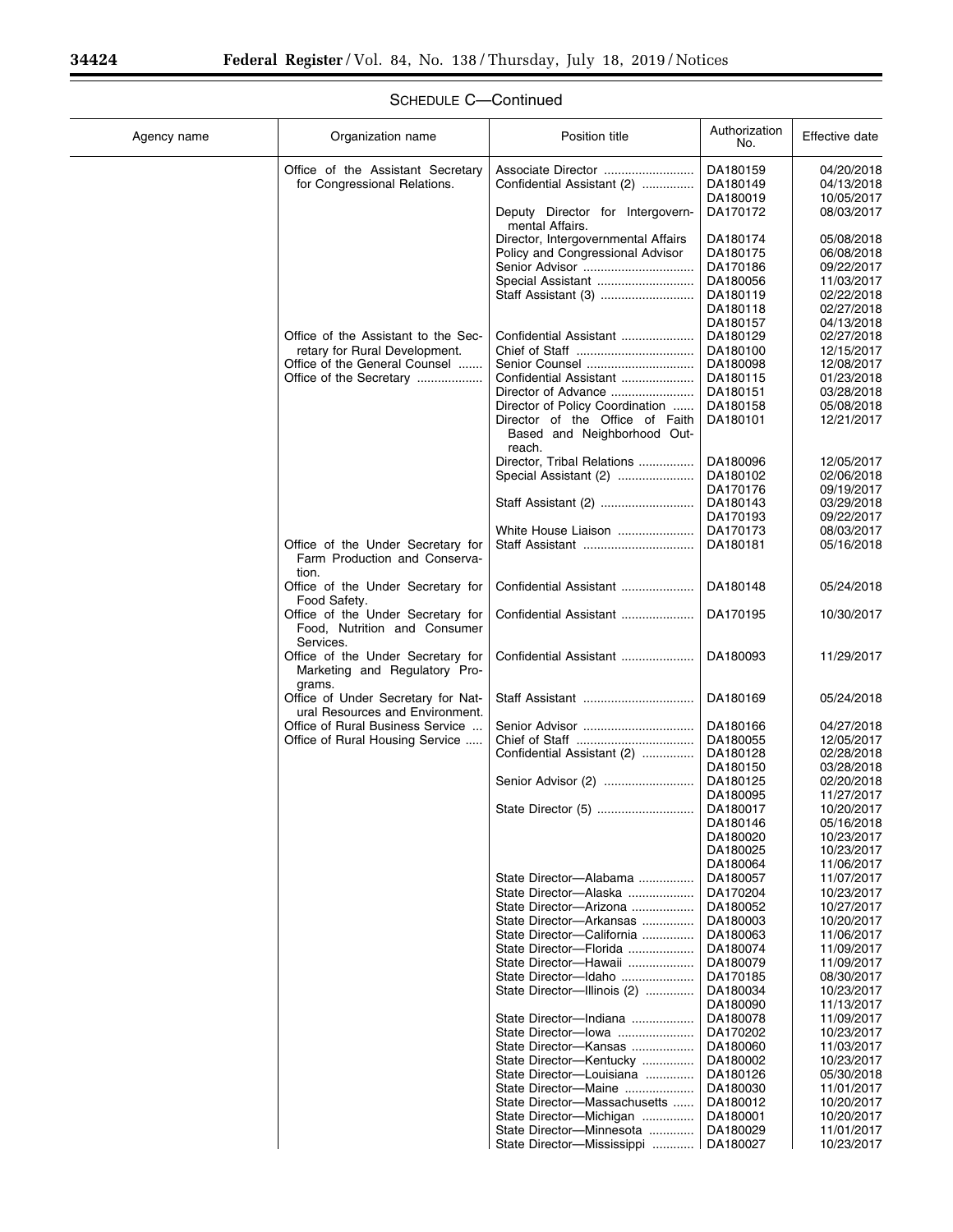| Agency name                               | Organization name                                                                                    | Position title                                            | Authorization<br>No.   | Effective date           |
|-------------------------------------------|------------------------------------------------------------------------------------------------------|-----------------------------------------------------------|------------------------|--------------------------|
|                                           |                                                                                                      | State Director-Missouri                                   | DA180040               | 10/20/2017               |
|                                           |                                                                                                      | State Director-Nebraska                                   | DA180050               | 11/07/2017               |
|                                           |                                                                                                      | State Director-Nevada                                     | DA180042               | 10/20/2017               |
|                                           |                                                                                                      | State Director-New Mexico                                 | DA180018               | 11/09/2017               |
|                                           |                                                                                                      | State Director-North Carolina                             | DA180072               | 11/09/2017               |
|                                           |                                                                                                      | State Director-North Dakota                               | DA180089               | 11/16/2017               |
|                                           |                                                                                                      | State Director-Ohio                                       | DA180081               | 11/09/2017               |
|                                           |                                                                                                      | State Director-Oklahoma                                   | DA180080               | 11/09/2017               |
|                                           |                                                                                                      | State Director-Oregon                                     | DA180008               | 10/20/2017               |
|                                           |                                                                                                      | State Director-Pennsylvania                               | DA180032               | 10/20/2017               |
|                                           |                                                                                                      | State Director-Puerto Rico                                | DA180168               | 04/16/2018               |
|                                           |                                                                                                      | State Director-South Carolina                             | DA180071               | 11/06/2017               |
|                                           |                                                                                                      | State Director-South Dakota<br>State Director-Tennessee   | DA180083               | 11/09/2017<br>11/03/2017 |
|                                           |                                                                                                      | State Director-Texas                                      | DA180048<br>DA170203   | 11/09/2017               |
|                                           |                                                                                                      | State Director-Utah                                       | DA180069               | 11/06/2017               |
|                                           |                                                                                                      | State Director-Virginia                                   | DA180088               | 11/09/2017               |
|                                           |                                                                                                      | State Director-Washington                                 | DA180037               | 10/23/2017               |
|                                           |                                                                                                      | State Director-West Virginia                              | DA180041               | 10/23/2017               |
|                                           |                                                                                                      | State Director-Wisconsin                                  | DA180087               | 11/09/2017               |
|                                           |                                                                                                      | State Director-Wyoming                                    | DA180016               | 10/23/2017               |
|                                           |                                                                                                      | State Director, New Hampshire                             | DA180076               | 11/09/2017               |
|                                           | Office of Rural Utilities Service                                                                    | Strategic Program Advisor                                 | DA180185               | 05/08/2018               |
| APPALACHIAN REGIONAL COM-<br>MISSION.     | Appalachian Regional Commission                                                                      | Program Analyst                                           | AP180001               | 05/25/2018               |
| <b>BROADCASTING</b><br><b>BOARD</b><br>OF | Broadcasting Board of Governors                                                                      |                                                           | IB170005               | 07/11/2017               |
| GOVERNORS.                                |                                                                                                      | Special Advisor for Strategy                              | IB170006               | 09/11/2017               |
| DEPARTMENT OF COMMERCE                    | Office of Advocacy Center                                                                            |                                                           | DC180009               | 11/14/2017               |
|                                           | Office of the Assistant Secretary<br>Legislative<br>and<br>Intergovern-<br>mental Affairs.           | Confidential Assistant                                    | DC170155               | 08/04/2017               |
|                                           | Bureau of Industry and Security                                                                      | Director of Congressional and Pub-<br>lic Affairs.        | DC180149               | 06/13/2018               |
|                                           |                                                                                                      |                                                           | DC170158               | 10/23/2017               |
|                                           | Office of Director General of the<br>United States and Foreign Com-<br>mercial Service and Assistant | Senior Advisor for China                                  | DC180011<br>DC180063   | 11/03/2017<br>12/15/2017 |
|                                           | Secretary for Global Markets.                                                                        |                                                           |                        |                          |
|                                           | Immediate Office<br>Office of International Trade Ad-<br>ministration.                               |                                                           | DC180001<br>DC180142   | 10/18/2017<br>05/25/2018 |
|                                           | Office of Executive Secretariat<br>Associate Director, Office of Exec-<br>utive Secretariat.         | Confidential Assistant                                    | DC180136<br>06/13/2018 | 06/01/2018               |
|                                           | Office of Legislative and Intergov-<br>ernmental Affairs.                                            | Associate Director for Oversight                          | DC180073               | 01/18/2018               |
|                                           | Director of Intergovernmental Af-<br>fairs.                                                          |                                                           | 06/05/2018             |                          |
|                                           | Office of Policy and Strategic Plan-<br>ning.                                                        |                                                           | DC170164               | 10/05/2017               |
|                                           | Office of Public Affairs                                                                             | Deputy Press Secretary                                    | DC180147               | 06/08/2018               |
|                                           | Office of Scheduling and Advance                                                                     | Advance Assistant                                         | DC180076               | 02/22/2018               |
|                                           |                                                                                                      | Senior Scheduler                                          | DC180083               | 02/22/2018               |
|                                           |                                                                                                      |                                                           | DC170146               | 07/05/2017               |
|                                           |                                                                                                      | Deputy Director of Protocol                               | DC170167               | 10/31/2017               |
|                                           | Office of the Chief of Staff                                                                         | Confidential Assistant                                    | DC180104               | 03/19/2018               |
|                                           | Office of the Deputy Assistant Sec-                                                                  | Special Advisor                                           | DC180123               | 05/08/2018               |
|                                           | retary.                                                                                              | Senior Advisor and Director of<br>Strategic Initiatives.  | DC180148               | 06/08/2018               |
|                                           | Office of the Director                                                                               | Chief of Congressional Affairs                            | DC180090               | 03/12/2018               |
|                                           |                                                                                                      | Special Advisor                                           | DC170169               | 10/04/2017               |
|                                           | Office of the General Counsel                                                                        |                                                           | DC180130               | 04/20/2018               |
|                                           |                                                                                                      |                                                           | DC180131               | 04/20/2018               |
|                                           | Office of the Under Secretary                                                                        |                                                           | DC180100               | 03/29/2018               |
|                                           |                                                                                                      | Senior Advisor for International<br>Trade Administration. | DC180003               | 10/24/2017               |
|                                           |                                                                                                      | Senior Advisor for Advance                                | DC180004               | 10/24/2017               |
|                                           | Office of Under Secretary                                                                            |                                                           | DC180053               | 12/20/2017               |
|                                           |                                                                                                      | Special Advisor (2)                                       | DC180052               | 11/27/2017               |
|                                           |                                                                                                      |                                                           | DC180055               | 12/20/2017               |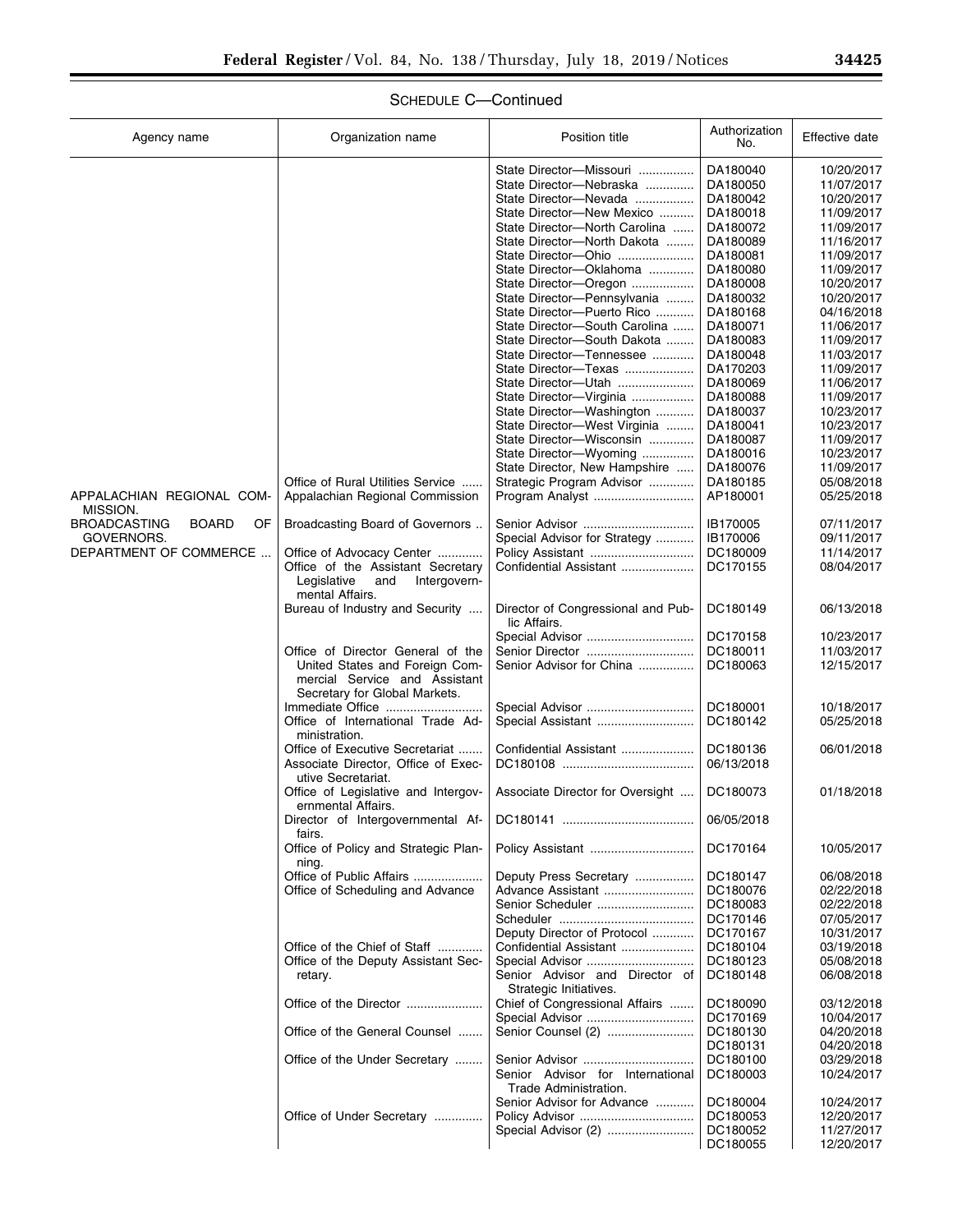| Agency name                              | Organization name                                                                                      | Position title                                                                                              | Authorization<br>No.                         | Effective date                         |
|------------------------------------------|--------------------------------------------------------------------------------------------------------|-------------------------------------------------------------------------------------------------------------|----------------------------------------------|----------------------------------------|
|                                          | Office of White House Liaison                                                                          | Confidential Assistant (2)                                                                                  | DC180087                                     | 02/22/2018                             |
|                                          |                                                                                                        | Deputy Director, Office of White<br>House Liaison.                                                          | DC180155<br>DC170168                         | 06/21/2018<br>10/11/2017               |
|                                          | Office of Patent and Trademark Of-<br>fice.                                                            | Chief Communications Officer                                                                                | DC180114                                     | 03/20/2018                             |
| <b>COMMISSION ON CIVIL RIGHTS</b>        | Office of Commission on Civil<br>Rights.                                                               |                                                                                                             | CC180001                                     | 04/20/2018                             |
| COMMODITY FUTURES TRADING<br>COMMISSION. | Office of the Chief Economist                                                                          | Chief Economist                                                                                             | CT170011                                     | 07/07/2017                             |
| CONSUMER PRODUCT SAFETY<br>COMMISSION.   | Office of Commissioners                                                                                | Special Assistant (Legal) (3)                                                                               | PS180002<br>PS170005                         | 01/10/2018<br>08/30/2017               |
|                                          | Office of Communications                                                                               | Executive Assistant<br>Supervisory Public Affairs Spe-<br>cialist.                                          | PS170006<br>PS180001<br>PS170009             | 08/30/2017<br>10/11/2017<br>01/10/2018 |
| DEPARTMENT OF DEFENSE                    | Office of the Assistant Secretary of<br>Defense (Asian and Pacific Se-<br>curity Affairs).             | Special<br>Assistant<br>(Afghanistan,<br>Pakistan, and Central Asia).<br>(South and<br>Special<br>Assistant | DD170189<br>DD170219                         | 07/05/2017<br>08/25/2017               |
|                                          |                                                                                                        | Southeast Asia).<br>Special Assistant for East Asia                                                         | DD170225<br>DD170236                         | 09/14/2017<br>10/11/2017               |
|                                          | Office of the Assistant Secretary of<br>(Homeland<br>Defense<br>Defense<br>and Global Security).       | Special Assistant (Cyber)<br>Special Assistant for Defense Con-<br>tinuity and Mission Assurance.           | DD170198<br>DD170216                         | 07/31/2017<br>08/04/2017               |
|                                          | Office of the Assistant Secretary of<br>Defense (International Security<br>Affairs).                   | Special Assistant for African Affairs<br>Special Assistant for Middle East<br>(3).                          | DD180002<br>DD170209<br>DD170212             | 10/18/2017<br>08/04/2017<br>08/08/2017 |
|                                          |                                                                                                        | Special<br>Assistant<br>for<br>Russia,<br>Ukraine and Eurasia.                                              | DD180004<br>DD170208                         | 11/01/2017<br>08/04/2017               |
|                                          | Office of the Assistant Secretary of<br>Defense (Legislative Affairs).                                 | Director of Strategic Communica-<br>tions for Legislative Affairs.                                          | DD180067                                     | 03/16/2018                             |
|                                          |                                                                                                        | Special Assistant (Legislative Af-<br>fairs $(5)$ .                                                         | DD180074<br>DD180091                         | 03/22/2018<br>06/08/2018               |
|                                          |                                                                                                        |                                                                                                             | DD180093<br>DD170175                         | 06/08/2018<br>08/04/2017               |
|                                          |                                                                                                        | Special Assistant for Installations,<br>Environment, and Energy.                                            | DD170161<br>DD170235                         | 10/03/2017<br>10/06/2017               |
|                                          | Office of the Assistant Secretary of<br>Defense (Manpower and Re-                                      | Confidential Assistant for Man-<br>power and Reserve Affairs.                                               | DD170210                                     | 08/04/2017                             |
|                                          | serve Affairs).                                                                                        | Special Assistant for Manpower<br>and Reserve Affairs.                                                      | DD170215                                     | 08/09/2017                             |
|                                          | Office of the Assistant Secretary of<br>Defense<br>(Special<br>Operations/<br>Low Intensity Conflict). | Special Assistant and Combating<br>Terrorism (2).<br>Special Assistant (Stability and Hu-                   | DD180028<br>DD180029<br>DD170191<br>DD170217 | 01/18/2018<br>01/23/2018<br>07/07/2017 |
|                                          |                                                                                                        | manitarian Affairs) (2).<br>Special Assistant (Counternarcotic<br>and Global Threats).                      | DD180003                                     | 08/04/2017<br>09/21/2017               |
|                                          |                                                                                                        | Special Assistant for Special Oper-<br>ations and Combating Terrorism<br>(2).                               | DD180032<br>DD170229                         | 12/20/2017<br>09/20/2017               |
|                                          | Office of the Assistant to the Sec-<br>retary of Defense (Public Affairs).                             | Special Assistant for Public Affairs                                                                        | DD170233                                     | 10/06/2017                             |
|                                          | Office of the Chief Management<br>Officer.                                                             | Special Assistant (2)                                                                                       | DD180078<br>DD180099                         | 04/11/2018<br>06/13/2018               |
|                                          | Office of the Secretary<br>Office of the Secretary of Defense                                          | Director of Communications<br>Advance Officer (3)                                                           | DD180072<br>DD170139<br>DD170222             | 03/29/2018<br>08/30/2017<br>08/31/2017 |
|                                          |                                                                                                        | Director of Operations/Confidential<br>Assistant.                                                           | DD180027<br>DD170205                         | 12/20/2017<br>08/04/2017               |
|                                          |                                                                                                        | Director, Travel Operations<br>Protocol Officer (2)                                                         | DD170203<br>DD180015<br>DD180018             | 08/04/2017<br>11/09/2017<br>11/15/2017 |
|                                          |                                                                                                        | Reader-Special Assistant<br>Special Assistant (2)                                                           | DD170099<br>DD180075<br>DD170168             | 10/23/2017<br>03/27/2018<br>07/06/2017 |
|                                          |                                                                                                        |                                                                                                             | DD180034                                     | 12/21/2017                             |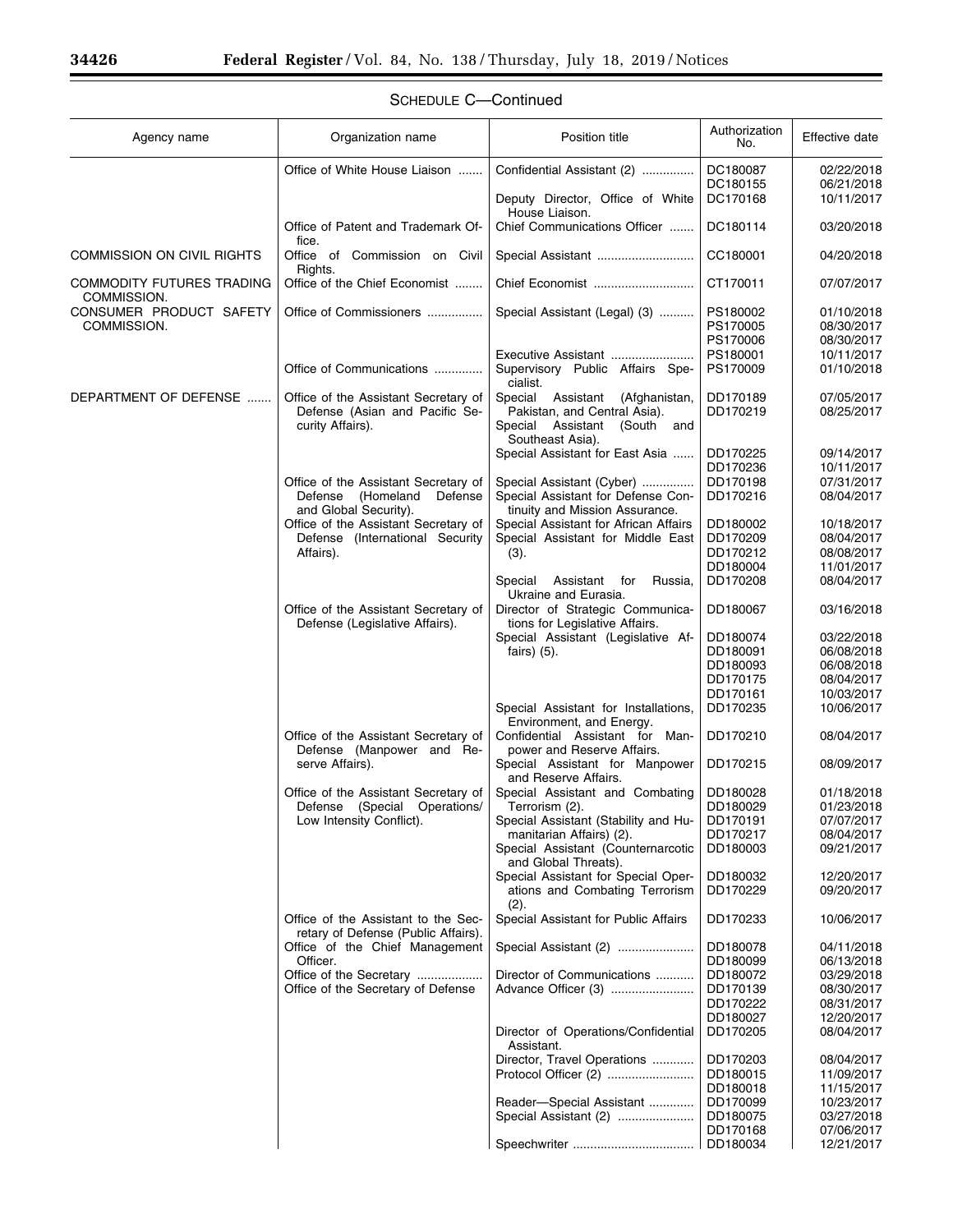▀

| Agency name                    | Organization name                                                      | Position title                                                                         | Authorization<br>No. | Effective date |
|--------------------------------|------------------------------------------------------------------------|----------------------------------------------------------------------------------------|----------------------|----------------|
|                                | Office of the Under Secretary of<br>Defense<br>(Acquisition,<br>Tech-  | Special Assistant (Manufacturing<br>and Industrial Base Policy).                       | DD180051             | 02/14/2018     |
|                                | nology, and Logistics).                                                | Director of Operations for Re-<br>search and Engineering.                              | DD180065             | 03/16/2018     |
|                                |                                                                        | Special Assistant (Logistics and<br>Materiel Readiness).                               | DD180086             | 05/08/2018     |
|                                |                                                                        | Special Assistant for Acquisition                                                      | DD170221             | 08/30/2017     |
|                                | Office of the Under Secretary of                                       |                                                                                        |                      | 01/30/2018     |
|                                |                                                                        | Special Assistant (Comptroller) (3)                                                    | DD180042             |                |
|                                | Defense (Comptroller).                                                 |                                                                                        | DD180039             | 01/31/2018     |
|                                |                                                                        |                                                                                        | DD180055             | 01/31/2018     |
|                                | Office of the Under Secretary of<br>Defense (Personnel and Readi-      | Director of Communications for<br>Personnel and Readiness.                             | DD180080             | 04/06/2018     |
|                                | ness).                                                                 | Special Assistant                                                                      | DD180083             | 04/20/2018     |
|                                |                                                                        | Special Assistant (Personnel and<br>Readiness).                                        | DD170223             | 09/12/2017     |
|                                |                                                                        | Senior Advisor (Personnel and<br>Readiness).                                           | DD180014             | 10/30/2017     |
|                                | Office of the Under Secretary of                                       | Special Assistant                                                                      | DD170201             | 07/21/2017     |
|                                |                                                                        |                                                                                        |                      |                |
|                                | Defense (Policy).                                                      | Special Assistant for Homeland<br>Defense and Defense Support of<br>Civil Authorities. | DD180066             | 03/19/2018     |
|                                |                                                                        | Special Assistant for Policy                                                           | DD180026             | 12/15/2017     |
|                                |                                                                        | Special Assistant (Afghanistan,<br>Pakistan and Central Asia).                         | DD180056             | 02/22/2018     |
|                                |                                                                        | Special Assistant (East Asia)                                                          | DD170202             | 07/21/2017     |
|                                |                                                                        | Special Assistant (Europe and                                                          | DD180024             | 12/15/2017     |
|                                |                                                                        | North Atlantic Treaty Organiza-<br>tion).                                              |                      |                |
|                                |                                                                        | Special Assistant (Russia, Ukraine<br>and Eurasia Policy).                             | DD180059             | 02/14/2018     |
|                                |                                                                        | Special Assistant (Space Policy)                                                       | DD180041             | 01/30/2018     |
|                                |                                                                        | Special Assistant (Special Oper-                                                       | DD180043             | 01/31/2018     |
|                                |                                                                        | ations and Counterterrorism).                                                          |                      |                |
|                                |                                                                        | Special Assistant, Defeat Islamic                                                      | DD180013             | 11/06/2017     |
|                                |                                                                        | State of Iraq and Syria Task<br>Force.                                                 |                      |                |
|                                | <b>Washington Headquarters Services</b>                                | Defense Fellow (8)                                                                     | DD180008             | 02/05/2018     |
|                                |                                                                        |                                                                                        |                      |                |
|                                |                                                                        |                                                                                        | DD180058             | 02/06/2018     |
|                                |                                                                        |                                                                                        | DD180060             | 03/16/2018     |
|                                |                                                                        |                                                                                        | DD180076             | 03/28/2018     |
|                                |                                                                        |                                                                                        | DD170194             | 07/14/2017     |
|                                |                                                                        |                                                                                        | DD170226             | 09/14/2017     |
|                                |                                                                        |                                                                                        |                      |                |
|                                |                                                                        |                                                                                        | DD180009             | 10/31/2017     |
|                                |                                                                        |                                                                                        | DD180017             | 11/02/2017     |
|                                |                                                                        | Staff Assistant                                                                        | DD170185             | 07/05/2017     |
| DEPARTMENT<br>OF<br>THE<br>AIR | Office of Deputy Under Secretary                                       | Special Assistant                                                                      | DF170014             | 10/30/2017     |
| FORCE.                         | (International Affairs).                                               |                                                                                        |                      |                |
|                                | Office of Assistant Secretary Air<br>Force for Financial Management    | Financial Specialist                                                                   | DF170013             | 09/06/2017     |
|                                | and Comptroller.                                                       |                                                                                        |                      |                |
|                                | Office of Assistant Secretary of the<br>Air Force for Manpower and Re- |                                                                                        | DF180003             | 10/23/2017     |
|                                | serve Affairs.                                                         |                                                                                        |                      |                |
|                                | Office of the Secretary                                                | Special Assistant and Speechwriter                                                     | DF180016             | 03/29/2018     |
|                                |                                                                        | Special Assistant (3)                                                                  | DF180021             | 06/01/2018     |
|                                |                                                                        |                                                                                        | DF170010             | 07/26/2017     |
|                                |                                                                        |                                                                                        | DF180005             | 11/03/2017     |
|                                | Office of the Under Secretary                                          | Special Assistant                                                                      | DF180004             | 11/09/2017     |
| DEPARTMENT OF THE ARMY         | Office Assistant Secretary Army                                        | Special Assistant (Civil Works) (2)                                                    | DW180021             | 04/06/2018     |
|                                |                                                                        |                                                                                        |                      |                |
|                                | (Civil Works).                                                         |                                                                                        | DW180032             | 05/24/2018     |
|                                |                                                                        | Special Assistant (Strategy and Ac-<br>quisition Reform).                              | DW180031             | 05/16/2018     |
|                                | Office Assistant Secretary Army<br>(Financial<br>Management<br>and     | Special Assistant (Financial Man-<br>agement and Comptroller).                         | DW170026             | 08/25/2017     |
|                                | Comptroller).                                                          |                                                                                        |                      |                |
|                                | Office Assistant Secretary Army                                        | Confidential Assistant (Installations,                                                 | DW180037             | 06/21/2018     |
|                                | (Installations, Energy and Envi-                                       | Energy and Environment).                                                               |                      |                |
|                                | ronment).                                                              | Special Assistant (Installations, En-<br>ergy and Environment).                        | DW180003             | 10/26/2017     |
|                                | Office Assistant Secretary Army                                        | Special Assistant (Manpower and                                                        | DW170041             | 02/27/2018     |
|                                | (Manpower and Reserve Affairs).                                        | Reserve Affairs) (2).                                                                  | DW180033             | 05/16/2018     |
|                                |                                                                        |                                                                                        |                      |                |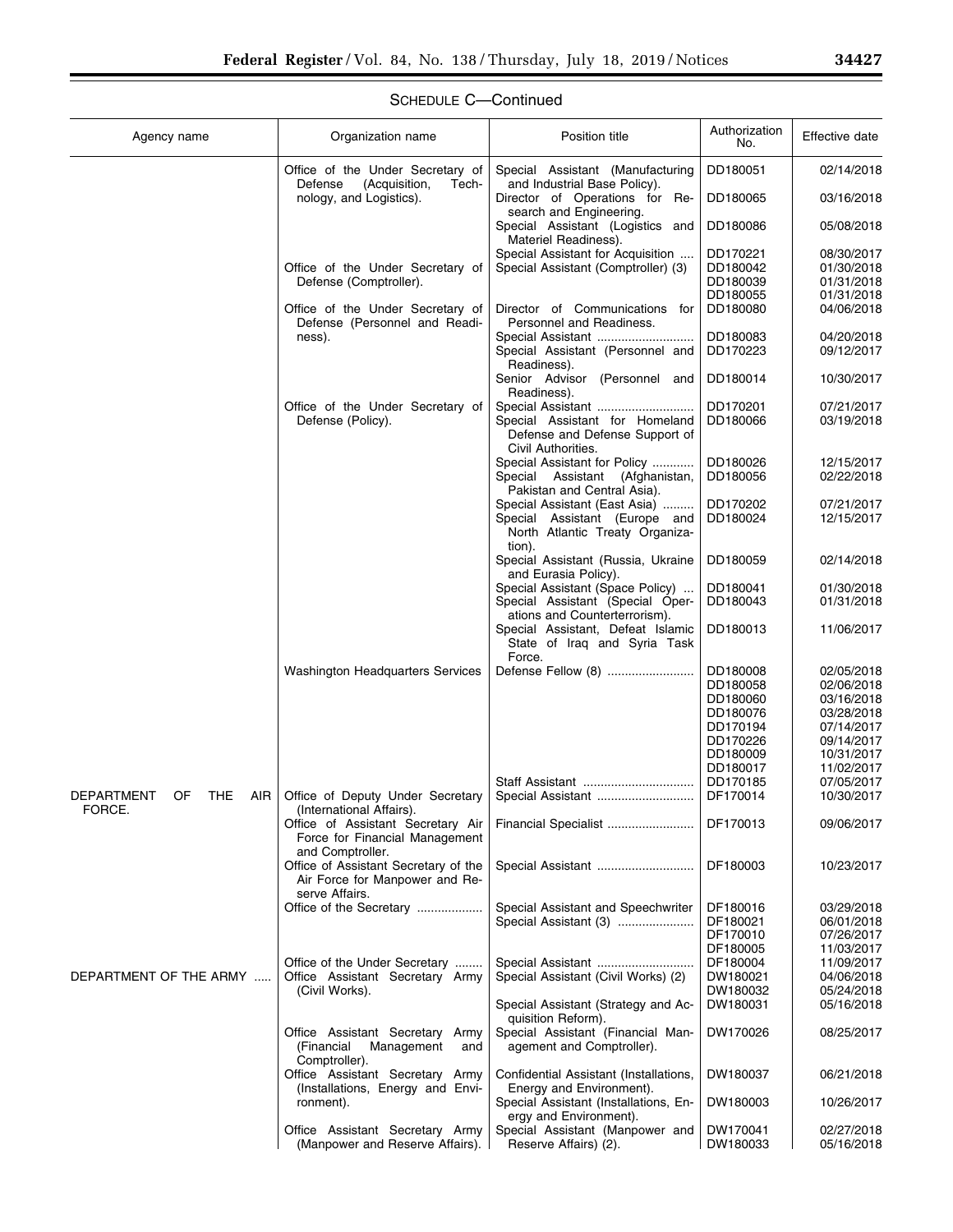| Agency name             | Organization name                                                                                 | Position title                                                                                    | Authorization<br>No. | Effective date           |
|-------------------------|---------------------------------------------------------------------------------------------------|---------------------------------------------------------------------------------------------------|----------------------|--------------------------|
|                         | Office Deputy Under Secretary of                                                                  | Personal and Confidential Assist-                                                                 | DW170025             | 07/06/2017               |
| DEPARTMENT OF THE NAVY  | Army.<br>Office of the Assistant Secretary of<br>Navy (Energy, Installations and<br>Environment). | ant.<br>Special Assistant                                                                         | DN170025             | 08/29/2017               |
|                         | Office of the Assistant Secretary of<br>Navy (Financial<br>Management<br>and Comptroller).        | Special Assistant                                                                                 | DN170020             | 08/17/2017               |
|                         | Office of the Assistant Secretary of<br>Navy (Manpower and Reserve<br>Affairs).                   | Special Assistant (Manpower and<br>Reserve Affairs).                                              | DN170024             | 08/29/2017               |
|                         | Office of the Under Secretary of<br>the Navy.                                                     | Special Assistant for Financial<br>Management and Comptroller.                                    | DN180014             | 03/16/2018               |
|                         |                                                                                                   | Special Assistant                                                                                 | DN170022             | 08/17/2017               |
|                         | Department of the Navy                                                                            | Special Assistant                                                                                 | DN180003             | 10/23/2017               |
| DEPARTMENT OF EDUCATION | Office for Civil Rights                                                                           |                                                                                                   | DB170140             | 09/05/2017               |
|                         | Office of Career Technical and                                                                    | Special Assistant                                                                                 | DB170127             | 07/21/2017               |
|                         | Adult Education.                                                                                  | Confidential Assistant                                                                            | DB180017             | 12/01/2017               |
|                         | Office of Communications and Out-                                                                 | Confidential Assistant (5)                                                                        | DB180042             | 04/27/2018               |
|                         | reach.                                                                                            |                                                                                                   | DB180046             | 05/24/2018               |
|                         |                                                                                                   |                                                                                                   | DB170134             | 08/11/2017               |
|                         |                                                                                                   |                                                                                                   | DB170141             | 09/11/2017               |
|                         |                                                                                                   |                                                                                                   | DB180004             | 10/13/2017               |
|                         |                                                                                                   | Special Assistant (2)                                                                             | DB180014             | 11/13/2017               |
|                         |                                                                                                   |                                                                                                   | DB180013             | 12/01/2017               |
|                         | Office of Elementary and Sec-                                                                     | Confidential Assistant (3)                                                                        | DB180023             | 01/18/2018               |
|                         | ondary Education.                                                                                 |                                                                                                   | DB180026             | 02/06/2018               |
|                         |                                                                                                   |                                                                                                   | DB180045             | 06/01/2018               |
|                         | Office of Legislation and Congres-                                                                | Confidential Assistant                                                                            | DB170145             | 10/13/2017               |
|                         | sional Affairs.                                                                                   | Special Assistant (Supervisory)                                                                   | DB180025             | 12/21/2017               |
|                         | Office of Planning, Evaluation and                                                                | Confidential Assistant (2)                                                                        | DB170146             | 10/11/2017               |
|                         | Policy Development.                                                                               |                                                                                                   | DB180020             | 12/19/2017               |
|                         | Office of Postsecondary Education                                                                 |                                                                                                   | DB180033             | 02/14/2018               |
|                         | Office of Special Education and<br>Rehabilitative Services.                                       | Confidential Assistant<br>Confidential Assistant                                                  | DB170137<br>DB180024 | 09/06/2017<br>01/18/2018 |
|                         | Office of the General Counsel                                                                     | Attorney Advisor (3)                                                                              | DB180039             | 04/27/2018               |
|                         |                                                                                                   |                                                                                                   | DB170132             | 08/07/2017               |
|                         |                                                                                                   |                                                                                                   | DB170144             | 10/05/2017               |
|                         | Office of the Secretary                                                                           | Confidential Assistant (4)                                                                        | DB170120             | 07/07/2017               |
|                         |                                                                                                   |                                                                                                   | DB170135             | 08/02/2017               |
|                         |                                                                                                   |                                                                                                   | DB180010             | 11/09/2017               |
|                         |                                                                                                   |                                                                                                   | DB180011             | 11/09/2017               |
|                         |                                                                                                   | Confidential Assistant (Protocol)                                                                 | DB180041             | 04/09/2018               |
|                         |                                                                                                   | Executive Director, White House<br>Initiative on Asian Americans                                  | DB180009             | 11/03/2017               |
|                         |                                                                                                   | and Pacific Islanders.                                                                            |                      |                          |
|                         |                                                                                                   | Special Assistant (4)                                                                             | DB170136             | 08/04/2017               |
|                         |                                                                                                   |                                                                                                   | DB170138<br>DB180005 | 08/17/2017<br>10/26/2017 |
|                         |                                                                                                   |                                                                                                   | DB180003             | 11/20/2017               |
|                         | Office of the Under Secretary                                                                     | Executive Director, White House                                                                   | DB180029             | 01/31/2018               |
|                         |                                                                                                   | Initiatives on Educational Excel-<br>lence for Hispanics.                                         |                      |                          |
|                         |                                                                                                   | Executive Director, White House<br>Initiative on Historically Black<br>Colleges and Universities. | DB180032             | 02/12/2018               |
|                         |                                                                                                   | Confidential Assistant                                                                            | DB180050             | 06/21/2018               |
|                         |                                                                                                   | Special Assistant (Supervisory) (2)                                                               | DB170139             | 08/25/2017               |
|                         |                                                                                                   |                                                                                                   | DB180008             | 10/30/2017               |
| DEPARTMENT OF ENERGY    | Office<br>of Advanced<br>Research                                                                 | Executive Support Specialist                                                                      | DE180090             | 05/17/2018               |
|                         | Projects Agency-Energy.                                                                           | Senior Advisor and Chief of Staff                                                                 | DE170187             | 07/31/2017               |
|                         | Office of the Assistant Secretary                                                                 | Special Assistant                                                                                 | DE180007             | 01/30/2018               |
|                         | for Congressional and Intergov-                                                                   | Senior Legislative Advisor                                                                        | DE180042             | 01/30/2018               |
|                         | ernmental Affairs.                                                                                | Senior Advisor                                                                                    | DE180106             | 06/08/2018               |
|                         |                                                                                                   | External Affairs Specialist                                                                       | DE180102             | 06/14/2018               |
|                         |                                                                                                   | Director of External Affairs                                                                      | DE170225             | 10/23/2017               |
|                         | Office of the Assistant Secretary                                                                 | Senior Advisor for External Affairs                                                               | DE180024             | 01/26/2018               |
|                         | for Electricity Delivery and En-<br>ergy Reliability.                                             |                                                                                                   | DE180045             | 02/13/2018               |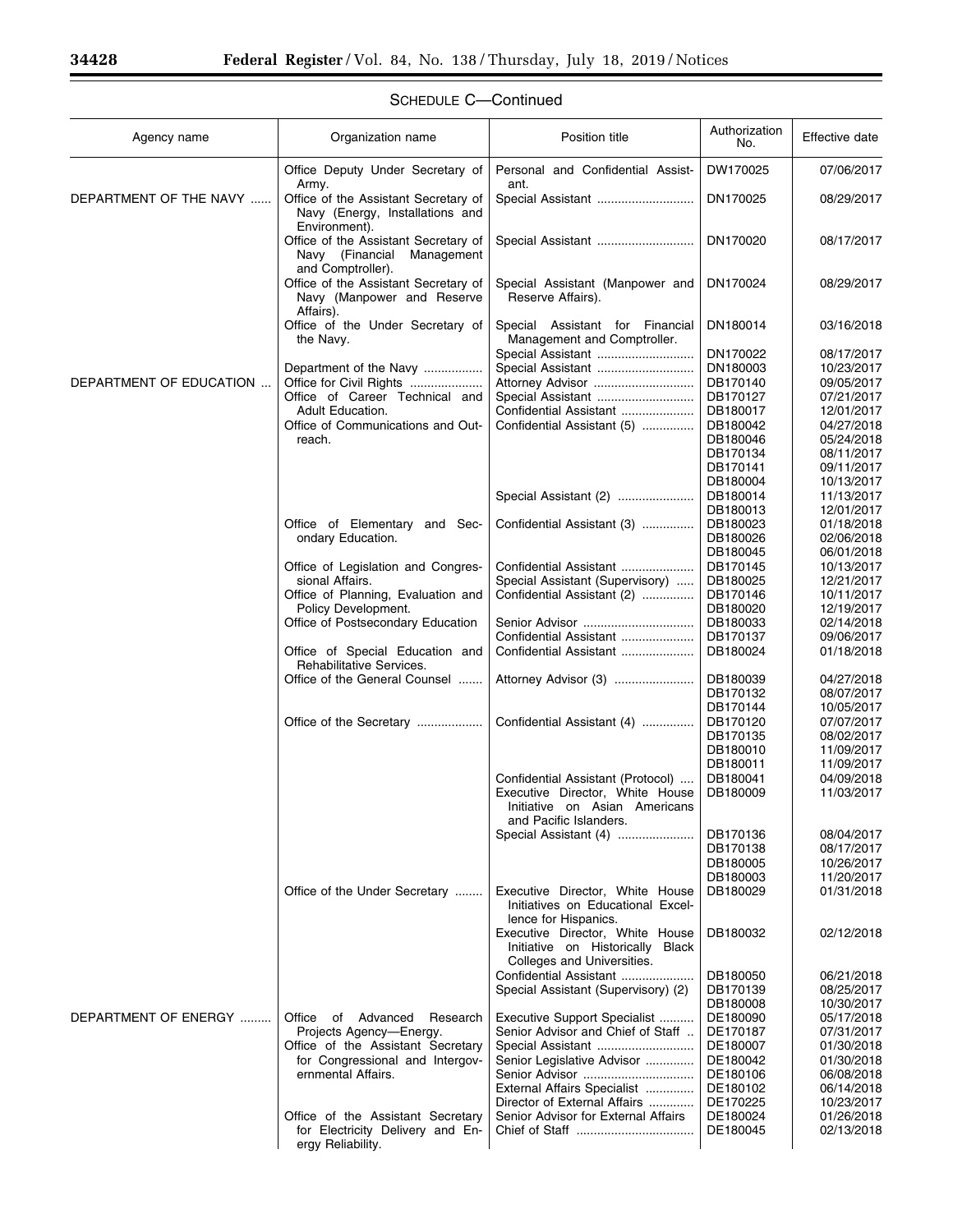EP180002 10/20/2017

EP170074 07/05/2017

| Agency name              | Organization name                                                     | Position title                                                   | Authorization<br>No. | Effective date           |
|--------------------------|-----------------------------------------------------------------------|------------------------------------------------------------------|----------------------|--------------------------|
|                          | Office of the Assistant Secretary<br>for Energy Efficiency and Re-    | Special Assistant<br>Senior Advisor                              | DE180086<br>DE170189 | 06/08/2018<br>09/06/2017 |
|                          | newable Energy.<br>Office of the Assistant Secretary                  |                                                                  | DE180105             | 05/23/2018               |
|                          | for Environmental Management.<br>Office of the Assistant Secretary    |                                                                  | DE180060             | 03/23/2018               |
|                          | for Fossil Energy.<br>Office of the Assistant Secretary               | Senior Advisor                                                   | DE180094             | 06/14/2018               |
|                          | for International Affairs.                                            | Senior Advisor for Operations                                    | DE180092             | 06/21/2018               |
|                          |                                                                       | Senior Advisor and Chief of Staff                                | DE170224             | 10/05/2017               |
|                          | Office of the Associate Under Sec-<br>retary for Environment, Health, | Senior Advisor-Veterans<br>Rela-<br>tions.                       | DE170218             | 10/18/2017               |
|                          | Safety and Security.                                                  | Senior Project Advisor                                           | DE170219             | 10/23/2017               |
|                          | Office of National Nuclear Security<br>Administration.                |                                                                  | DE180066             | 04/06/2018               |
|                          | Office of Economic Impact and Di-<br>versity.                         | Special Advisor                                                  | DE180033             | 03/12/2018               |
|                          | Office of General Counsel                                             |                                                                  | DE180046             | 01/31/2018               |
|                          | Office of Indian Energy Policy and                                    | Deputy Director, Office of Indian                                | DE180015             | 11/29/2017               |
|                          | Programs.                                                             | Energy Policy and Programs.                                      |                      |                          |
|                          | Office of Management                                                  | Senior Congressional Correspond-<br>ence Advisor.                | DE180068             | 04/20/2018               |
|                          |                                                                       | Special Assistant                                                | DE170207             | 08/30/2017               |
|                          |                                                                       | Senior Analyst for Energy Security                               | DE180002             | 10/23/2017               |
|                          | Office of Public Affairs                                              |                                                                  | DE180028             | 01/30/2018               |
|                          |                                                                       | <b>Associate Deputy Press Secretary</b>                          | DE170191             | 03/01/2018               |
|                          |                                                                       | Special Assistant                                                | DE180077             | 05/16/2018               |
|                          |                                                                       | Principal Deputy Press Secretary                                 | DE180123             | 06/18/2018               |
|                          |                                                                       | Deputy Press Secretary                                           | DE170184             | 07/18/2017               |
|                          |                                                                       | Writer-Editor (Chief Speechwriter)                               | DE170203             | 08/30/2017               |
|                          |                                                                       | Director of Strategic Communica-<br>tions and Messaging.         | DE170221             | 09/20/2017               |
|                          | Office of Scheduling and Advance                                      |                                                                  | DE180049             | 02/02/2018               |
|                          |                                                                       |                                                                  | DE170185             | 07/21/2017               |
|                          |                                                                       | Special Assistant                                                | DE170198             | 07/26/2017               |
|                          |                                                                       | Director of Advance                                              | DE170200             | 08/10/2017               |
|                          |                                                                       | Advance Lead                                                     | DE170215             | 09/07/2017               |
|                          | Office of Science                                                     | Special Advisor (2)                                              | DE170211             | 09/22/2017               |
|                          |                                                                       |                                                                  | DE170210             | 09/26/2017               |
|                          |                                                                       | Physical Scientist (Senior Advisor)                              | DE180016             | 11/29/2017               |
|                          | Office of the Chief Financial Officer                                 | Special Assistant                                                | DE180067             | 04/20/2018               |
|                          |                                                                       | Senior Advisor                                                   | DE180087             | 06/08/2018               |
|                          | Office of the Chief Information Offi-<br>cer.                         | Special Assistant                                                | DE170201             | 09/07/2017               |
|                          | Office of the Deputy Secretary                                        | Special Advisor (2)                                              | DE170179             | 07/21/2017               |
|                          |                                                                       |                                                                  | DE170196             | 08/08/2017               |
|                          | Office of the Secretary                                               | Senior Support Specialist                                        | DE180043             | 01/23/2018               |
|                          |                                                                       | Special Advisor                                                  | DE180034             | 02/20/2018               |
|                          |                                                                       | Special Assistant (3)                                            | DE180071             | 04/27/2018               |
|                          |                                                                       |                                                                  | DE180118             | 06/21/2018               |
|                          |                                                                       |                                                                  | DE170227             | 10/06/2017               |
|                          |                                                                       | White House Liaison                                              | DE170160             | 09/12/2017               |
|                          | Office of the Secretary of Energy<br>Advisory Board.                  | Deputy Director, Office of Secre-<br>tarial Boards and Councils. | DE180029             | 01/23/2018               |
|                          |                                                                       | Office of Secretarial<br>Director.<br>Boards and Councils.       | DE180006             | 11/02/2017               |
|                          | Office of the Under Secretary                                         |                                                                  | DE180023             | 01/26/2018               |
|                          |                                                                       |                                                                  | DE180032             | 01/31/2018               |
|                          |                                                                       |                                                                  | DE180012             | 11/09/2017               |
|                          |                                                                       | Special Assistant                                                | DE180014             | 11/20/2017               |
|                          | Under Secretary for Science                                           | Senior Advisor                                                   | DE180048             | 02/22/2018               |
| ENVIRONMENTAL PROTECTION | Office of Public Affairs                                              | Press Secretary (2)                                              | EP180004             | 11/09/2017               |
| AGENCY.                  |                                                                       |                                                                  | EP180006             | 11/20/2017               |
|                          | Office of Public Engagement and                                       | Associate Administrator for the Of-                              | EP170082             | 08/09/2017               |

Office of Public Engagement and Associate Administrator for the Of-

Office of the Administrator ............... Deputy Director for Scheduling and

Advance.

vance.

fice of Public Engagement and Environmental Education.

Director of Scheduling and Ad-

Environmental Education.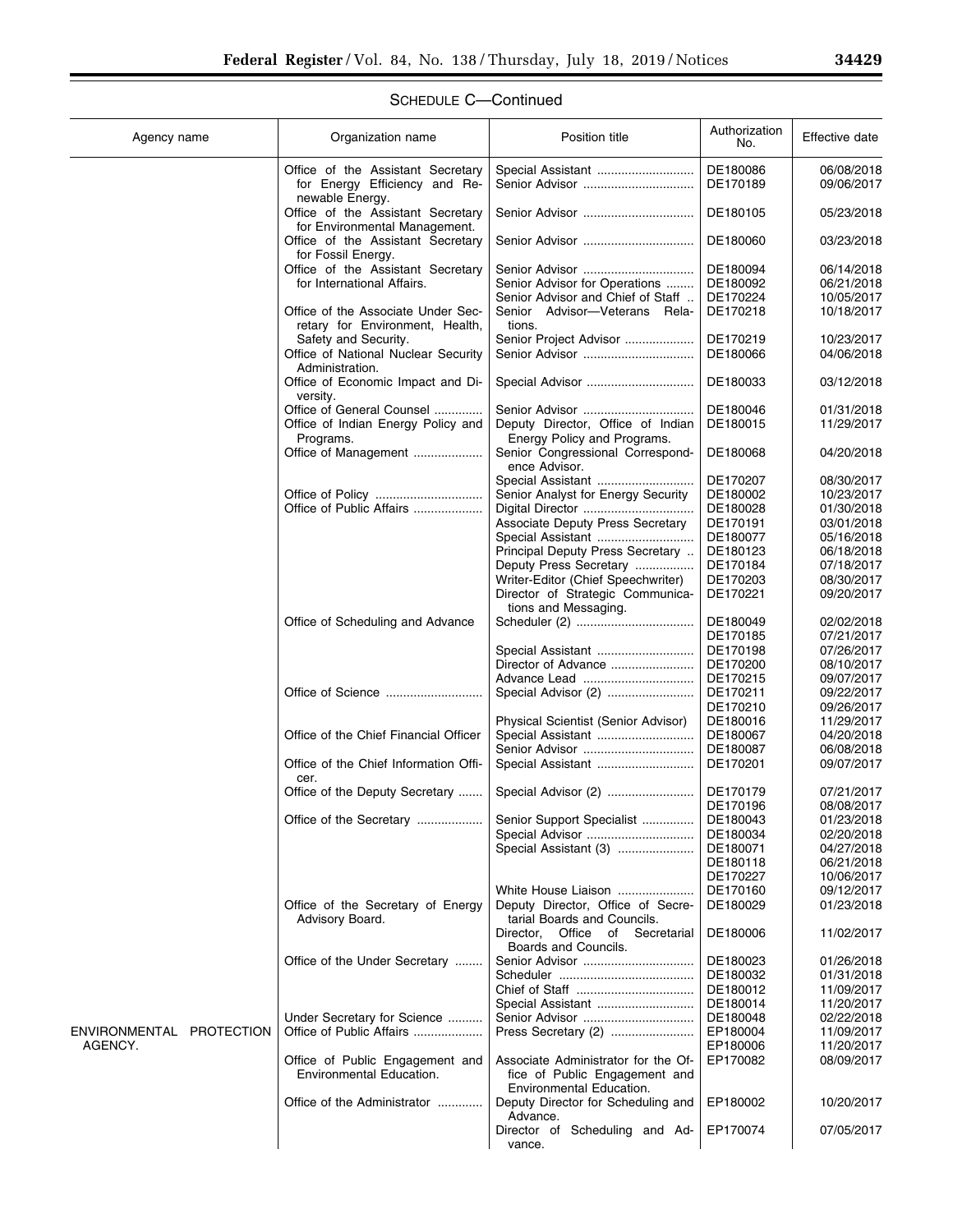۳

| Agency name                                                    | Organization name                                                                | Position title                                                                               | Authorization<br>No. | Effective date           |
|----------------------------------------------------------------|----------------------------------------------------------------------------------|----------------------------------------------------------------------------------------------|----------------------|--------------------------|
|                                                                |                                                                                  | Senior Advisor for Agriculture Pol-                                                          | EP180001             | 10/23/2017               |
|                                                                |                                                                                  | icy.<br>Senior Advisor for Water and<br>Cross-Cutting Initiatives.                           | EP170073             | 07/05/2017               |
|                                                                |                                                                                  | Special Assistant (2)                                                                        | EP170076             | 07/13/2017               |
|                                                                |                                                                                  |                                                                                              | EP180003             | 10/17/2017               |
|                                                                |                                                                                  | Special Assistant for Scheduling                                                             | EP170075             | 07/13/2017               |
|                                                                | Office of the Assistant Adminis-<br>trator for Land and Emergency<br>Management. | and Advance.<br>Senior Counsel for Land and<br>Emergency Management.                         | EP180021             | 12/20/2017               |
|                                                                | Office of the Associate Adminis-                                                 | Special Advisor                                                                              | EP180026             | 03/01/2018               |
|                                                                | trator for Congressional and<br>Intergovernmental Relations.                     | Special Advisor for Office of Con-<br>Intergovern-<br>gressional<br>and<br>mental Relations. | EP180059             | 06/13/2018               |
|                                                                |                                                                                  | Special Assistant                                                                            | EP170078             | 07/13/2017               |
|                                                                |                                                                                  | Special Assistant for Congressional<br>Relations.                                            | EP170063             | 07/06/2017               |
|                                                                |                                                                                  | Special Assistant for the Office of<br>Congressional and Intergovern-<br>mental Relations.   | EP180067             | 06/21/2018               |
|                                                                | Office of the Chief Financial Officer                                            | Special Advisor for Budgets and<br>Audits.                                                   | EP180013             | 11/09/2017               |
|                                                                | Office of the General Counsel                                                    | Senior Counsel                                                                               | EP170097             | 09/12/2017               |
|                                                                |                                                                                  | Deputy General Counsel                                                                       | EP170095             | 09/14/2017               |
|                                                                | Region X-Seattle, Washington                                                     | Senior Advisor for Public Engage-<br>ment.                                                   | EP180008             | 11/29/2017               |
|                                                                | Region II-New York, New York                                                     | Special Assistant                                                                            | EP180015             | 11/29/2017               |
|                                                                | Region VII-Lenexa, Kansas                                                        | Deputy Regional Administrator                                                                | EP170093             | 09/22/2017               |
|                                                                | Region VIII-Denver, Colorado<br>Region IX-San Francisco, Cali-                   | Attorney-Adviser (General)<br>Senior Advisor                                                 | EP180070<br>EP180061 | 06/13/2018<br>05/10/2018 |
|                                                                | fornia.                                                                          |                                                                                              |                      |                          |
| EXPORT-IMPORT BANK                                             | Office of Communications                                                         | Senior Vice President for Commu-<br>nications.                                               | EB180003             | 12/08/2017               |
|                                                                | Office of the Chairman                                                           | Financial Advisor                                                                            | EB170015             | 07/21/2017               |
|                                                                |                                                                                  | Senior Advisor                                                                               | EB170019             | 07/21/2017               |
|                                                                |                                                                                  |                                                                                              | EB170005             | 07/25/2017               |
|                                                                |                                                                                  | Senior Advisor for Governmental<br>Affairs.                                                  | EB180002             | 11/20/2017               |
|                                                                | Office of the General Counsel                                                    | Senior Vice President and General<br>Counsel.                                                | EB180004             | 01/31/2018               |
| FEDERAL DEPOSIT INSURANCE<br>CORPORATION.                      | Federal Deposit Insurance Cor-<br>poration.                                      | Deputy for External Affairs                                                                  | FD180002             | 06/22/2018               |
| REGU-<br><b>FEDERAL</b><br><b>ENERGY</b><br>LATORY COMMISSION. | Office of the Chairman                                                           | Confidential Assistant                                                                       | DR170007             | 08/28/2017               |
| FEDERAL TRADE COMMISSION                                       | Office of the Chairman                                                           | Director, Office of Policy Planning                                                          | FT180001             | 03/29/2018               |
|                                                                |                                                                                  | Director, Office of Public Affairs                                                           | FT180002             | 03/29/2018               |
|                                                                |                                                                                  |                                                                                              | FT180004             | 05/02/2018               |
|                                                                |                                                                                  | Technology Advisor                                                                           | FT180008             | 06/04/2018               |
| GENERAL SERVICES ADMINIS-                                      | Office of Federal Acquisition Serv-                                              | Confidential Assistant                                                                       | GS180008             | 01/16/2018               |
| TRATION.                                                       | ice.                                                                             | Executive Director                                                                           | GS170045             | 09/01/2017               |
|                                                                | Great Lakes Region                                                               |                                                                                              | GS170036             | 08/04/2017               |
|                                                                | Northwest/Arctic Region                                                          | Senior Advisor for Technology and<br>to the Regional Administrator.                          | GS180026             | 04/06/2018               |
|                                                                | Office of Administrative Services                                                | Director, Office of Accountability<br>and Transparency.                                      | GS180033             | 05/24/2018               |
|                                                                | Office of Congressional and Inter-                                               | Communications Advisor                                                                       | GS170044             | 07/31/2017               |
|                                                                | governmental Affairs.                                                            | Deputy Associate Administrator for<br>Congressional and Intergovern-<br>mental Affairs.      | GS180005             | 11/20/2017               |
|                                                                | Office of General Counsel                                                        |                                                                                              | GS180025             | 04/16/2018               |
|                                                                | Office of Governmentwide Policy                                                  | Senior Advisor for Government-<br>wide Policy.                                               | GS170050             | 09/06/2017               |
|                                                                | Office of Strategic Communications                                               | Press Secretary and Deputy Asso-<br>ciate Administrator for Media Af-                        | GS180031             | 05/09/2018               |
|                                                                | Office of the Administrator                                                      | fairs.<br>Confidential Assistant                                                             | GS180023             | 03/13/2018               |
|                                                                |                                                                                  | Special Assistant                                                                            | GS170048             | 08/30/2017               |
|                                                                |                                                                                  | White House Liaison                                                                          | GS180003             | 11/13/2017               |
|                                                                | Office of Regional Administrators                                                |                                                                                              | GS180015             | 01/29/2018               |
|                                                                |                                                                                  | Special Assistant                                                                            | GS180006             | 12/21/2017               |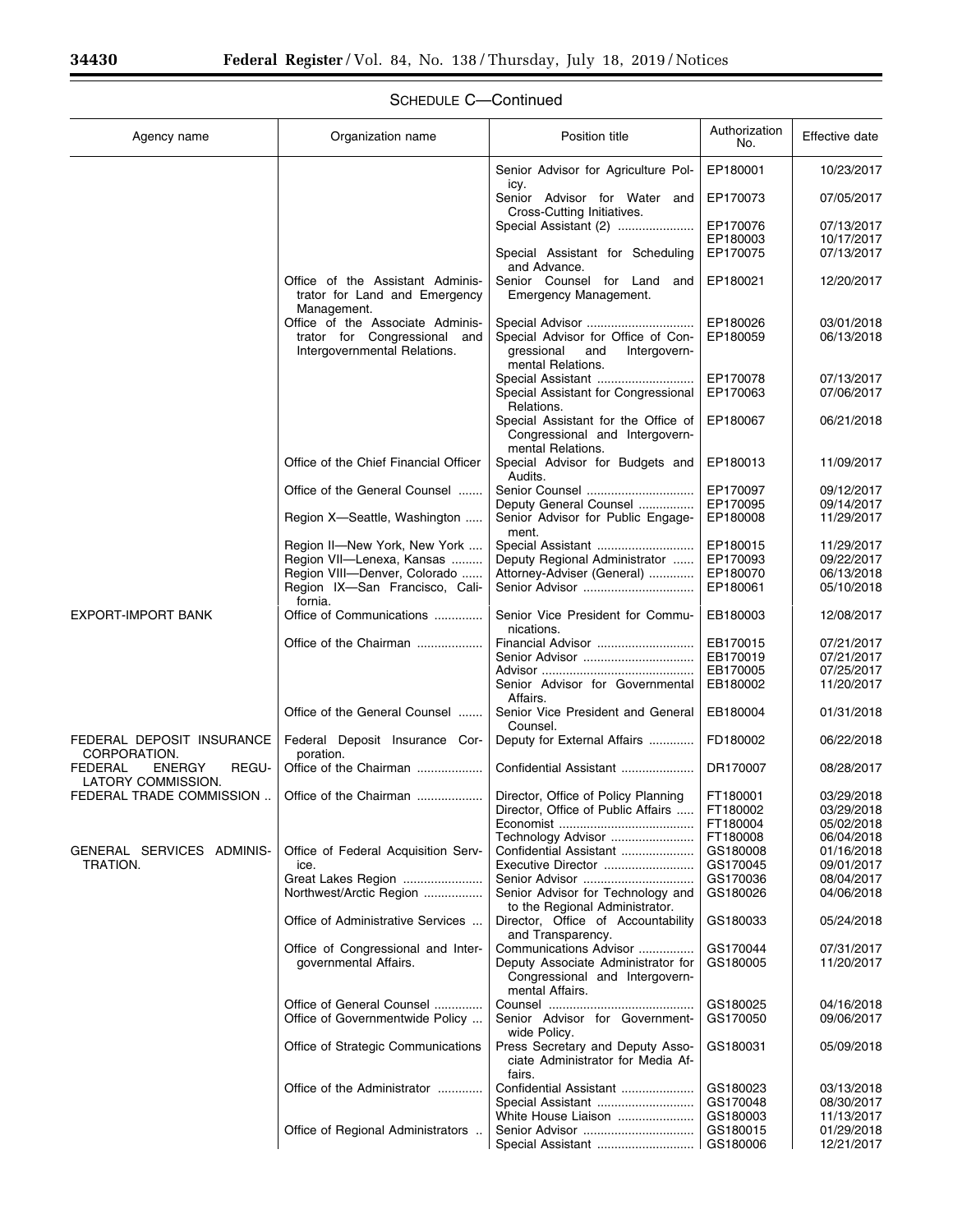▀

| Agency name              | Organization name                                                                         | Position title                                                           | Authorization<br>No. | Effective date           |
|--------------------------|-------------------------------------------------------------------------------------------|--------------------------------------------------------------------------|----------------------|--------------------------|
|                          | Office of the Heartland Region                                                            |                                                                          | GS180001             | 01/16/2018               |
|                          |                                                                                           |                                                                          | GS180004             | 11/22/2017               |
| DEPARTMENT OF HEALTH AND | Office of the Administration for                                                          |                                                                          | DH180059             | 03/06/2018               |
| HUMAN SERVICES.          | Children and Families.                                                                    |                                                                          | DH180053             | 04/04/2018               |
|                          |                                                                                           |                                                                          | DH170306             | 08/04/2017               |
|                          |                                                                                           |                                                                          | DH180134             | 05/09/2018               |
|                          |                                                                                           |                                                                          | DH180145             | 05/24/2018               |
|                          |                                                                                           | Confidential Assistant                                                   | DH180164             | 06/13/2018               |
|                          | Office of the Administration for                                                          |                                                                          | DH180063             | 04/06/2018               |
|                          | Community Living.<br>Office of the Center for Consumer                                    |                                                                          |                      | 03/08/2018               |
|                          | Information and Insurance Over-                                                           | Senior Advisor                                                           | DH180082<br>DH170342 | 10/30/2017               |
|                          | sight.                                                                                    |                                                                          |                      |                          |
|                          | Office of the Centers for Disease<br>Control and Prevention.                              | Deputy Chief of Staff                                                    | DH180114             | 04/27/2018               |
|                          | Office of the Centers for Medicare                                                        | Senior Advisor for Medicare                                              | DH180064             | 03/06/2018               |
|                          | and Medicaid Services.                                                                    | Special Assistant                                                        | DH180088             | 03/23/2018               |
|                          |                                                                                           | Director of Strategic Communica-                                         | DH180106             | 04/06/2018               |
|                          |                                                                                           | tions.                                                                   |                      |                          |
|                          |                                                                                           | Advisor for Medicare                                                     | DH180178             | 06/08/2018               |
|                          |                                                                                           |                                                                          | DH170320             | 08/22/2017               |
|                          |                                                                                           | Senior Advisor                                                           | DH170309             | 09/06/2017               |
|                          |                                                                                           | Director of Strategic Communica-                                         | DH180025             | 12/20/2017               |
|                          |                                                                                           | tions.                                                                   |                      |                          |
|                          | Office of Food and Drug Adminis-                                                          | Senior Advisor (2)                                                       | DH180144             | 05/24/2018               |
|                          | tration.                                                                                  |                                                                          | DH180004             | 11/07/2017               |
|                          | Office of Health Resources and<br>Services Administration Office of<br>the Administrator. |                                                                          | DH170346             | 10/13/2017               |
|                          | Office of Indian Health Service                                                           | Senior Advisor                                                           | DH180054             | 03/06/2018               |
|                          |                                                                                           | Senior Advisor, Indian Health Serv-                                      | DH170299             | 07/20/2017               |
|                          |                                                                                           | ice.                                                                     |                      |                          |
|                          | Office for Civil Rights                                                                   | Senior Advisor for Conscience Pro-<br>tection.                           | DH180065             | 03/06/2018               |
|                          |                                                                                           | Senior Advisor                                                           | DH170343             | 10/24/2017               |
|                          | Office of Communications, Admin-<br>istration for Children and Fami-                      | Senior Director, Communications<br>and Media.                            | DH170289             | 07/07/2017               |
|                          | lies.                                                                                     |                                                                          |                      |                          |
|                          | Office of Global Affairs                                                                  | Senior Policy Advisor                                                    | DH180133             | 05/08/2018               |
|                          |                                                                                           |                                                                          | DH170307             | 08/25/2017               |
|                          | Office of Intergovernmental and<br><b>External Affairs.</b>                               | Advisor for External Affairs<br>Regional Director Philadelphia Re-       | DH170308<br>DH180042 | 08/25/2017<br>02/06/2018 |
|                          |                                                                                           | gion III.                                                                |                      |                          |
|                          |                                                                                           | Regional Director, Boston, Massa-<br>chusetts, Region I.                 | DH180023             | 12/15/2017               |
|                          |                                                                                           | Regional Director, Chicago, Illinois-                                    | DH180011             | 11/07/2017               |
|                          |                                                                                           | Region V.                                                                |                      |                          |
|                          |                                                                                           | Regional Director, Denver, Colo-<br>rado, Region VIII.                   | DH170247             | 09/29/2017               |
|                          |                                                                                           | Regional Director, Kansas City,<br>Missouri, Region VII.                 | DH170246             | 10/20/2017               |
|                          |                                                                                           | Regional Director, San Francisco,<br>California, Region IX.              | DH180131             | 05/14/2018               |
|                          |                                                                                           | Senior Advisor                                                           | DH180092             | 04/16/2018               |
|                          |                                                                                           | Special Assistant                                                        | DH180162             | 06/08/2018               |
|                          | Office of Refugee Resettlement/Of-<br>fice of the Director.                               |                                                                          | DH170339             | 10/17/2017               |
|                          | Office of the Administrator                                                               | Senior Advisor (Substance Abuse)                                         | DH170301             | 07/28/2017               |
|                          | Office of the Assistant Secretary                                                         | Deputy Assistant Secretary, Con-                                         | DH180168             | 06/18/2018               |
|                          | for Financial Resources.                                                                  | gressional Relations.                                                    |                      |                          |
|                          |                                                                                           | Director of Strategic Projects and                                       | DH180124             | 04/27/2018               |
|                          |                                                                                           | Policy Initiatives (2).                                                  | DH180026             | 12/15/2017               |
|                          | Office of the Assistant Secretary                                                         |                                                                          | DH180086             | 03/08/2018               |
|                          | for Health.                                                                               | Deputy Chief of Staff (2)                                                | DH180051             | 02/12/2018               |
|                          |                                                                                           |                                                                          | DH180010             | 11/01/2017               |
|                          |                                                                                           | Director of Communications                                               | DH170282             | 07/07/2017               |
|                          |                                                                                           | Executive<br>Director,<br>President's<br>Council on Fitness, Sports, and | DH180057             | 03/06/2018               |
|                          |                                                                                           | Nutrition.                                                               |                      |                          |
|                          |                                                                                           | Senior Policy Advisor                                                    | DH180103<br>DH170277 | 03/29/2018               |
|                          |                                                                                           |                                                                          |                      | 08/02/2017               |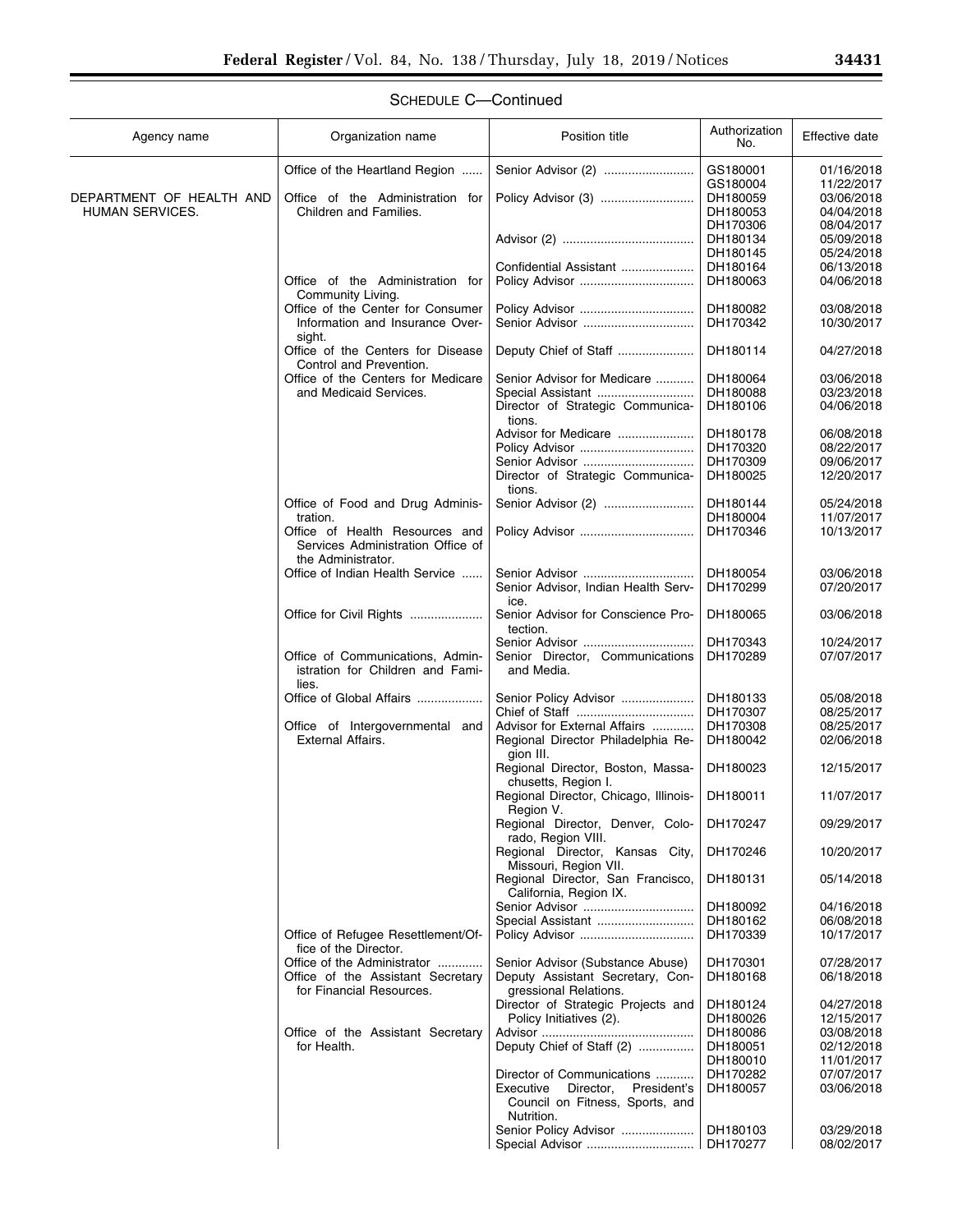۰

| Agency name               | Organization name                                                | Position title                                                       | Authorization<br>No. | Effective date           |
|---------------------------|------------------------------------------------------------------|----------------------------------------------------------------------|----------------------|--------------------------|
|                           | Office of the Assistant Secretary                                |                                                                      | DH180141             | 05/25/2018               |
|                           | for Legislation.                                                 |                                                                      | DH180007             | 11/03/2017               |
|                           |                                                                  |                                                                      | DH180009             | 10/31/2017               |
|                           |                                                                  | Senior Advisor                                                       | DH180084             | 03/22/2018               |
|                           | Office of the Assistant Secretary                                | Assistant Speechwriter                                               | DH180078             | 03/27/2018               |
|                           | for Public Affairs.                                              | Deputy Director of Communica-<br>tions.                              | DH180016             | 11/29/2017               |
|                           |                                                                  | Deputy Director of Speechwriting<br>and Senior Advisor.              | DH180036             | 12/21/2017               |
|                           |                                                                  | Director of Communications                                           | DH180072             | 03/19/2018               |
|                           |                                                                  | Director of Digital Media                                            | DH180158             | 06/11/2018               |
|                           |                                                                  | Director of Speechwriting                                            | DH180033             | 01/08/2018               |
|                           |                                                                  | Director, Speechwriting and Edi-<br>torial Services.                 | DH180153             | 05/23/2018               |
|                           |                                                                  |                                                                      | DH180002             | 10/13/2017               |
|                           |                                                                  | Press Assistant (Regional Media)                                     | DH170316             | 08/28/2017               |
|                           |                                                                  | Press Secretary                                                      | DH180154             | 05/24/2018               |
|                           |                                                                  | Senior Advisor                                                       | DH170333             | 09/26/2017               |
|                           |                                                                  | Senior Advisor<br>and National<br>Spokesperson.                      | DH180108             | 04/04/2018               |
|                           | Office of the Deputy Secretary<br>Office of the General Counsel  | Associate Deputy General Counsel                                     | DH180038<br>DH180049 | 01/16/2018<br>05/08/2018 |
|                           |                                                                  | (2).                                                                 | DH180163             | 06/13/2018               |
|                           |                                                                  | Advisor and Legal Counsel (2)                                        | DH170300             | 07/28/2017               |
|                           |                                                                  |                                                                      | DH170334             | 09/12/2017               |
|                           |                                                                  |                                                                      | DH170327             | 10/23/2017               |
|                           | Office of the Secretary                                          |                                                                      | DH180095             | 03/29/2018               |
|                           |                                                                  |                                                                      | DH180104             | 04/17/2018               |
|                           |                                                                  | Advisor, Scheduling Operations                                       | DH170270             | 08/02/2017               |
|                           |                                                                  | Deputy Director of Advance                                           | DH170302             | 08/09/2017               |
|                           |                                                                  | Deputy Director of Scheduling                                        | DH180128             | 04/30/2018               |
|                           |                                                                  | Director of Advance                                                  | DH180166             | 06/21/2018               |
|                           |                                                                  | Director of Scheduling and Ad-<br>vance.                             | DH170294             | 08/02/2017               |
|                           |                                                                  |                                                                      | DH180123             | 04/20/2018               |
|                           |                                                                  |                                                                      | DH180175             | 06/08/2018               |
|                           |                                                                  |                                                                      | DH180176             | 06/11/2018               |
|                           |                                                                  |                                                                      | DH180177             | 06/13/2018               |
|                           |                                                                  | Policy Advisor for Public Health<br>and Science.                     | DH170288             | 07/05/2017               |
|                           |                                                                  | Senior Advance Representative                                        | DH180150             | 05/24/2018               |
|                           |                                                                  | Special Assistant (5)                                                | DH180024<br>DH180132 | 01/23/2018<br>04/23/2018 |
|                           |                                                                  |                                                                      | DH180160             | 06/01/2018               |
|                           |                                                                  |                                                                      | DH180126             | 06/08/2018               |
|                           |                                                                  |                                                                      | DH170324             | 09/11/2017               |
|                           |                                                                  | Special Assistant for Advance                                        | DH180034             | 12/18/2017               |
|                           |                                                                  | Trip Coordinator                                                     | DH170271             | 08/02/2017               |
|                           | Office of Substance Abuse and<br>Mental Health Services Adminis- | Director of Communications                                           | DH180112             | 04/06/2018               |
|                           | tration.                                                         |                                                                      |                      |                          |
| DEPARTMENT<br>OF HOMELAND | Domestic Nuclear Detection Office                                | Program Analyst                                                      | DM170253             | 08/17/2017               |
| SECURITY.                 |                                                                  | Special Assistant                                                    | DM170269             | 08/30/2017               |
|                           | Federal Emergency Management<br>Agency.                          | Confidential Assistant<br>Director, Center for Faith-Based           | DM180067<br>DM180111 | 01/30/2018<br>04/10/2018 |
|                           |                                                                  | and Neighborhood Partnerships.<br>Director, Individual and Community | DM180098             | 02/20/2018               |
|                           |                                                                  | Preparedness.<br>Press Secretary                                     | DM170275             | 08/29/2017               |
|                           |                                                                  | Special Assistant (2)                                                | DM180069             | 01/30/2018               |
|                           |                                                                  |                                                                      | DM180147             | 04/06/2018               |
|                           | Office of Assistant Secretary for                                | Director, Legislative Affairs                                        | DM180058             | 01/30/2018               |
|                           | Legislative Affairs.                                             | Confidential Assistant for Legisla-<br>tive Affairs.                 | DM180195             | 05/14/2018               |
|                           |                                                                  | Confidential Assistant                                               | DM170236             | 07/31/2017               |
|                           | Office of Countering Weapons of<br>Mass Destruction.             | Director for Countering Weapons<br>of Mass Destruction Policy and    | DM180119             | 03/16/2018               |
|                           | Office of Partnership and Engage-                                | Plans.<br>Homeland Security Advisory Coun-                           | DM180050             | 01/31/2018               |
|                           | ment.                                                            | cil and Campaigns Coordinator.<br>Law Enforcement Liaison            | DM180092             | 02/14/2018               |
|                           |                                                                  |                                                                      |                      |                          |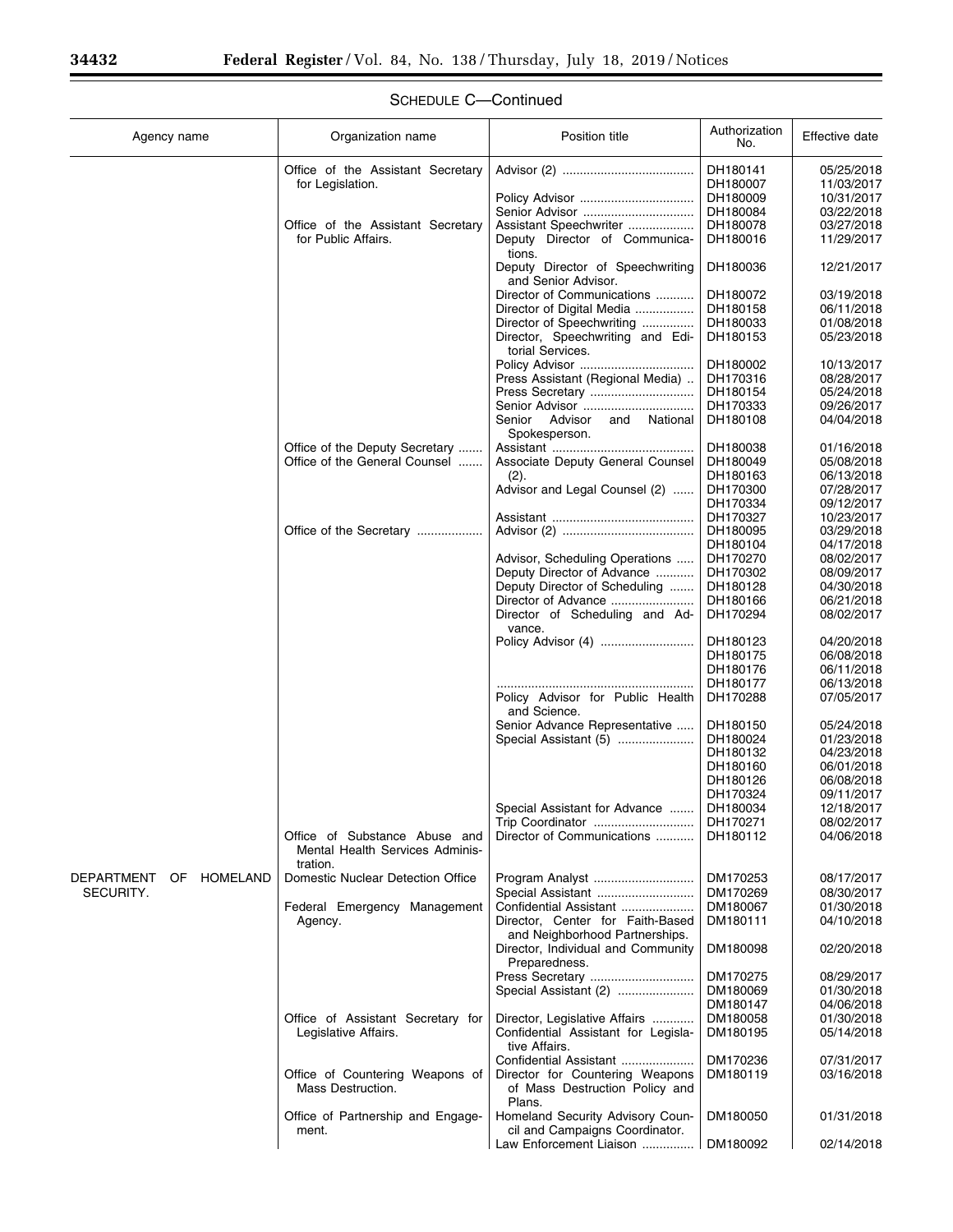e<br>B

| Agency name               | Organization name                                             | Position title                                                         | Authorization<br>No. | Effective date           |
|---------------------------|---------------------------------------------------------------|------------------------------------------------------------------------|----------------------|--------------------------|
|                           | Office of the Assistant Secretary                             | Business Liaison<br>Confidential Assistant (2)                         | DM170284<br>DM170239 | 09/26/2017<br>07/31/2017 |
|                           | for Intergovernmental Affairs.                                |                                                                        | DM170240             | 07/31/2017               |
|                           | Office of the Assistant Secretary                             | Confidential Assistant                                                 | DM180013             | 11/01/2017               |
|                           | for Policy.                                                   | Special Assistant                                                      | DM180015             | 11/02/2017               |
|                           | Office of the Assistant Secretary                             | Assistant Press Secretary (2)                                          | DM180104             | 02/27/2018               |
|                           | for Public Affairs.                                           |                                                                        | DM170274             | 09/28/2017               |
|                           |                                                               | Deputy Press Secretary (2)                                             | DM180231             | 06/19/2018               |
|                           |                                                               |                                                                        | DM170245             | 08/04/2017               |
|                           |                                                               | Deputy Speechwriter                                                    | DM170278             | 09/28/2017               |
|                           |                                                               |                                                                        | DM180043             | 01/05/2018               |
|                           |                                                               | Director of Digital Strategy                                           | DM180150             | 04/06/2018               |
|                           |                                                               |                                                                        | DM180083             | 02/12/2018               |
|                           |                                                               |                                                                        | DM180124             | 03/16/2018               |
|                           | Office of the Assistant Secretary                             | Assistant Press Secretary                                              | DM180025             | 11/01/2017               |
|                           | for Public Affairs.                                           |                                                                        |                      |                          |
|                           | Office of the Chief of Staff                                  | Advance Representative                                                 | DM180021             | 11/09/2017               |
|                           |                                                               | Confidential Assistant (3)                                             | DM180159             | 04/11/2018               |
|                           |                                                               |                                                                        | DM170264             | 08/29/2017               |
|                           |                                                               |                                                                        | DM170297             | 10/24/2017               |
|                           |                                                               | Deputy Director of Advance                                             | DM180037             | 01/05/2018               |
|                           |                                                               | Deputy White House Liaison                                             | DM180109             | 03/13/2018<br>01/31/2018 |
|                           | Office of the Executive Secretariat                           | Special Assistant                                                      | DM180087             |                          |
|                           |                                                               | Briefing Book Coordinator<br>Senior Advisor                            | DM180076<br>DM180200 | 01/31/2018<br>05/09/2018 |
|                           |                                                               | Briefing Book Coordinator                                              | DM170249             | 07/27/2017               |
|                           | Office of the General Counsel                                 | Oversight Counsel                                                      | DM170260             | 08/29/2017               |
|                           | Office of the Secretary                                       | Advance Representative                                                 | DM180052             | 01/30/2018               |
|                           |                                                               | Executive Director, Homeland Se-                                       | DM170247             | 07/27/2017               |
|                           |                                                               | curity Advisory Council.                                               |                      |                          |
|                           | Office of the Under Secretary for                             | Coordinator of Strategic Commu-                                        | DM180068             | 01/31/2018               |
|                           | National Protection<br>and Pro-                               | nications.                                                             | DM180097             | 03/06/2018               |
|                           | grams Directorate.                                            | Director of Public Affairs                                             |                      |                          |
|                           |                                                               | Legislative Advisor                                                    | DM180172             | 05/08/2018               |
|                           |                                                               |                                                                        | DM180070             | 01/30/2018               |
|                           |                                                               | Special Assistant                                                      | DM180060             | 01/23/2018               |
|                           | Office of United States Citizenship                           | Senior Advisor                                                         | DM180055             | 01/30/2018               |
|                           | and Immigration Services.                                     | Senior Policy Advisor                                                  | DM170277             | 09/28/2017               |
|                           |                                                               | Special Assistant (2)                                                  | DM180044             | 01/30/2018               |
|                           |                                                               |                                                                        | DM170287             | 10/05/2017               |
|                           | Office of United States Customs                               | Deputy Chief of Staff                                                  | DM180091             | 02/21/2018               |
|                           | and Border Protection.                                        | Special Assistant                                                      | DM180102             | 02/28/2018               |
|                           |                                                               |                                                                        | DM180153             | 04/11/2018               |
|                           |                                                               | Press Secretary                                                        | DM170215             | 08/11/2017               |
|                           | Office of United States Immigration                           |                                                                        | DM180020             | 01/05/2018               |
|                           | and Customs Enforcement.                                      |                                                                        | DM180047             | 01/18/2018               |
| DEPARTMENT OF HOUSING AND | Office of Community Planning and                              | Senior Advisor                                                         | DU180035             | 01/18/2018               |
| URBAN DEVELOPMENT.        | Development.                                                  | Special Policy Advisor                                                 | DU180037             | 01/31/2018               |
|                           |                                                               | Deputy Assistant Secretary for                                         | DU170180             | 09/19/2017               |
|                           | Office of Congressional and Inter-<br>governmental Relations. | Economic Development.<br>Advisor for Intergovernmental Re-<br>lations. | DU180042             | 03/13/2018               |
|                           |                                                               | Congressional Relations Specialist                                     | DU180062             | 04/06/2018               |
|                           |                                                               | (2).                                                                   | DU180063             | 06/05/2018               |
|                           |                                                               | Deputy Assistant Secretary for<br>Congressional Relations.             | DU180051             | 03/19/2018               |
|                           |                                                               | Deputy Assistant Secretary<br>for<br>Intergovernmental Relations.      | DU170126             | 08/15/2017               |
|                           | Office of Fair Housing and Equal<br>Opportunity.              |                                                                        | DU170159             | 08/04/2017               |
|                           | Office of Faith-Based and Commu-<br>nity Initiatives.         | Director of Faith Based                                                | DU170158             | 08/04/2017               |
|                           | Office of Field Policy and Manage-                            |                                                                        | DU170173             | 08/18/2017               |
|                           | ment.                                                         | Regional Administrator-Region I                                        | DU170176             | 09/06/2017               |
|                           |                                                               | Regional Administrator (4)                                             | DU170177             | 09/14/2017               |
|                           |                                                               |                                                                        | DU180004             | 10/06/2017               |
|                           |                                                               |                                                                        | DU180008             | 11/09/2017               |
|                           |                                                               |                                                                        | DU180007             | 12/08/2017               |
|                           | Office of Housing                                             |                                                                        | DU180050             | 04/16/2018               |
|                           |                                                               |                                                                        | DU180082             | 06/21/2018               |
|                           |                                                               |                                                                        | DU180002             | 10/20/2017               |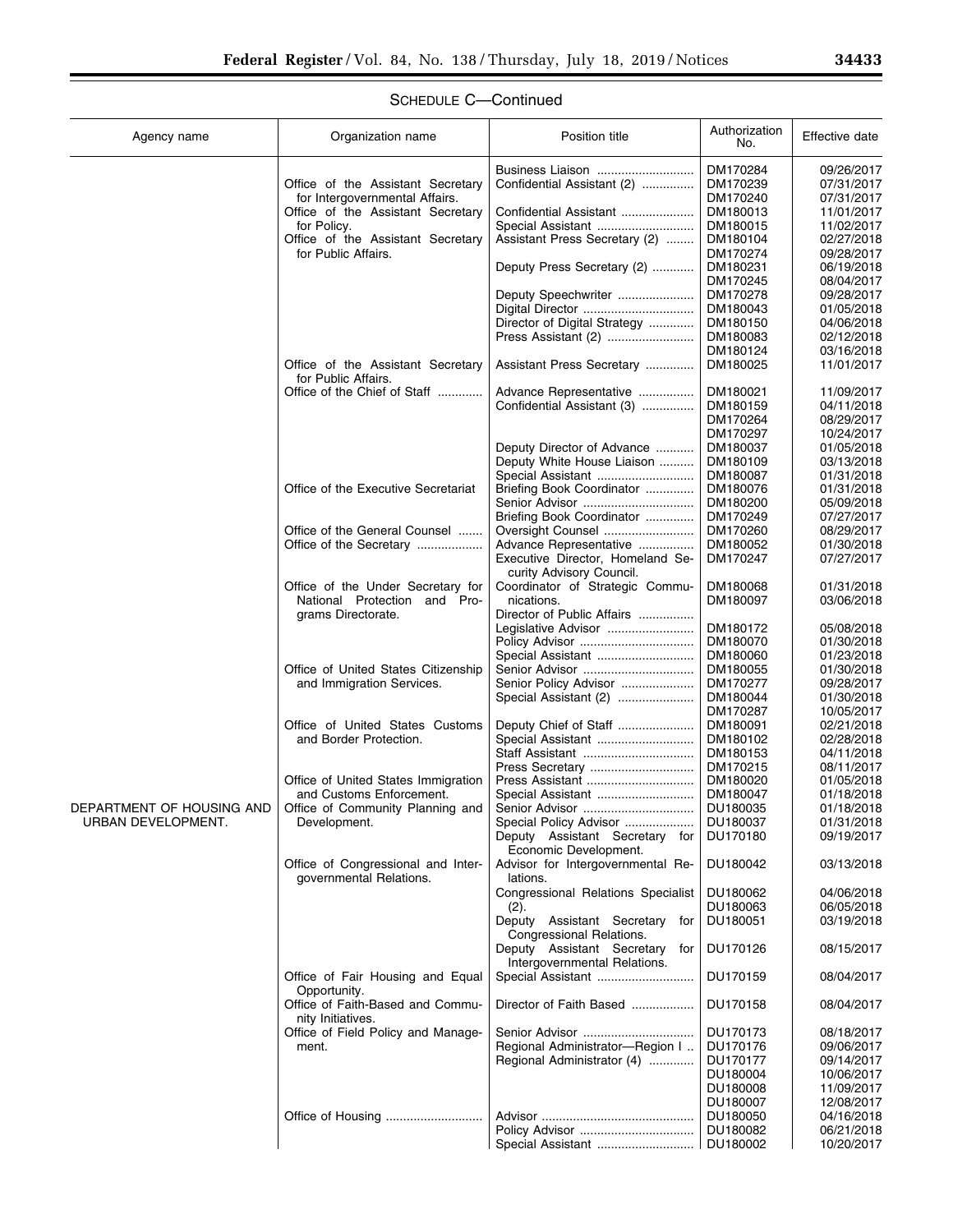| Agency name                | Organization name                                                       | Position title                                                                 | Authorization<br>No. | Effective date           |
|----------------------------|-------------------------------------------------------------------------|--------------------------------------------------------------------------------|----------------------|--------------------------|
|                            | Office of Policy Development and<br>Research.                           | Special Policy Advisor                                                         | DU170172             | 08/17/2017               |
|                            | Office of Public Affairs                                                | Assistant Press Secretary<br>Deputy Assistant Secretary for<br>Public Affairs. | DU180080<br>DU170170 | 06/13/2018<br>08/18/2017 |
|                            |                                                                         | Director of Speechwriting for Pro-<br>gram and Policy.                         | DU180043             | 03/27/2018               |
|                            |                                                                         | Press Secretary                                                                | DU180021             | 01/23/2018               |
|                            | Office of Public and Indian Housing                                     | Special Assistant                                                              | DU180020             | 01/19/2018               |
|                            | Office of the Administration                                            | Special Assistant                                                              | DU180081             | 06/21/2018               |
|                            |                                                                         | Senior Advisor                                                                 | DU170165             | 08/22/2017<br>06/18/2018 |
|                            | Office of the Chief Financial Officer<br>Office of the Deputy Secretary |                                                                                | DU180072<br>DU180078 | 06/05/2018               |
|                            |                                                                         |                                                                                | DU170161             | 08/22/2017               |
|                            |                                                                         | Senior Policy Advisor                                                          | DU180022             | 01/16/2018               |
|                            |                                                                         | Special Assistant                                                              | DU170160             | 08/11/2017               |
|                            | Office of the General Counsel                                           | Attorney Advisor                                                               | DU180083             | 06/25/2018               |
|                            | Office of the Secretary                                                 | Policy and Programs Officer                                                    | DU180068             | 05/17/2018               |
|                            |                                                                         | Senior Advisor                                                                 | DU170166             | 08/18/2017               |
|                            |                                                                         | Special Policy Advisor                                                         | DU170149<br>DU170153 | 08/04/2017<br>07/19/2017 |
| DEPARTMENT OF THE INTERIOR | Office of Assistant Secretary-Fish                                      |                                                                                | DI180050             | 04/17/2018               |
|                            | and Wildlife and Parks.                                                 |                                                                                |                      |                          |
|                            | Office of Assistant Secretary-In-                                       | Senior Advisor (2)                                                             | DI180058             | 04/24/2018               |
|                            | dian Affairs.                                                           |                                                                                | DI180005             | 10/23/2017               |
|                            |                                                                         |                                                                                | DI180010             | 11/29/2017               |
|                            | Office of Assistant Secretary-In-<br>sular Areas.                       |                                                                                | DI180049             | 05/25/2018               |
|                            | Office of Assistant Secretary-                                          |                                                                                | DI170105             | 07/31/2017               |
|                            | Land and Minerals Management.                                           |                                                                                | DI170106             | 07/31/2017               |
|                            | Office of Assistant Secretary-Pol-                                      | Senior Advisor                                                                 | DI170116<br>DI170115 | 09/14/2017<br>09/19/2017 |
|                            | icy, Management and Budget.                                             | Field Coordinator                                                              | DI180009             | 11/20/2017               |
|                            | Bureau of Land Management                                               |                                                                                | DI180040             | 06/08/2018               |
|                            |                                                                         |                                                                                | DI170097             | 07/06/2017               |
|                            | Bureau of Ocean Energy Manage-<br>ment.                                 |                                                                                | DI180032             | 03/23/2018               |
|                            | Bureau of Reclamation                                                   |                                                                                | DI180068<br>DI180007 | 06/21/2018<br>10/30/2017 |
|                            | National Park Service                                                   | Senior Advisor for Congressional<br>and Legislative Affairs.                   | DI180027             | 01/11/2018               |
|                            |                                                                         | Attorney Advisor                                                               | DI180033             | 04/17/2018               |
|                            | Secretary's Immediate Office                                            |                                                                                | DI180056             | 05/09/2018               |
|                            |                                                                         |                                                                                | DI170087             | 07/06/2017               |
|                            |                                                                         |                                                                                | DI180011             | 12/20/2017               |
|                            |                                                                         | Deputy Director of Communica-<br>tions.                                        | DI170086             | 07/14/2017               |
|                            |                                                                         | Deputy Director, External Affairs                                              | DI180046             | 05/30/2018               |
|                            |                                                                         | Deputy Press Secretary                                                         | DI180019             | 02/06/2018               |
|                            |                                                                         | Deputy White House Liaison                                                     | DI180035             | 03/08/2018               |
|                            |                                                                         | Director of Scheduling and Ad-<br>vance.                                       | DI180038             | 04/06/2018               |
|                            |                                                                         | Press Secretary                                                                | DI170092             | 07/06/2017               |
|                            |                                                                         | Senior Advance Representative                                                  | DI180048             | 04/20/2018               |
|                            |                                                                         | Senior Advisor for Strategic Com-<br>munication and Outreach.                  | DI170114             | 09/26/2017               |
|                            |                                                                         | Senior Counsel                                                                 | DI180008             | 11/20/2017               |
|                            |                                                                         | Senior Deputy Director, Office of<br>Intergovernmental and External            | DI170112             | 09/14/2017               |
|                            |                                                                         | Affairs.                                                                       |                      |                          |
|                            |                                                                         | Special Assistant (2)                                                          | DI180006             | 01/26/2018<br>05/02/2018 |
|                            |                                                                         |                                                                                | DI180054<br>DI180034 | 03/01/2018               |
|                            | Office of United States Fish and                                        |                                                                                | DI180021             | 01/10/2018               |
|                            | Wildlife Service.                                                       |                                                                                | DI170099             | 09/06/2017               |
| DEPARTMENT OF JUSTICE      | Office of Antitrust Division                                            |                                                                                | DJ180049             | 01/31/2018               |
|                            |                                                                         |                                                                                | DJ170152             | 07/31/2017               |
|                            | Office of Civil Division                                                |                                                                                | DJ180052             | 01/23/2018               |
|                            |                                                                         |                                                                                | DJ170153             | 07/21/2017               |
|                            |                                                                         |                                                                                | DJ170154             | 08/04/2017               |
|                            |                                                                         | Senior Counsel                                                                 | DJ170187             | 09/28/2017               |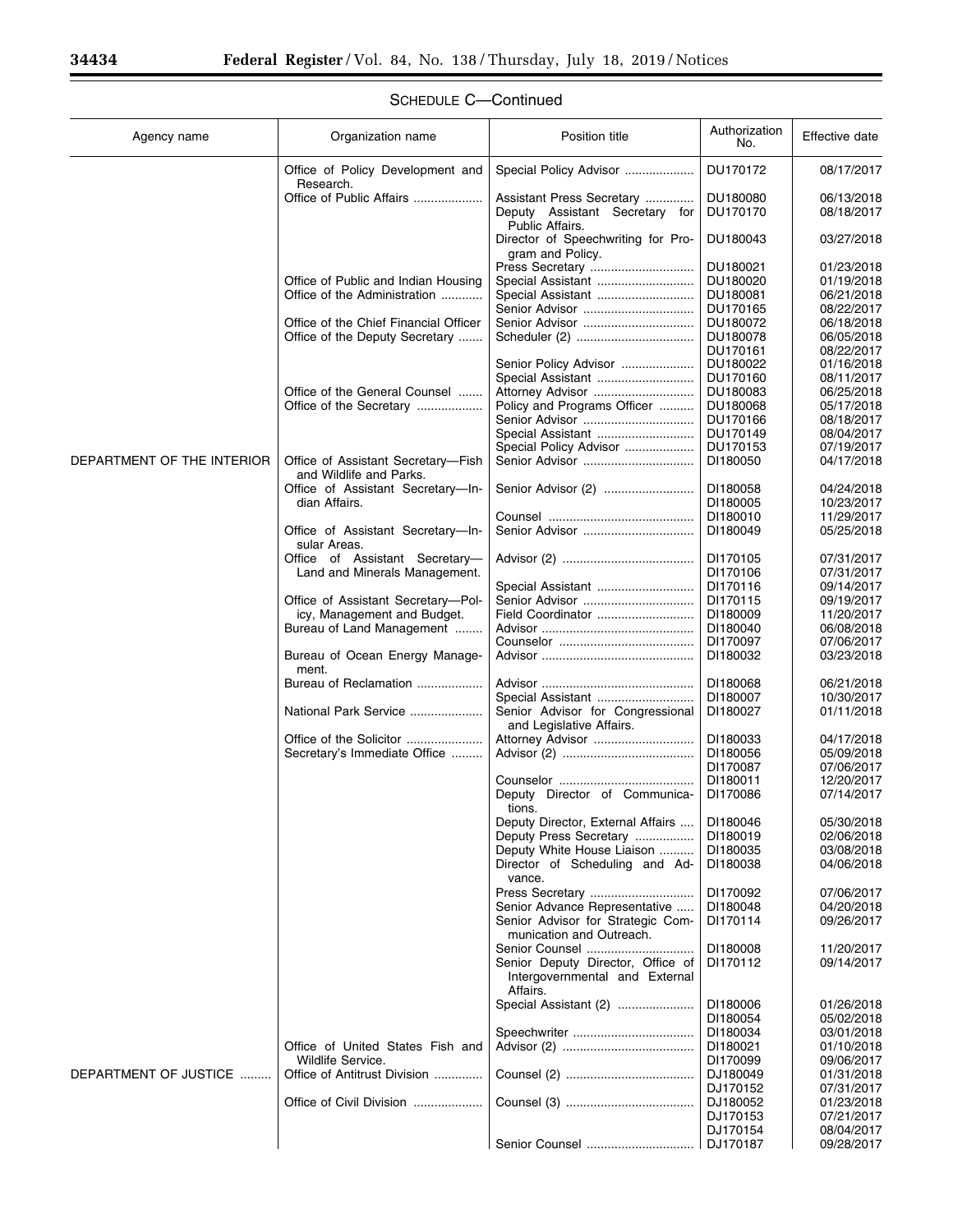t

| Agency name         | Organization name                                           | Position title                                       | Authorization<br>No. | Effective date |
|---------------------|-------------------------------------------------------------|------------------------------------------------------|----------------------|----------------|
|                     | Office of the Civil Rights Division                         |                                                      | DJ170130             | 07/07/2017     |
|                     |                                                             |                                                      | DJ170128             | 07/17/2017     |
|                     |                                                             | Chief of Staff and Counsel                           | DJ170180             | 10/17/2017     |
|                     |                                                             | Senior Counsel                                       | DJ170173             | 11/02/2017     |
|                     | Department of Justice                                       | Chief of Staff and Counsel                           | DJ180037             | 01/02/2018     |
|                     | Office of Environment and Natural<br>Resources Division.    | Chief of Staff and Counsel                           | DJ180032             | 01/02/2018     |
|                     | Office of National Security Division                        |                                                      | DJ180003             | 11/09/2017     |
|                     | Office of Justice Programs                                  |                                                      | DJ180042             | 03/23/2018     |
|                     |                                                             |                                                      | DJ170177             | 10/18/2017     |
|                     |                                                             | Confidential Assistant                               | DJ180019             | 11/17/2017     |
|                     | Office of Legal Policy                                      | Chief of Staff and Counsel                           | DJ170171             | 10/23/2017     |
|                     |                                                             |                                                      | DJ170179             | 10/20/2017     |
|                     |                                                             |                                                      | DJ180004             | 10/24/2017     |
|                     |                                                             |                                                      | DJ180027             | 11/20/2017     |
|                     | Office of Legislative Affairs                               |                                                      | DJ180058             | 03/08/2018     |
|                     |                                                             |                                                      | DJ180059             | 03/08/2018     |
|                     |                                                             | Research Assistant                                   | DJ180099             | 06/21/2018     |
|                     |                                                             | Attorney Advisor and Intergovern-<br>mental Liaison. | DJ180024             | 11/22/2017     |
|                     | Office of Public Affairs                                    | Program Event Press Specialist                       | DJ180061             | 03/28/2018     |
|                     |                                                             | Media Affairs Specialist                             | DJ180036             | 12/12/2017     |
|                     | Office of the Associate Attorney                            | Confidential Assistant (2)                           | DJ180044             | 01/23/2018     |
|                     | General.                                                    |                                                      | DJ170166             | 09/06/2017     |
|                     |                                                             |                                                      | DJ170129             | 07/06/2017     |
|                     | Office of the Attorney General                              | Confidential Assistant                               | DJ180028             | 01/03/2018     |
|                     |                                                             | Senior Policy Advisor                                | DJ180071             | 03/22/2018     |
|                     |                                                             | Special Assistant (3)                                | DJ180100             | 05/25/2018     |
|                     |                                                             |                                                      | DJ180101             | 06/13/2018     |
|                     |                                                             |                                                      | DJ180025             | 11/09/2017     |
|                     |                                                             | White House Liaison                                  | DJ170172             | 09/15/2017     |
| DEPARTMENT OF LABOR | Bureau of International Labor Af-<br>fairs.                 | Special Assistant                                    | DL170122             | 10/12/2017     |
|                     | Office of Employee Benefits Secu-<br>rity Administration.   |                                                      | DL170119             | 10/03/2017     |
|                     | Office of Employment and Training                           |                                                      | DL170090             | 09/06/2017     |
|                     | Administration.                                             |                                                      | DL180097             | 05/14/2018     |
|                     |                                                             | Senior Policy Advisor (4)                            | DL180047             | 01/31/2018     |
|                     |                                                             |                                                      | DL180101             | 06/08/2018     |
|                     |                                                             |                                                      | DL180015             | 10/24/2017     |
|                     |                                                             |                                                      | DL180009             | 11/13/2017     |
|                     |                                                             | Special Assistant                                    | DL180062             | 04/06/2018     |
|                     | Office of Mine Safety and Health                            |                                                      | DL180061             | 04/27/2018     |
|                     | Administration.                                             |                                                      | DL180099             | 06/08/2018     |
|                     |                                                             |                                                      | DL170117             | 10/12/2017     |
|                     | Office of Occupational Safety and<br>Health Administration. | Special Assistant                                    | DL180087             | 05/14/2018     |
|                     | Office of Congressional and Inter-                          |                                                      | DL180014             | 11/09/2017     |
|                     | governmental Affairs.                                       | Confidential Assistant                               | DL180017             | 11/29/2017     |
|                     |                                                             | Legislative Officer (3)                              | DL180044             | 01/31/2018     |
|                     |                                                             |                                                      | DL170097             | 09/08/2017     |
|                     |                                                             |                                                      | DL170118             | 10/03/2017     |
|                     |                                                             | Senior Legislative Officer (2)                       | DL170099             | 09/14/2017     |
|                     |                                                             |                                                      | DL170107             | 09/22/2017     |
|                     | Office of Disability Employment<br>Policy.                  |                                                      | DL170115             | 09/19/2017     |
|                     | Office of Federal Contract Compli-<br>ance Programs.        |                                                      | DL170102             | 11/09/2017     |
|                     | Office<br>of<br>Labor-Management<br>Standards.              | Senior Policy Advisor                                | DL180096             | 06/01/2018     |
|                     | Office of Public Affairs                                    | Communications Director (2)                          | DL180106             | 06/14/2018     |
|                     |                                                             |                                                      | DL170078             | 08/30/2017     |
|                     |                                                             | Deputy Press Secretary                               | DL180098             | 06/08/2018     |
|                     |                                                             |                                                      | DL180057             | 03/27/2018     |
|                     |                                                             | Senior Advisor for Digital Strategy                  | DL180054             | 03/22/2018     |
|                     |                                                             | Senior Speechwriter                                  | DL180018             | 12/20/2017     |
|                     |                                                             |                                                      | DL170083             | 08/30/2017     |
|                     | Office of Public Liaison                                    | Special Assistant                                    | DL180053             | 03/27/2018     |
|                     |                                                             |                                                      | DL180030             | 12/20/2017     |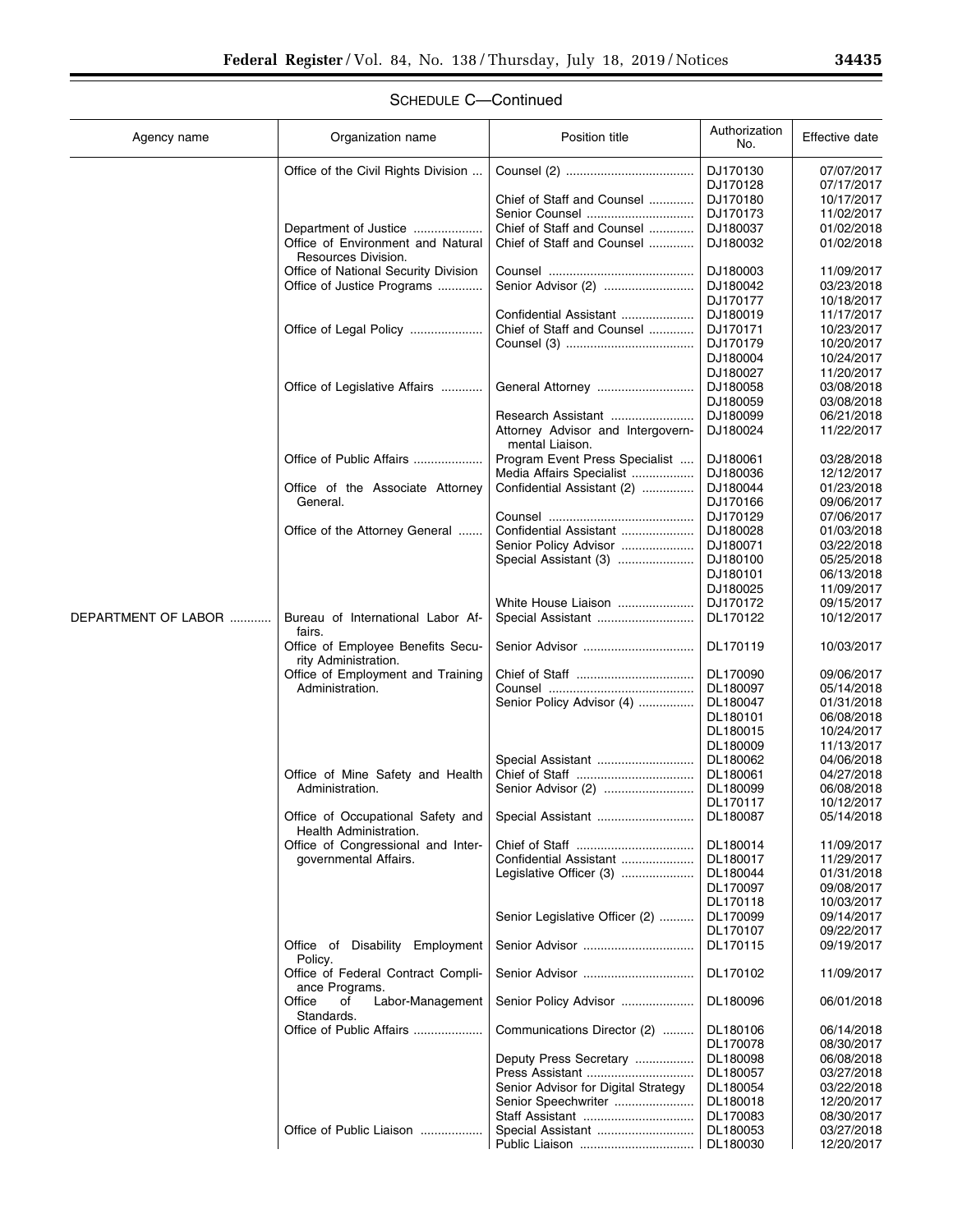| Agency name                                                 | Organization name                                                            | Position title                                               | Authorization<br>No. | Effective date           |
|-------------------------------------------------------------|------------------------------------------------------------------------------|--------------------------------------------------------------|----------------------|--------------------------|
|                                                             | Office of the Assistant Secretary<br>for Administration and Manage-<br>ment. | Senior Advisor<br>Special Assistant (2)                      | DL180024<br>DL180046 | 12/20/2017<br>01/31/2018 |
|                                                             |                                                                              |                                                              | DL180027             | 12/21/2017               |
|                                                             | Office of the Assistant Secretary                                            | Counsel and Policy Advisor                                   | DL180085             | 06/13/2018               |
|                                                             | for Policy.                                                                  | Policy Advisor                                               | DL170082             | 08/09/2017               |
|                                                             |                                                                              | Senior Counsel and Policy Advisor                            | DL180064             | 04/16/2018               |
|                                                             |                                                                              | Senior Policy Advisor                                        | DL170123             | 10/12/2017               |
|                                                             |                                                                              | Special Assistant (2)                                        | DL170073             | 07/21/2017               |
|                                                             | Office of the Deputy Secretary                                               |                                                              | DL170106<br>DL180070 | 09/26/2017<br>04/16/2018 |
|                                                             |                                                                              | Confidential Assistant and Director                          | DL180077             | 04/20/2018               |
|                                                             |                                                                              | of Scheduling.                                               |                      |                          |
|                                                             |                                                                              | Special Assistant                                            | DL180095             | 06/01/2018               |
|                                                             | Office of the Secretary                                                      |                                                              | DL170087             | 08/09/2017               |
|                                                             |                                                                              | Director of Scheduling                                       | DL180029             | 01/23/2018               |
|                                                             |                                                                              |                                                              | DL180045             | 01/31/2018               |
|                                                             |                                                                              | Senior Counselor                                             | DL170098             | 09/11/2017               |
|                                                             |                                                                              | Special Assistant (11)                                       | DL180079             | 04/27/2018               |
|                                                             |                                                                              |                                                              | DL180088<br>DL180093 | 05/08/2018<br>06/08/2018 |
|                                                             |                                                                              |                                                              | DL180104             | 06/21/2018               |
|                                                             |                                                                              |                                                              | DL170075             | 07/21/2017               |
|                                                             |                                                                              |                                                              | DL170095             | 09/11/2017               |
|                                                             |                                                                              |                                                              | DL170108             | 09/22/2017               |
|                                                             |                                                                              |                                                              | DL170114             | 09/22/2017               |
|                                                             |                                                                              |                                                              | DL170125             | 10/12/2017               |
|                                                             |                                                                              |                                                              | DL170121             | 11/02/2017               |
|                                                             |                                                                              |                                                              | DL170110             | 11/09/2017               |
|                                                             | Office of Veterans Employment                                                | Staff Assistant                                              | DL170100<br>DL180081 | 09/22/2017<br>05/08/2018 |
|                                                             | and Training Service.                                                        | Senior Advisor                                               | DL180083             | 06/13/2018               |
|                                                             | Office of Wage and Hour Division                                             | Senior Policy Advisor                                        | DL170074             | 08/17/2017               |
|                                                             | Office of Women's Bureau                                                     |                                                              | DL180092             | 05/14/2018               |
| NATIONAL AERONAUTICS AND                                    | Office of Communications                                                     | Senior Advisor/Press Secretary                               | NN180018             | 04/27/2018               |
| SPACE ADMINISTRATION.                                       |                                                                              | Executive Assistant                                          | NN180019             | 04/27/2018               |
|                                                             |                                                                              | Social Media Specialist (2)                                  | NN180033             | 06/05/2018               |
|                                                             |                                                                              |                                                              | NN180004             | 11/29/2017               |
|                                                             | Office of the Administrator<br>Office of the Chief Financial Officer         | Special Assistant                                            | NN180034<br>NN170048 | 06/05/2018<br>08/11/2017 |
| NATIONAL CREDIT UNION AD-                                   | National Credit Union Administra-                                            | Director, Public and Congressional                           | CU180001             | 12/01/2017               |
| MINISTRATION.                                               | tion.                                                                        | Affairs.                                                     |                      |                          |
| NATIONAL ENDOWMENT<br><b>FOR</b><br>THE ARTS.               | National Endowment for the Arts                                              | Public Affairs Specialist                                    | NA180001             | 11/20/2017               |
| NATIONAL<br><b>ENDOWMENT</b><br>FOR                         | National Endowment for the Hu-                                               | Executive Assistant                                          | NH180002             | 04/16/2018               |
| THE HUMANITIES.                                             | manities.                                                                    | White House Liaison and Chair-<br>man's Strategic Scheduler. | NH170004             | 07/07/2017               |
|                                                             |                                                                              | Director of Communications                                   | NH170005             | 08/09/2017               |
|                                                             |                                                                              | Director of Congressional Affairs                            | NH170008             | 08/22/2017               |
|                                                             |                                                                              | Senior Advisor                                               | NH170006             | 08/24/2017               |
|                                                             |                                                                              | Special Assistant                                            | NH180001             | 12/06/2017               |
| NATIONAL MEDIATION BOARD                                    | National Mediation Board                                                     | Confidential Assistant (3)                                   | NM180001             | 01/29/2018               |
|                                                             |                                                                              |                                                              | NM180004<br>NM180005 | 01/29/2018               |
| <b>TRANSPORTATION</b><br><b>NATIONAL</b><br>SAFETY BOARD.   | Office of Board Members                                                      | Communications Liaison                                       | TB180002             | 02/28/2018<br>01/02/2018 |
| OCCUPATIONAL SAFETY AND<br><b>HEALTH REVIEW COMMISSION.</b> | Office of Occupational Safety and<br>Health Review Commission.               | Confidential Assistant                                       | SH170006             | 11/09/2017               |
|                                                             | Office of Commissioners                                                      |                                                              | SH180001             | 11/09/2017               |
| OFFICE OF MANAGEMENT AND                                    | Office of Communications                                                     | Press Secretary                                              | BO180022             | 05/14/2018               |
| BUDGET.                                                     |                                                                              | Deputy Associate Director for<br>Communications.             | BO180023             | 05/14/2018               |
|                                                             |                                                                              | Deputy Press Secretary                                       | BO180024             | 05/14/2018               |
|                                                             | Office of Education, Income Main-<br>tenance and Labor Programs.             | Confidential Assistant                                       | BO180020             | 05/14/2018               |
|                                                             | Office of the General Counsel                                                | Confidential Assistant                                       | BO180011             | 03/19/2018               |
|                                                             | Office of General Government Pro-<br>grams.                                  | Confidential Assistant                                       | BO180013             | 04/13/2018               |
|                                                             | Office of Health Division                                                    | Confidential Assistant                                       | BO180018             | 05/25/2018               |
|                                                             | Office of Legislative Affairs                                                | Deputy for Legislative Affairs (Ap-<br>propriations).        | BO180014             | 04/13/2018               |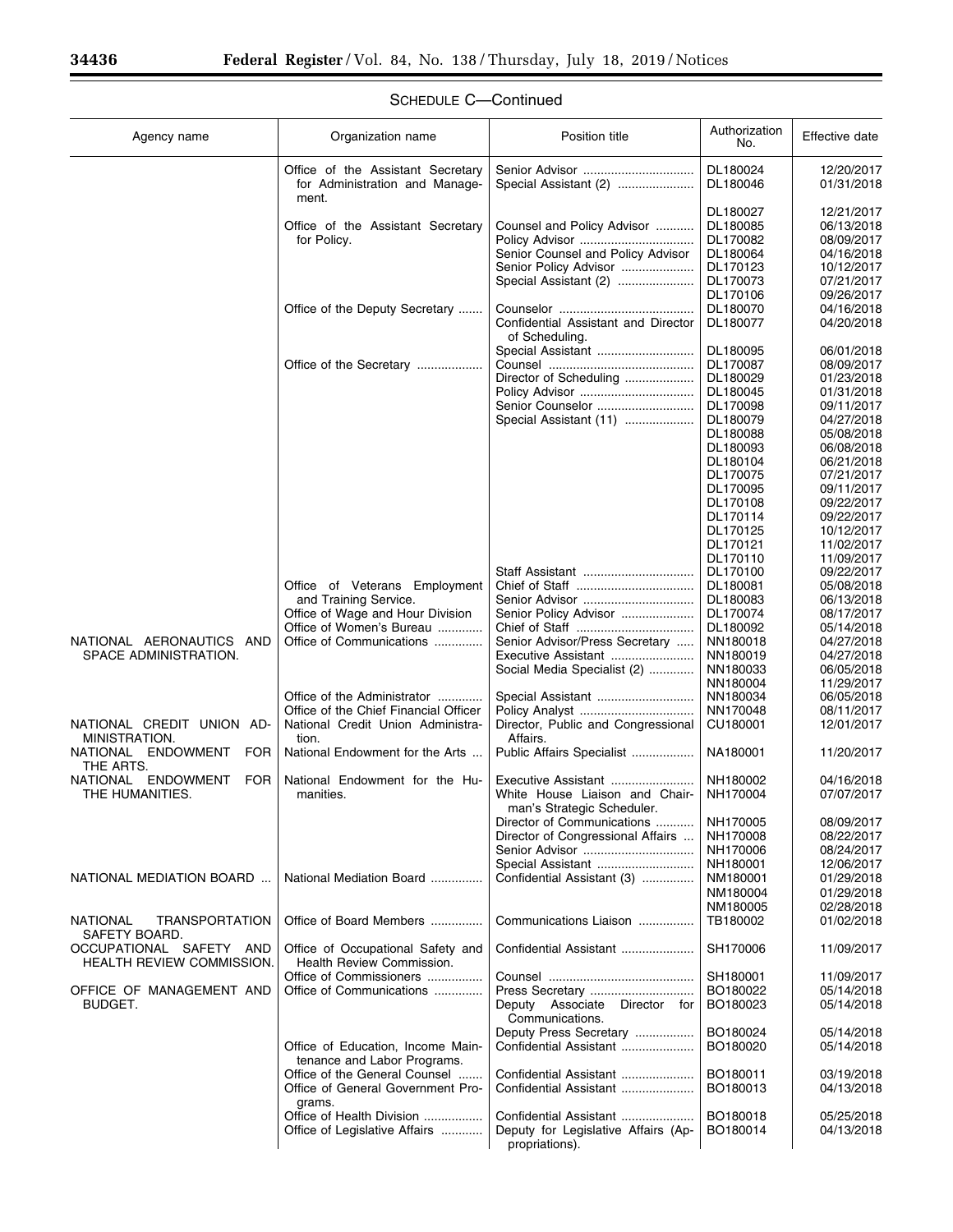$\equiv$ 

| Agency name                                          | Organization name                                          | Position title                                                                                                       | Authorization<br>No. | Effective date           |
|------------------------------------------------------|------------------------------------------------------------|----------------------------------------------------------------------------------------------------------------------|----------------------|--------------------------|
|                                                      |                                                            | Deputy for Legislative<br>Affairs<br>(House).                                                                        | BO180017             | 05/08/2018               |
|                                                      |                                                            | Deputy for Legislative Affairs                                                                                       | BO180016             | 05/01/2018               |
|                                                      |                                                            | Legislative Analyst                                                                                                  | BO180027             | 06/21/2018               |
|                                                      | Office of Information and Regu-<br>latory Affairs.         | Confidential Assistant                                                                                               | BO170083             | 07/21/2017               |
|                                                      | Office of the Director                                     |                                                                                                                      | BO170081             | 07/10/2017               |
|                                                      |                                                            |                                                                                                                      | BO170087             | 08/24/2017               |
|                                                      |                                                            | Confidential Assistant (2)                                                                                           | BO180028             | 06/21/2018               |
|                                                      |                                                            |                                                                                                                      | BO180001             | 11/14/2017               |
|                                                      |                                                            | Project Coordinator<br>Special Assistant                                                                             | BO180012<br>BO170092 | 05/02/2018<br>10/17/2017 |
| OFFICE OF NATIONAL<br>DRUG                           | Office of Legislative Affairs                              | Public Affairs Specialist (Press                                                                                     | QQ170010             | 08/17/2017               |
| CONTROL POLICY.                                      |                                                            | Secretary).<br>Program Support Specialist                                                                            | QQ170012             | 08/30/2017               |
|                                                      |                                                            | Associate Director (Legislative Af-<br>fairs).                                                                       | QQ170016             | 10/11/2017               |
|                                                      | Office of Public Affairs                                   | Public Affairs Specialist (Program                                                                                   | QQ180004             | 03/22/2018               |
|                                                      |                                                            | Support).                                                                                                            |                      |                          |
|                                                      |                                                            | Public Affairs Specialist (2)                                                                                        | QQ170015             | 09/22/2017               |
|                                                      |                                                            |                                                                                                                      | QQ170017             | 10/11/2017               |
|                                                      | Office of the Director                                     | Senior Policy Advisor and White<br>House Liaison.                                                                    | QQ180005             | 04/24/2018               |
|                                                      | Office of the Director                                     |                                                                                                                      | QQ180006             | 06/21/2018               |
| OFFICE OF PERSONNEL MAN-                             | Office of Congressional, Legisla-                          | Legislative Director                                                                                                 | PM180015             | 03/27/2018               |
| AGEMENT.                                             | tive, and Intergovernmental Af-<br>fairs.                  | Deputy Director                                                                                                      | PM170050             | 09/06/2017               |
|                                                      | Office of the Director                                     | Executive Assistant (2)                                                                                              | PM180008             | 02/23/2018               |
|                                                      |                                                            | Special Assistant                                                                                                    | PM180013<br>PM180017 | 12/29/2017<br>03/22/2018 |
|                                                      |                                                            | Special Assistant for Advance                                                                                        | PM180028             | 05/16/2018               |
|                                                      |                                                            | White House Liaison                                                                                                  | PM180012             | 02/16/2018               |
|                                                      | Office of the General Counsel                              | Attorney-Advisor (General)                                                                                           | PM180022             | 04/06/2018               |
|                                                      |                                                            | Senior Counsel and Advisor                                                                                           | PM180020             | 04/20/2018               |
| OFFICE OF THE UNITED STATES<br>TRADE REPRESENTATIVE. | Office of Intergovernmental Affairs<br>and Public Liaison. | Deputy Assistant, United States<br>Trade Representative for Inter-<br>governmental Affairs and Public<br>Engagement. | TN170016             | 07/10/2017               |
|                                                      | Office of Congressional Affairs                            | Sr. Director for Congressional Af-<br>fairs.                                                                         | TN170017             | 07/31/2017               |
| OFFICIAL RESIDENCE OF THE<br><b>VICE PRESIDENT.</b>  | Official Residence of the Vice<br>President.               | Deputy Residence Manager                                                                                             | RV180001             | 04/06/2018               |
| PRESIDENTS COMMISSION ON<br>WHITE HOUSE FELLOWSHIPS. | Presidents Commission on White<br>House Fellowships.       | Assistant Director for Operations<br>and Recruitment.                                                                | WH180001             | 04/12/2018               |
|                                                      |                                                            | Associate Director                                                                                                   | WH170010             | 07/07/2017               |
| SECURITIES AND<br><b>EXCHANGE</b>                    | Office of the Chairman                                     | Confidential Assistant                                                                                               | SE180003             | 02/07/2018               |
| COMMISSION.                                          |                                                            | Writer-Editor                                                                                                        | SE180004             | 05/17/2018               |
|                                                      | Office of the Division of Trading<br>and Markets.          | Director, Division of Trading and<br>Markets.                                                                        | SE180001             | 10/27/2017               |
| SMALL BUSINESS ADMINISTRA-<br>TION.                  | Office of Administration                                   | Director of Scheduling and Exter-<br>nal Affairs.                                                                    | SB180014             | 01/31/2018               |
|                                                      |                                                            | Management Support Specialist                                                                                        | SB180006             | 11/03/2017               |
|                                                      |                                                            | Special Assistant                                                                                                    | SB180026             | 04/20/2018               |
|                                                      |                                                            | White House Liaison (2)                                                                                              | SB180013             | 01/23/2018               |
|                                                      |                                                            |                                                                                                                      | SB180023             | 04/30/2018               |
|                                                      | Office of Capital Access                                   | Special Assistant                                                                                                    | SB180027<br>SB180030 | 04/27/2018<br>06/08/2018 |
|                                                      |                                                            | Senior Advisor                                                                                                       | SB180001             | 11/06/2017               |
|                                                      | Office of Communications and                               | Secretary/Social<br>Deputy Press                                                                                     | SB180029             | 06/05/2018               |
|                                                      | Public Liaison.                                            | Media Manager.                                                                                                       |                      |                          |
|                                                      |                                                            | Press Secretary                                                                                                      | SB170051             | 08/22/2017               |
|                                                      |                                                            |                                                                                                                      | SB180008             | 11/20/2017               |
|                                                      | Office of Congressional and Legis-                         | Special Advisor                                                                                                      | SB180021             | 03/16/2018               |
|                                                      | lative Affairs.                                            | Legislative Assistant (2)                                                                                            | SB180025             | 04/02/2018               |
|                                                      | Office of Field Operations                                 | Regional Administrator for Region                                                                                    | SB180022<br>SB170045 | 04/17/2018<br>11/22/2017 |
|                                                      |                                                            |                                                                                                                      |                      |                          |
|                                                      |                                                            | Regional Administrator V<br>Regional Administrator, Region I                                                         | SB180007<br>SB170066 | 11/22/2017<br>12/05/2017 |
|                                                      |                                                            | Regional Administrator, Region II                                                                                    | SB180003             | 12/01/2017               |
|                                                      |                                                            | Regional Administrator, Region III                                                                                   | SB170065             | 02/01/2018               |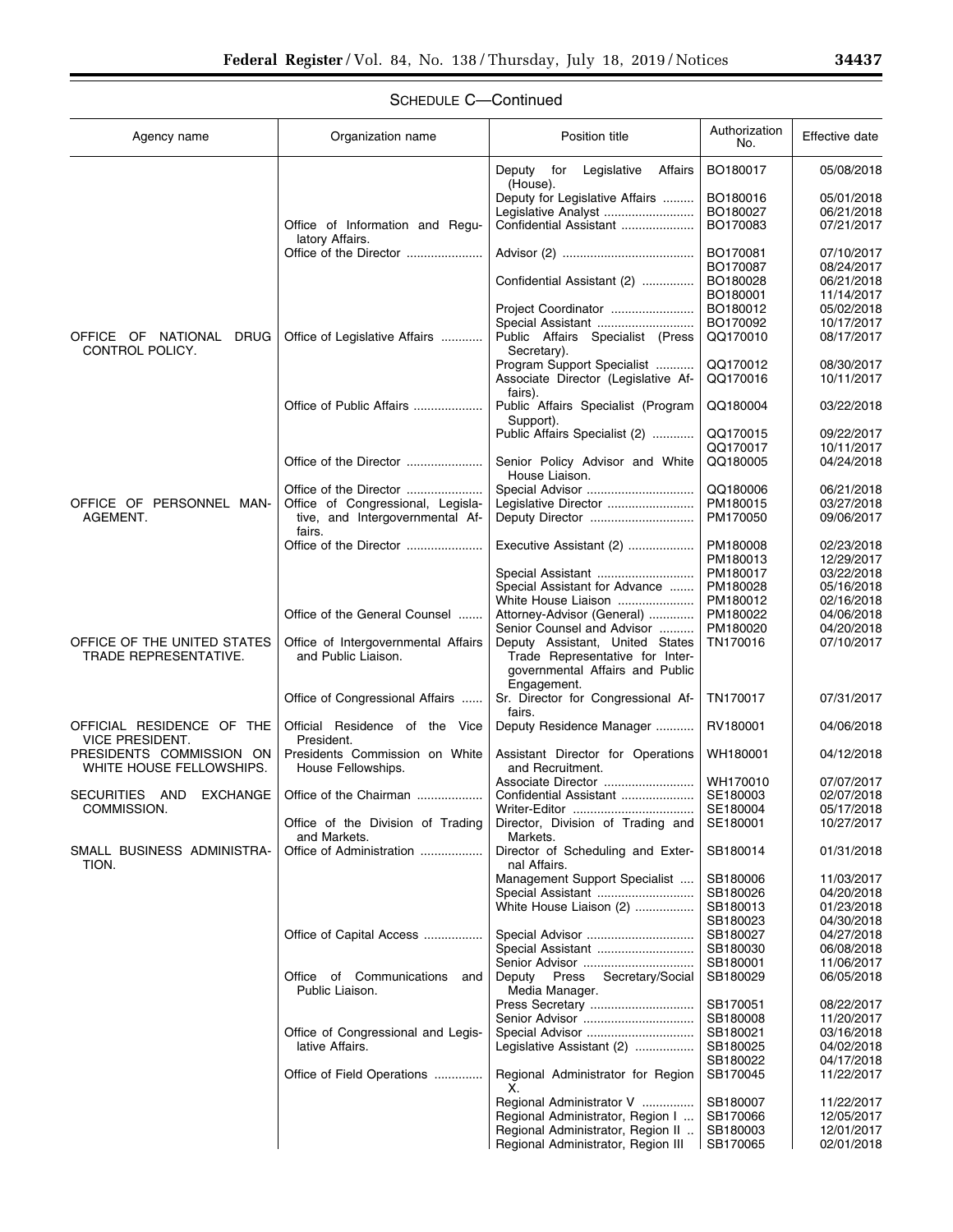| Agency name                          | Organization name                                                                  | Position title                                             | Authorization<br>No. | Effective date           |
|--------------------------------------|------------------------------------------------------------------------------------|------------------------------------------------------------|----------------------|--------------------------|
|                                      |                                                                                    | Regional Administrator, Region IV                          | SB180016             | 02/02/2018               |
|                                      |                                                                                    | Regional Administrator, Region VII                         | SB180005             | 11/22/2017               |
|                                      |                                                                                    | Regional Administrator, Region VIII<br>Senior Advisor      | SB180004<br>SB180017 | 11/22/2017<br>02/20/2018 |
|                                      | Office of Government Contracting<br>and Business Development.                      | Special Advisor                                            | SB170052             | 08/04/2017               |
|                                      | Office of the Administrator                                                        | Senior Advisor                                             | SB180024             | 04/02/2018               |
|                                      | Office of the General Counsel                                                      | Deputy General Counsel                                     | SB170064             | 09/29/2017               |
| SOCIAL SECURITY ADMINISTRA-<br>TION. | Office of Retirement and Disability<br>Policy.                                     |                                                            | SZ180021             | 01/26/2018               |
|                                      | Office of the Commissioner                                                         | Confidential Assistant                                     | SZ180022             | 03/01/2018               |
| DEPARTMENT OF STATE                  | Bureau<br>of<br>Arms<br>Control,<br>Verification, and Compliance.                  |                                                            | DS180006             | 11/16/2017               |
|                                      | Bureau of Counterterrorism                                                         |                                                            | DS180011             | 12/20/2017               |
|                                      | Bureau of Democracy, Human                                                         |                                                            | DS180042             | 04/06/2018               |
|                                      | Rights and Labor.                                                                  |                                                            | DS180043             | 05/08/2018               |
|                                      | Bureau of Economic and Business                                                    | Special Assistant                                          | DS180033             | 03/20/2018               |
|                                      | Affairs.<br>Bureau of Education and Cultural                                       |                                                            | DS180045<br>DS180041 | 06/08/2018<br>04/16/2018 |
|                                      | Affairs.                                                                           |                                                            |                      |                          |
|                                      | Bureau of European and Eurasian                                                    | Strategic Advisor                                          | DS180048             | 05/24/2018               |
|                                      | Affairs.                                                                           | Special Assistant                                          | DS170149             | 07/31/2017               |
|                                      | Bureau of International Information                                                | Special Assistant                                          | DS170203             | 10/13/2017               |
|                                      | Programs.<br>Bureau of Legislative Affairs                                         | Legislative Management Officer                             | DS180035<br>DS180054 | 03/06/2018<br>06/21/2018 |
|                                      |                                                                                    | Special Assistant (3)                                      | DS170196             | 09/07/2017               |
|                                      |                                                                                    |                                                            | DS170207             | 10/11/2017               |
|                                      |                                                                                    |                                                            | DS180004             | 11/16/2017               |
|                                      | Bureau of Near Eastern Affairs                                                     | Deputy Assistant Secretary                                 | DS170205             | 11/07/2017               |
|                                      | Bureau of Oceans and Inter-<br>national Environmental and Sci-<br>entific Affairs. |                                                            | DS180044             | 05/25/2018               |
|                                      | Bureau of Overseas Buildings Op-<br>erations.                                      |                                                            | DS180007             | 12/11/2017               |
|                                      | Bureau of Public Affairs                                                           | Deputy Assistant Secretary for<br>Strategic Communication. | DS180012             | 12/20/2017               |
|                                      | Office of Global Women's Issues                                                    | Special Assistant                                          | DS180039             | 03/27/2018               |
|                                      | Office of Policy Planning                                                          |                                                            | DS180015             | 01/23/2018               |
|                                      |                                                                                    |                                                            | DS180031             | 03/08/2018               |
|                                      |                                                                                    |                                                            | DS170158             | 09/11/2017               |
|                                      |                                                                                    |                                                            | DS170193             | 09/19/2017               |
|                                      |                                                                                    |                                                            | DS170183             | 07/14/2017               |
|                                      |                                                                                    | Special Assistant (3)                                      | DS170209<br>DS180017 | 09/29/2017<br>01/31/2018 |
|                                      |                                                                                    |                                                            | DS180018             | 02/02/2018               |
|                                      |                                                                                    |                                                            | DS180003             | 11/16/2017               |
|                                      |                                                                                    |                                                            | DS170208             | 09/29/2017               |
|                                      | Office of the Chief of Protocol                                                    | Staff Assistant (Visits)                                   | DS180016             | 01/18/2018               |
|                                      |                                                                                    | Assistant Chief of Protocol (Visits)                       | DS180032             | 02/02/2018               |
|                                      |                                                                                    | Assistant Chief of Protocol for                            | DS180023<br>DS180025 | 02/12/2018<br>03/01/2018 |
|                                      |                                                                                    | Ceremonials.                                               |                      | 03/01/2018               |
|                                      |                                                                                    | Protocol Officer (Visits)(2)                               | DS180034<br>DS170191 | 08/25/2017               |
|                                      |                                                                                    |                                                            | DS170198             | 09/08/2017               |
|                                      |                                                                                    | Staff Assistant (Gifts)                                    | DS170199             | 10/03/2017               |
|                                      | Office of the Deputy Secretary                                                     |                                                            | DS170190             | 08/30/2017               |
|                                      | Office of the Secretary                                                            |                                                            | DS180049             | 05/14/2018               |
|                                      |                                                                                    | Special Assistant (2)                                      | DS180020             | 01/31/2018               |
|                                      |                                                                                    |                                                            | DS170192             | 09/01/2017               |
|                                      |                                                                                    | Special Assistant (Scheduler)                              | DS180027             | 02/02/2018               |
|                                      |                                                                                    | Staff Assistant (Deputy Scheduler)                         | DS180026             | 02/16/2018               |
|                                      | Office of the United States Global                                                 | Chief of Staff & Chief Policy Officer                      | DS170182             | 07/07/2017               |
|                                      | Aids Coordinator.                                                                  | Special Assistant for Congressional<br>Relations.          | DS170206             | 10/18/2017               |
|                                      |                                                                                    | Senior Data Analyst                                        | DS180001             | 10/26/2017               |
|                                      | Office of the Under Secretary for                                                  |                                                            | DS170181             | 07/14/2017               |
|                                      | Management.                                                                        | Special Advisor                                            | DS170186             | 07/21/2017               |
|                                      |                                                                                    | Special Assistant (2)                                      | DS170135<br>DS180014 | 08/30/2017<br>12/18/2017 |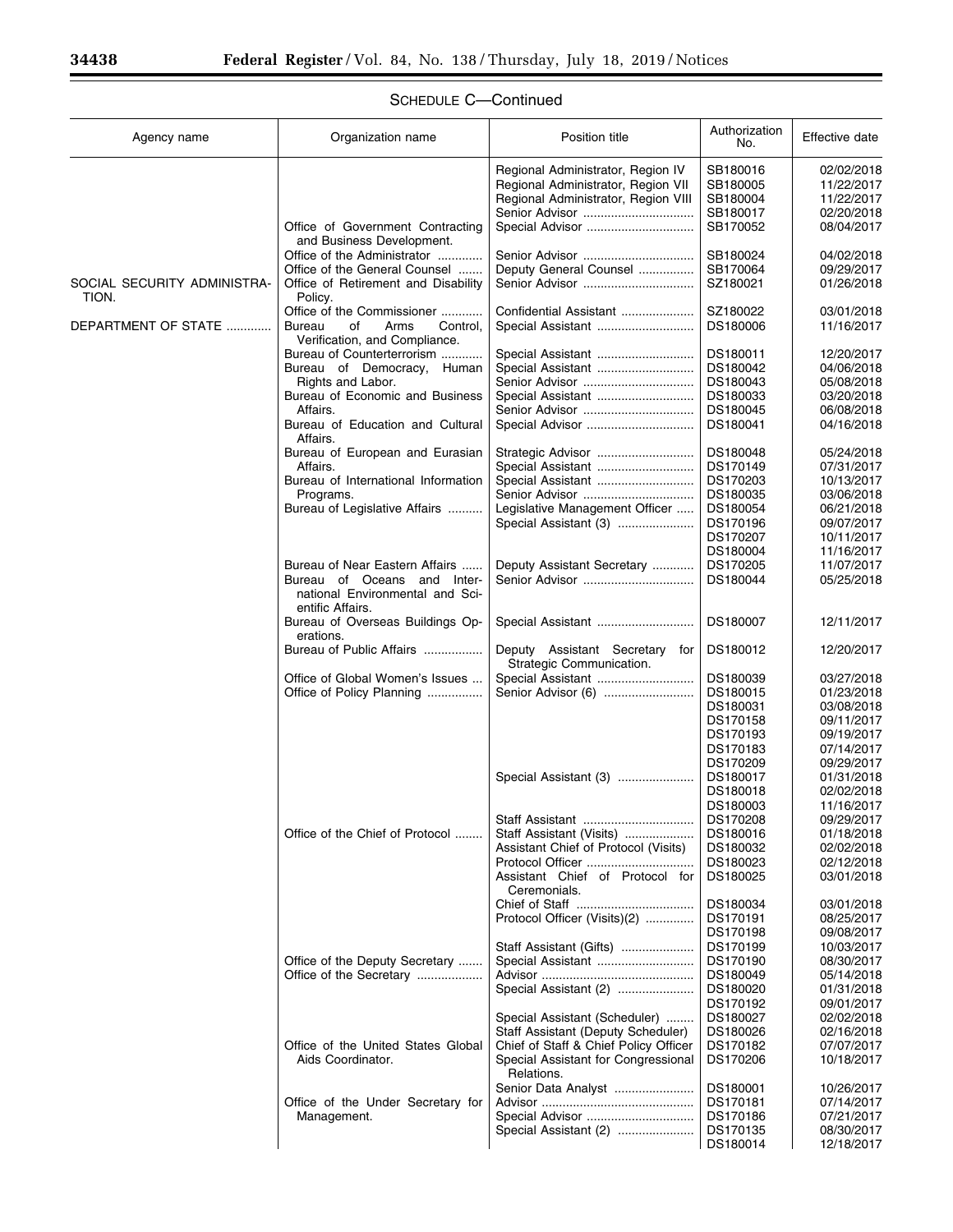| Agency name                                                                     | Organization name                                                      | Position title                                    | Authorization<br>No. | Effective date           |
|---------------------------------------------------------------------------------|------------------------------------------------------------------------|---------------------------------------------------|----------------------|--------------------------|
|                                                                                 | Office to Monitor and Combat Traf-<br>ficking In Persons.              | Special Assistant                                 | DS180024             | 02/06/2018               |
| AND<br>TRADE<br><b>DEVELOPMENT</b><br>AGENCY.                                   |                                                                        |                                                   | TD180001             | 01/04/2018               |
| DEPARTMENT<br>OF TRANSPOR-<br>TATION.                                           | Office of the Administrator                                            | Director of Governmental and Pub-<br>lic Affairs. | DT180022             | 02/22/2018               |
|                                                                                 |                                                                        | Director of Governmental Affairs                  | DT180009             | 03/23/2018               |
|                                                                                 |                                                                        | (2).                                              | DT170120             | 07/07/2017               |
|                                                                                 |                                                                        | Special Assistant (3)                             | DT170126             | 07/31/2017               |
|                                                                                 |                                                                        |                                                   | DT170127             | 08/10/2017               |
|                                                                                 | Office of the Assistant Secretary                                      |                                                   | DT170053<br>DT180032 | 08/30/2017<br>03/23/2018 |
|                                                                                 | for Budget and Programs.                                               | Special Assistant                                 |                      |                          |
|                                                                                 | Office of the Assistant Secretary                                      | Senior Governmental Affairs Offi-                 | DT180016             | 04/13/2018               |
|                                                                                 | for Governmental Affairs.                                              | cer (2).                                          | DT170141             | 08/17/2017               |
|                                                                                 |                                                                        | Special Assistant                                 | DT180042             | 04/27/2018               |
|                                                                                 | Office of the Assistant Secretary                                      |                                                   | DT180046             | 04/27/2018               |
|                                                                                 | for Transportation Policy.                                             | Associate Director for Public En-<br>gagement.    | DT170144             | 08/09/2017               |
|                                                                                 | Office of Chief Information Officer                                    | Special Assistant                                 | DT180037             | 03/15/2018               |
|                                                                                 | Office of the Executive Secretariat                                    | Special Assistant (2)                             | DT180039             | 04/16/2018               |
|                                                                                 |                                                                        |                                                   | DT170147             | 08/22/2017               |
|                                                                                 | Office of the General Counsel<br>Immediate Office of the Adminis-      | Director of Governmental, Inter-                  | DT170149<br>DT180048 | 09/28/2017<br>05/14/2018 |
|                                                                                 | trator.                                                                | national and Public Affairs.                      |                      |                          |
|                                                                                 |                                                                        | Special Assistant                                 | DT170129             | 08/10/2017               |
|                                                                                 | Office of Communications and Leg-<br>islative Affairs.                 | Director of Public Affairs                        | DT180020             | 02/22/2018               |
|                                                                                 | Office of Public Affairs                                               | Director of Public Affairs                        | DT180047             | 04/27/2018               |
|                                                                                 |                                                                        | Special Assistant (3)                             | DT180015             | 02/27/2018               |
|                                                                                 |                                                                        |                                                   | DT180056             | 06/22/2018               |
|                                                                                 |                                                                        |                                                   | DT170124<br>DT180054 | 08/16/2017               |
|                                                                                 | Office of the Secretary                                                | Senior Advisor for Policy<br>Special Assistant    | DT170154             | 06/08/2018<br>10/11/2017 |
|                                                                                 | Office of the Secretary                                                | Deputy Director of Scheduling and                 | DT180027             | 04/24/2018               |
|                                                                                 |                                                                        | Advance (2).                                      | DT180026             | 01/30/2018               |
|                                                                                 |                                                                        | Special Assistant (3)                             | DT180034             | 03/23/2018               |
|                                                                                 |                                                                        |                                                   | DT180033             | 04/13/2018               |
|                                                                                 |                                                                        |                                                   | DT170130             | 09/26/2017               |
|                                                                                 |                                                                        | Special Assistant for Advance (2)                 | DT180035             | 03/23/2018               |
|                                                                                 |                                                                        | Special Assistant for Scheduling                  | DT180036<br>DT180058 | 03/23/2018<br>06/21/2018 |
|                                                                                 |                                                                        | and Advance (2).                                  | DT170137             | 08/10/2017               |
|                                                                                 |                                                                        | White House Liaison                               | DT170143             | 09/06/2017               |
| DEPARTMENT OF THE TREAS-<br>URY.                                                | Office of the Assistant Secretary<br>(Legislative Affairs).            |                                                   | DY180034             | 01/23/2018               |
|                                                                                 | Office of the Assistant Secretary                                      |                                                   | DY180031             | 01/31/2018               |
|                                                                                 | (Public Affairs).                                                      | Senior Advisor                                    | DY170141             | 07/14/2017               |
|                                                                                 | Office of the Assistant Secretary<br>for International Markets and De- | Special Assistant                                 | DY180069             | 05/14/2018               |
|                                                                                 | velopment.<br>Department of the Treasury                               | Advance Representative                            | DY170142             | 07/14/2017               |
|                                                                                 |                                                                        | Assistant Executive Secretary (2)                 | DY180012             | 01/02/2018               |
|                                                                                 |                                                                        |                                                   | DY180013             | 01/02/2018               |
|                                                                                 |                                                                        |                                                   | DY180057             | 04/05/2018               |
|                                                                                 |                                                                        | Senior Advisor (3)                                | DY180033             | 01/31/2018               |
|                                                                                 |                                                                        |                                                   | DY180079             | 06/13/2018               |
|                                                                                 |                                                                        |                                                   | DY180058             | 04/16/2018               |
|                                                                                 |                                                                        | Special Advisor<br>Special Assistant (4)          | DY180046<br>DY180076 | 02/27/2018<br>06/01/2018 |
|                                                                                 |                                                                        |                                                   | DY180075             | 06/08/2018               |
|                                                                                 |                                                                        |                                                   | DY170161             | 08/17/2017               |
|                                                                                 |                                                                        |                                                   | DY170173             | 09/29/2017               |
|                                                                                 | Secretary of the Treasury                                              | Special Assistant (Advance)(2)                    | DY180084             | 06/14/2018               |
|                                                                                 |                                                                        |                                                   | DY180085             | 06/14/2018               |
| <b>UNITED</b><br>INTER-<br><b>STATES</b><br>COMMIS-<br>TRADE<br><b>NATIONAL</b> | Office of Commissioner Broadbent                                       | Confidential Assistant                            | TC170001             | 07/21/2017               |
| SION.<br>DEPARTMENT<br><b>VETERANS</b><br>OF                                    | Office of the Assistant Secretary                                      | Special Assistant                                 | DV170063             | 07/07/2017               |
| AFFAIRS.                                                                        | for Congressional and Legisla-<br>tive Affairs.                        |                                                   |                      |                          |